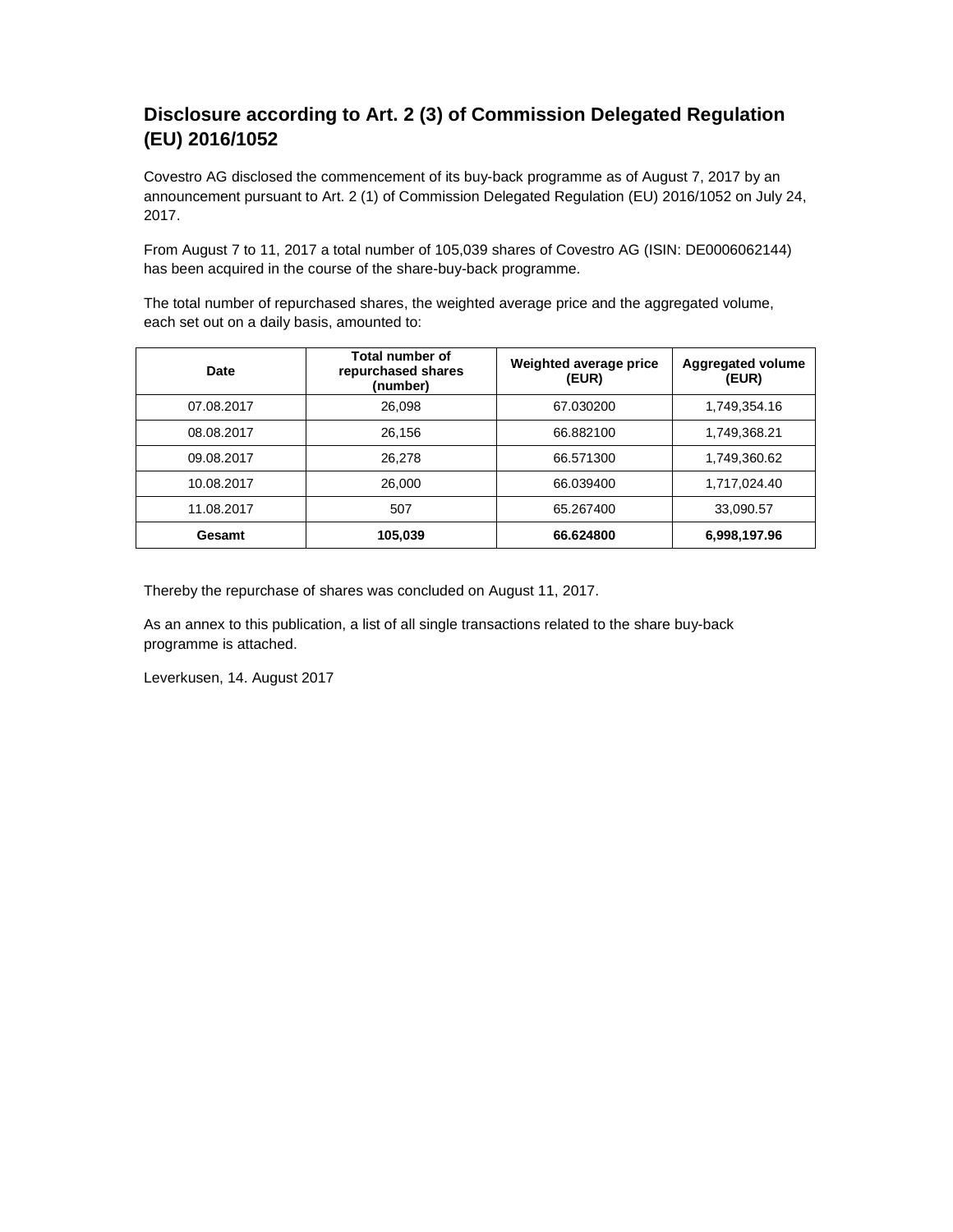## **Annex**

Single transactions related to the share buy-back programme:

| <b>Trade Date</b> | <b>Trade Time (ISO</b><br>8601) CET/CEST | <b>Buy (B) /</b><br>Sell (S) | Volume<br>(Shares) | Price    | Currency<br>(ISO 4217) | MIC-Code (ISO<br>10386) of Trading<br>Venue |
|-------------------|------------------------------------------|------------------------------|--------------------|----------|------------------------|---------------------------------------------|
| 07/08/2017        | 09:03:38.006000                          | В                            | 105.00             | 66.99000 | <b>EUR</b>             | <b>XTRA</b>                                 |
| 07/08/2017        | 09:05:48.841000                          | Β                            | 145.00             | 67.12000 | <b>EUR</b>             | <b>XTRA</b>                                 |
| 07/08/2017        | 09:06:31.721000                          | В                            | 110.00             | 67.14000 | <b>EUR</b>             | <b>XTRA</b>                                 |
| 07/08/2017        | 09:12:16.275000                          | В                            | 105.00             | 67.20000 | <b>EUR</b>             | <b>XTRA</b>                                 |
| 07/08/2017        | 09:12:18.122000                          | В                            | 145.00             | 67.23000 | <b>EUR</b>             | <b>XTRA</b>                                 |
| 07/08/2017        | 09:12:20.573000                          | B                            | 175.00             | 67.19000 | <b>EUR</b>             | <b>XTRA</b>                                 |
| 07/08/2017        | 09:15:54.267000                          | В                            | 67.00              | 67.15000 | <b>EUR</b>             | <b>XTRA</b>                                 |
| 07/08/2017        | 09:15:54.267000                          | B                            | 88.00              | 67.15000 | <b>EUR</b>             | <b>XTRA</b>                                 |
| 07/08/2017        | 09:19:41.505000                          | В                            | 135.00             | 67.26000 | <b>EUR</b>             | <b>XTRA</b>                                 |
| 07/08/2017        | 09:19:41.522000                          | В                            | 113.00             | 67.25000 | <b>EUR</b>             | <b>XTRA</b>                                 |
| 07/08/2017        | 09:19:41.522000                          | Β                            | 17.00              | 67.25000 | <b>EUR</b>             | <b>XTRA</b>                                 |
| 07/08/2017        | 09:22:41.311000                          | $\boldsymbol{B}$             | 120.00             | 67.21000 | <b>EUR</b>             | <b>XTRA</b>                                 |
| 07/08/2017        | 09:24:26.356000                          | В                            | 105.00             | 67.27000 | <b>EUR</b>             | <b>XTRA</b>                                 |
| 07/08/2017        | 09:25:07.978000                          | Β                            | 99.00              | 67.22000 | <b>EUR</b>             | <b>XTRA</b>                                 |
| 07/08/2017        | 09:26:43.064000                          | Β                            | 19.00              | 67.16000 | <b>EUR</b>             | <b>XTRA</b>                                 |
| 07/08/2017        | 09:32:42.871000                          | Β                            | 83.00              | 67.24000 | <b>EUR</b>             | <b>XTRA</b>                                 |
| 07/08/2017        | 09:32:42.871000                          | B                            | 47.00              | 67.24000 | <b>EUR</b>             | <b>XTRA</b>                                 |
| 07/08/2017        | 09:32:50.034000                          | В                            | 140.00             | 67.24000 | <b>EUR</b>             | <b>XTRA</b>                                 |
| 07/08/2017        | 09:32:50.046000                          | Β                            | 94.00              | 67.23000 | <b>EUR</b>             | <b>XTRA</b>                                 |
| 07/08/2017        | 09:36:11.077000                          | Β                            | 65.00              | 67.22000 | <b>EUR</b>             | <b>XTRA</b>                                 |
| 07/08/2017        | 09:36:11.077000                          | B                            | 29.00              | 67.22000 | <b>EUR</b>             | <b>XTRA</b>                                 |
| 07/08/2017        | 09:36:19.045000                          | В                            | 140.00             | 67.21000 | <b>EUR</b>             | <b>XTRA</b>                                 |
| 07/08/2017        | 09:42:37.343000                          | В                            | 2.00               | 67.18000 | <b>EUR</b>             | <b>XTRA</b>                                 |
| 07/08/2017        | 09:42:37.343000                          | Β                            | 108.00             | 67.18000 | <b>EUR</b>             | <b>XTRA</b>                                 |
| 07/08/2017        | 09:46:08.041000                          | В                            | 84.00              | 67.17000 | <b>EUR</b>             | <b>XTRA</b>                                 |
| 07/08/2017        | 09:46:08.052000                          | B                            | 94.00              | 67.16000 | <b>EUR</b>             | <b>XTRA</b>                                 |
| 07/08/2017        | 09:46:18.402000                          | В                            | 105.00             | 67.15000 | <b>EUR</b>             | <b>XTRA</b>                                 |
| 07/08/2017        | 09:46:19.803000                          | В                            | 97.00              | 67.14000 | <b>EUR</b>             | <b>XTRA</b>                                 |
| 07/08/2017        | 09:49:49.049000                          | Β                            | 105.00             | 67.08000 | <b>EUR</b>             | <b>XTRA</b>                                 |
| 07/08/2017        | 09:50:46.844000                          | $\boldsymbol{B}$             | 14.00              | 67.06000 | <b>EUR</b>             | <b>XTRA</b>                                 |
| 07/08/2017        | 09:50:46.844000                          | B                            | 72.00              | 67.06000 | <b>EUR</b>             | <b>XTRA</b>                                 |
| 07/08/2017        | 09:53:44.472000                          | Β                            | 35.00              | 67.04000 | EUR                    | <b>XTRA</b>                                 |
| 07/08/2017        | 09:53:44.472000                          | В                            | 59.00              | 67.04000 | <b>EUR</b>             | <b>XTRA</b>                                 |
| 07/08/2017        | 09:56:09.594000                          | В                            | 105.00             | 67.09000 | EUR                    | <b>XTRA</b>                                 |
| 07/08/2017        | 09:58:12.053000                          | Β                            | 84.00              | 67.04000 | <b>EUR</b>             | <b>XTRA</b>                                 |
| 07/08/2017        | 09:58:21.356000                          | Β                            | 17.00              | 67.03000 | EUR                    | <b>XTRA</b>                                 |
| 07/08/2017        | 09:58:21.356000                          | B                            | 38.00              | 67.03000 | <b>EUR</b>             | <b>XTRA</b>                                 |
| 07/08/2017        | 09:58:21.356000                          | Β                            | 29.00              | 67.03000 | <b>EUR</b>             | <b>XTRA</b>                                 |
| 07/08/2017        | 09:58:21.357000                          | B                            | 9.00               | 67.03000 | EUR                    | <b>XTRA</b>                                 |
| 07/08/2017        | 10:00:33.291000                          | Β                            | 54.00              | 66.99000 | <b>EUR</b>             | XTRA                                        |
| 07/08/2017        | 10:02:44.253000                          | B                            | 79.00              | 66.98000 | EUR                    | <b>XTRA</b>                                 |
| 07/08/2017        | 10:03:02.678000                          | Β                            | 75.00              | 66.95000 | EUR                    | <b>XTRA</b>                                 |
| 07/08/2017        | 10:05:35.525000                          | В                            | 95.00              | 66.97000 | <b>EUR</b>             | <b>XTRA</b>                                 |
| 07/08/2017        | 10:10:00.395000                          | В                            | 105.00             | 66.98000 | <b>EUR</b>             | <b>XTRA</b>                                 |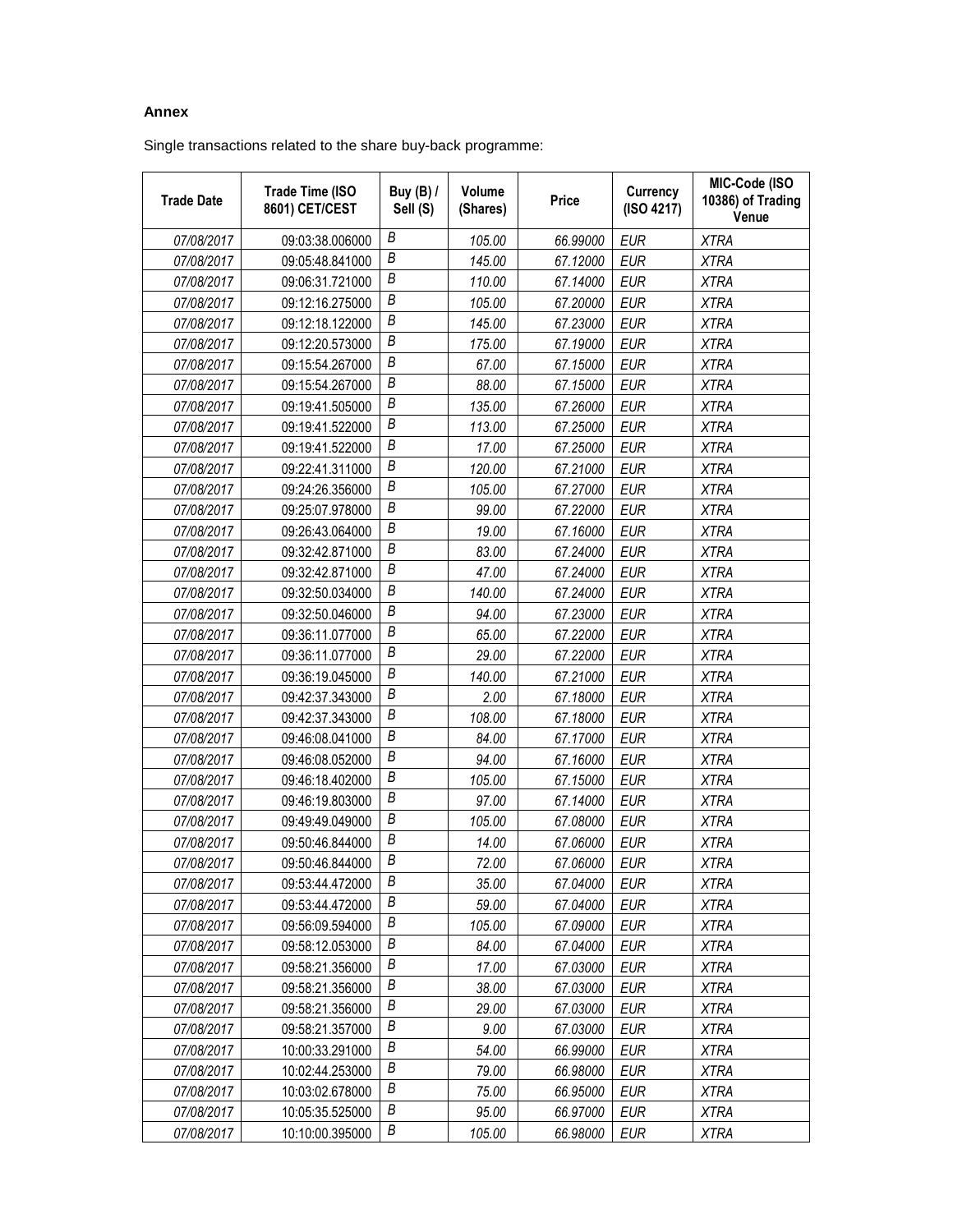| 07/08/2017 | 10:10:00.417000 | В                | 99.00  | 66.97000 | EUR        | <b>XTRA</b> |
|------------|-----------------|------------------|--------|----------|------------|-------------|
| 07/08/2017 | 10:10:00.426000 | Β                | 16.00  | 66.97000 | EUR        | <b>XTRA</b> |
| 07/08/2017 | 10:10:20.093000 | Β                | 46.00  | 66.94000 | <b>EUR</b> | <b>XTRA</b> |
| 07/08/2017 | 10:13:04.319000 | B                | 79.00  | 66.95000 | <b>EUR</b> | <b>XTRA</b> |
| 07/08/2017 | 10:16:18.101000 | В                | 140.00 | 67.02000 | <b>EUR</b> | <b>XTRA</b> |
| 07/08/2017 | 10:20:33.470000 | Β                | 21.00  | 67.01000 | <b>EUR</b> | <b>XTRA</b> |
| 07/08/2017 | 10:20:33.470000 | В                | 52.00  | 67.01000 | <b>EUR</b> | <b>XTRA</b> |
| 07/08/2017 | 10:20:33.470000 | Β                | 52.00  | 67.01000 | <b>EUR</b> | <b>XTRA</b> |
| 07/08/2017 | 10:20:33.492000 | $\boldsymbol{B}$ | 24.00  | 67.01000 | <b>EUR</b> | <b>XTRA</b> |
| 07/08/2017 | 10:20:33.492000 | В                | 66.00  | 67.01000 | <b>EUR</b> | <b>XTRA</b> |
| 07/08/2017 | 10:23:29.040000 | В                | 27.00  | 66.98000 | <b>EUR</b> | <b>XTRA</b> |
| 07/08/2017 | 10:23:29.040000 | В                | 99.00  | 66.99000 | <b>EUR</b> | <b>XTRA</b> |
| 07/08/2017 | 10:25:34.769000 | B                | 51.00  | 67.03000 | <b>EUR</b> | <b>XTRA</b> |
| 07/08/2017 | 10:26:27.877000 | В                | 90.00  | 67.00000 | <b>EUR</b> | <b>XTRA</b> |
| 07/08/2017 | 10:26:38.441000 | Β                | 17.00  | 66.99000 | <b>EUR</b> | <b>XTRA</b> |
| 07/08/2017 | 10:26:38.441000 | В                | 113.00 | 66.99000 | <b>EUR</b> | <b>XTRA</b> |
| 07/08/2017 | 10:35:44.631000 | Β                | 120.00 | 67.00000 | <b>EUR</b> | <b>XTRA</b> |
| 07/08/2017 | 10:35:44.643000 | $\boldsymbol{B}$ | 100.00 | 66.99000 | <b>EUR</b> | <b>XTRA</b> |
| 07/08/2017 | 10:35:44.656000 | В                | 120.00 | 66.99000 | <b>EUR</b> | <b>XTRA</b> |
| 07/08/2017 | 10:35:46.703000 | В                | 83.00  | 66.97000 | EUR        | <b>XTRA</b> |
| 07/08/2017 | 10:36:04.765000 | Β                | 80.00  | 66.96000 | <b>EUR</b> | <b>XTRA</b> |
| 07/08/2017 | 10:38:00.819000 | B                | 78.00  | 66.92000 | <b>EUR</b> | <b>XTRA</b> |
| 07/08/2017 | 10:47:30.203000 | В                | 67.00  | 66.98000 | <b>EUR</b> | <b>XTRA</b> |
| 07/08/2017 | 10:47:30.203000 | В                | 83.00  | 66.98000 | <b>EUR</b> | <b>XTRA</b> |
| 07/08/2017 | 10:49:16.420000 | Β                | 8.00   | 66.97000 | <b>EUR</b> | <b>XTRA</b> |
| 07/08/2017 | 10:49:16.420000 | В                | 105.00 | 66.97000 | <b>EUR</b> | <b>XTRA</b> |
| 07/08/2017 | 10:53:36.650000 | B                | 78.00  | 67.01000 | <b>EUR</b> | <b>XTRA</b> |
| 07/08/2017 | 10:53:36.658000 | B                | 115.00 | 66.99000 | EUR        | <b>XTRA</b> |
| 07/08/2017 | 10:53:36.659000 | B                | 100.00 | 67.03000 | <b>EUR</b> | <b>XTRA</b> |
| 07/08/2017 | 10:53:36.660000 | Β                | 30.00  | 67.03000 | <b>EUR</b> | <b>XTRA</b> |
| 07/08/2017 | 10:53:38.214000 | B                | 120.00 | 66.98000 | <b>EUR</b> | <b>XTRA</b> |
| 07/08/2017 | 10:55:28.441000 | B                | 78.00  | 66.93000 | <b>EUR</b> | <b>XTRA</b> |
| 07/08/2017 | 10:59:35.207000 | В                | 60.00  | 66.97000 | <b>EUR</b> | <b>XTRA</b> |
| 07/08/2017 | 10:59:35.207000 | B                | 75.00  | 66.97000 | <b>EUR</b> | <b>XTRA</b> |
| 07/08/2017 | 11:01:42.314000 | В                | 15.00  | 66.94000 | EUR        | <b>XTRA</b> |
| 07/08/2017 | 11:01:42.314000 | В                | 60.00  | 66.94000 | <b>EUR</b> | <b>XTRA</b> |
| 07/08/2017 | 11:05:25.222000 | Β                | 72.00  | 66.96000 | EUR        | <b>XTRA</b> |
| 07/08/2017 | 11:07:21.213000 | В                | 93.00  | 66.95000 | EUR        | <b>XTRA</b> |
| 07/08/2017 | 11:08:23.721000 | В                | 86.00  | 66.95000 | <b>EUR</b> | <b>XTRA</b> |
| 07/08/2017 | 11:11:12.276000 | В                | 60.00  | 66.97000 | EUR        | <b>XTRA</b> |
| 07/08/2017 | 11:11:12.276000 | B                | 55.00  | 66.97000 | <b>EUR</b> | XTRA        |
| 07/08/2017 | 11:19:26.274000 | В                | 140.00 | 67.04000 | EUR        | <b>XTRA</b> |
| 07/08/2017 | 11:19:26.288000 | Β                | 100.00 | 67.06000 | <b>EUR</b> | <b>XTRA</b> |
| 07/08/2017 | 11:19:26.297000 | В                | 28.00  | 67.05000 | <b>EUR</b> | <b>XTRA</b> |
| 07/08/2017 | 11:19:26.297000 | B                | 105.00 | 67.05000 | <b>EUR</b> | <b>XTRA</b> |
| 07/08/2017 | 11:19:26.298000 | Β                | 7.00   | 67.05000 | EUR        | <b>XTRA</b> |
| 07/08/2017 | 11:25:24.518000 | Β                | 100.00 | 67.10000 | EUR        | <b>XTRA</b> |
| 07/08/2017 | 11:25:24.532000 | Β                | 165.00 | 67.11000 | <b>EUR</b> | <b>XTRA</b> |
| 07/08/2017 | 11:28:51.555000 | В                | 120.00 | 67.08000 | <b>EUR</b> | <b>XTRA</b> |
| 07/08/2017 | 11:31:37.446000 | Β                | 50.00  | 67.11000 | <b>EUR</b> | <b>XTRA</b> |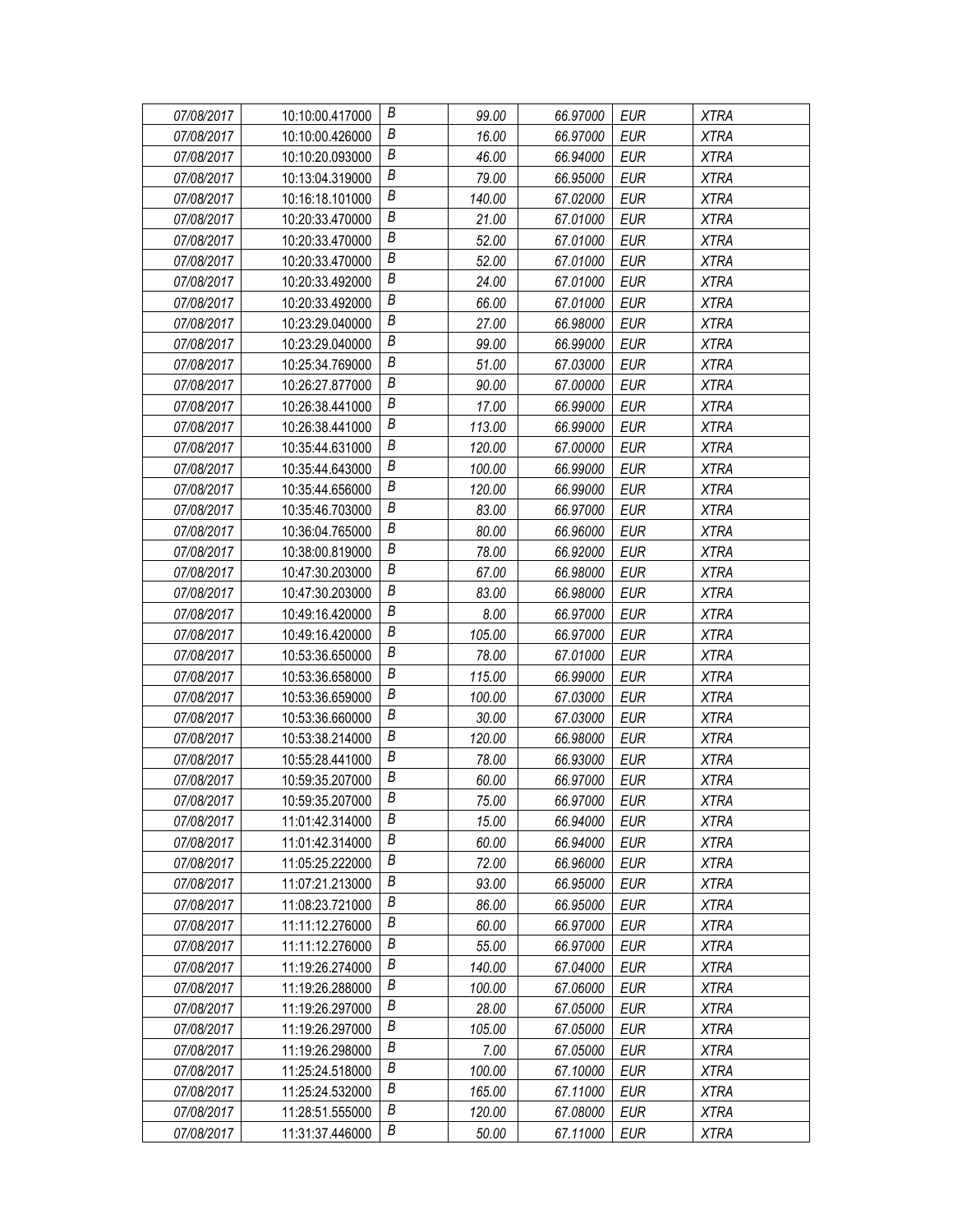| 07/08/2017 | 11:31:37.460000 | В                | 30.00  | 67.11000 | EUR        | <b>XTRA</b> |
|------------|-----------------|------------------|--------|----------|------------|-------------|
| 07/08/2017 | 11:33:55.429000 | В                | 111.00 | 67.09000 | EUR        | <b>XTRA</b> |
| 07/08/2017 | 11:33:55.440000 | Β                | 62.00  | 67.08000 | <b>EUR</b> | <b>XTRA</b> |
| 07/08/2017 | 11:37:21.064000 | $\boldsymbol{B}$ | 82.00  | 67.10000 | EUR        | <b>XTRA</b> |
| 07/08/2017 | 11:37:21.065000 | B                | 39.00  | 67.09000 | <b>EUR</b> | <b>XTRA</b> |
| 07/08/2017 | 11:37:21.065000 | B                | 57.00  | 67.09000 | <b>EUR</b> | <b>XTRA</b> |
| 07/08/2017 | 11:38:17.274000 | B                | 41.00  | 67.08000 | <b>EUR</b> | <b>XTRA</b> |
| 07/08/2017 | 11:41:09.343000 | $\boldsymbol{B}$ | 50.00  | 67.13000 | <b>EUR</b> | <b>XTRA</b> |
| 07/08/2017 | 11:41:09.343000 | $\boldsymbol{B}$ | 50.00  | 67.13000 | <b>EUR</b> | <b>XTRA</b> |
| 07/08/2017 | 11:41:09.348000 | B                | 109.00 | 67.12000 | <b>EUR</b> | <b>XTRA</b> |
| 07/08/2017 | 11:45:18.364000 | B                | 81.00  | 67.07000 | <b>EUR</b> | <b>XTRA</b> |
| 07/08/2017 | 11:45:37.962000 | В                | 88.00  | 67.07000 | <b>EUR</b> | <b>XTRA</b> |
| 07/08/2017 | 11:47:36.925000 | $\boldsymbol{B}$ | 71.00  | 67.01000 | <b>EUR</b> | <b>XTRA</b> |
| 07/08/2017 | 11:47:36.935000 | B                | 11.00  | 67.01000 | <b>EUR</b> | <b>XTRA</b> |
| 07/08/2017 | 11:55:42.428000 | B                | 74.00  | 67.02000 | <b>EUR</b> | <b>XTRA</b> |
| 07/08/2017 | 11:55:42.441000 | B                | 110.00 | 67.02000 | <b>EUR</b> | <b>XTRA</b> |
| 07/08/2017 | 11:55:49.644000 | В                | 100.00 | 67.00000 | <b>EUR</b> | <b>XTRA</b> |
| 07/08/2017 | 11:57:35.554000 | B                | 91.00  | 66.97000 | <b>EUR</b> | <b>XTRA</b> |
| 07/08/2017 | 11:57:35.568000 | B                | 76.00  | 66.96000 | <b>EUR</b> | <b>XTRA</b> |
| 07/08/2017 | 11:59:22.505000 | Β                | 72.00  | 66.91000 | EUR        | <b>XTRA</b> |
| 07/08/2017 | 12:08:57.555000 | Β                | 160.00 | 67.00000 | <b>EUR</b> | <b>XTRA</b> |
| 07/08/2017 | 12:09:02.019000 | $\boldsymbol{B}$ | 37.00  | 66.99000 | <b>EUR</b> | <b>XTRA</b> |
| 07/08/2017 | 12:09:02.019000 | B                | 98.00  | 66.99000 | <b>EUR</b> | <b>XTRA</b> |
| 07/08/2017 | 12:16:42.375000 | B                | 125.00 | 66.99000 | EUR        | <b>XTRA</b> |
| 07/08/2017 | 12:19:36.562000 | Β                | 91.00  | 66.97000 | <b>EUR</b> | <b>XTRA</b> |
| 07/08/2017 | 12:19:36.566000 | В                | 92.00  | 66.96000 | <b>EUR</b> | <b>XTRA</b> |
| 07/08/2017 | 12:22:07.359000 | $\boldsymbol{B}$ | 49.00  | 66.94000 | <b>EUR</b> | <b>XTRA</b> |
| 07/08/2017 | 12:22:07.359000 | B                | 76.00  | 66.94000 | EUR        | <b>XTRA</b> |
| 07/08/2017 | 12:22:07.361000 | B                | 98.00  | 66.93000 | <b>EUR</b> | <b>XTRA</b> |
| 07/08/2017 | 12:25:42.772000 | В                | 92.00  | 66.88000 | <b>EUR</b> | <b>XTRA</b> |
| 07/08/2017 | 12:25:43.295000 | B                | 79.00  | 66.85000 | <b>EUR</b> | <b>XTRA</b> |
| 07/08/2017 | 12:27:51.564000 | B                | 50.00  | 66.96000 | EUR        | <b>XTRA</b> |
| 07/08/2017 | 12:27:51.567000 | $\boldsymbol{B}$ | 25.00  | 66.96000 | EUR        | <b>XTRA</b> |
| 07/08/2017 | 12:34:10.363000 | B                | 100.00 | 67.02000 | <b>EUR</b> | <b>XTRA</b> |
| 07/08/2017 | 12:34:12.027000 | B                | 78.00  | 67.01000 | EUR        | <b>XTRA</b> |
| 07/08/2017 | 12:36:33.371000 | B                | 78.00  | 66.99000 | <b>EUR</b> | <b>XTRA</b> |
| 07/08/2017 | 12:51:30.034000 | Β                | 150.00 | 67.07000 | EUR        | <b>XTRA</b> |
| 07/08/2017 | 12:52:43.172000 | В                | 141.00 | 67.06000 | EUR        | <b>XTRA</b> |
| 07/08/2017 | 12:52:43.173000 | Β                | 19.00  | 67.06000 | <b>EUR</b> | <b>XTRA</b> |
| 07/08/2017 | 12:58:38.244000 | В                | 26.00  | 67.11000 | EUR        | XTRA        |
| 07/08/2017 | 12:58:38.244000 | B                | 59.00  | 67.11000 | <b>EUR</b> | XTRA        |
| 07/08/2017 | 12:58:38.244000 | B                | 25.00  | 67.11000 | <b>EUR</b> | <b>XTRA</b> |
| 07/08/2017 | 13:02:17.455000 | Β                | 185.00 | 67.16000 | <b>EUR</b> | <b>XTRA</b> |
| 07/08/2017 | 13:02:31.051000 | B                | 105.00 | 67.15000 | <b>EUR</b> | XTRA        |
| 07/08/2017 | 13:02:31.051000 | B                | 15.00  | 67.15000 | <b>EUR</b> | <b>XTRA</b> |
| 07/08/2017 | 13:02:55.041000 | Β                | 105.00 | 67.14000 | EUR        | <b>XTRA</b> |
| 07/08/2017 | 13:03:01.012000 | B                | 125.00 | 67.13000 | EUR        | <b>XTRA</b> |
| 07/08/2017 | 13:08:00.023000 | B                | 165.00 | 67.11000 | <b>EUR</b> | <b>XTRA</b> |
| 07/08/2017 | 13:11:20.334000 | B                | 85.00  | 67.11000 | EUR        | <b>XTRA</b> |
| 07/08/2017 | 13:11:42.668000 | В                | 94.00  | 67.09000 | EUR        | <b>XTRA</b> |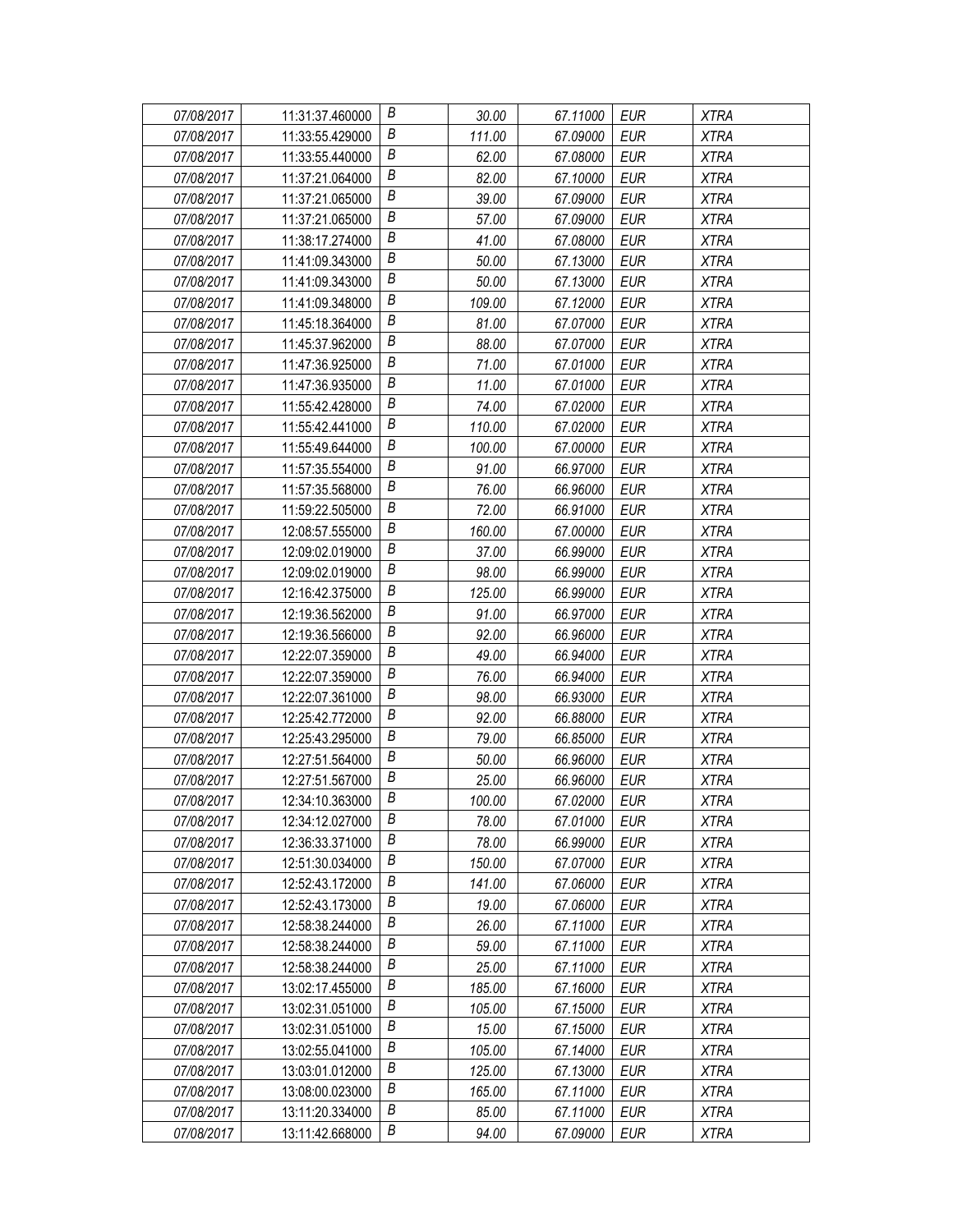| 07/08/2017 | 13:11:42.669000 | В                | 3.00   | 67.09000 | EUR        | <b>XTRA</b> |
|------------|-----------------|------------------|--------|----------|------------|-------------|
| 07/08/2017 | 13:13:31.404000 | В                | 80.00  | 67.06000 | EUR        | <b>XTRA</b> |
| 07/08/2017 | 13:17:42.793000 | Β                | 79.00  | 67.14000 | <b>EUR</b> | <b>XTRA</b> |
| 07/08/2017 | 13:19:09.825000 | $\boldsymbol{B}$ | 92.00  | 67.12000 | <b>EUR</b> | <b>XTRA</b> |
| 07/08/2017 | 13:22:04.492000 | В                | 74.00  | 67.07000 | <b>EUR</b> | <b>XTRA</b> |
| 07/08/2017 | 13:22:22.827000 | Β                | 50.00  | 67.06000 | <b>EUR</b> | <b>XTRA</b> |
| 07/08/2017 | 13:22:22.831000 | В                | 31.00  | 67.06000 | <b>EUR</b> | <b>XTRA</b> |
| 07/08/2017 | 13:29:04.864000 | В                | 86.00  | 67.04000 | <b>EUR</b> | <b>XTRA</b> |
| 07/08/2017 | 13:29:33.285000 | В                | 100.00 | 67.02000 | <b>EUR</b> | <b>XTRA</b> |
| 07/08/2017 | 13:31:33.302000 | В                | 90.00  | 67.00000 | <b>EUR</b> | <b>XTRA</b> |
| 07/08/2017 | 13:38:06.459000 | В                | 22.00  | 66.99000 | <b>EUR</b> | <b>XTRA</b> |
| 07/08/2017 | 13:38:06.459000 | В                | 83.00  | 66.99000 | <b>EUR</b> | <b>XTRA</b> |
| 07/08/2017 | 13:38:16.504000 | $\boldsymbol{B}$ | 97.00  | 66.97000 | <b>EUR</b> | <b>XTRA</b> |
| 07/08/2017 | 13:41:50.314000 | В                | 75.00  | 66.96000 | <b>EUR</b> | <b>XTRA</b> |
| 07/08/2017 | 13:42:13.016000 | Β                | 45.00  | 67.00000 | <b>EUR</b> | <b>XTRA</b> |
| 07/08/2017 | 13:42:39.021000 | В                | 37.00  | 67.00000 | <b>EUR</b> | <b>XTRA</b> |
| 07/08/2017 | 13:44:53.221000 | В                | 17.00  | 67.04000 | <b>EUR</b> | <b>XTRA</b> |
| 07/08/2017 | 13:44:53.221000 | B                | 35.00  | 67.04000 | <b>EUR</b> | <b>XTRA</b> |
| 07/08/2017 | 13:45:51.134000 | B                | 48.00  | 67.04000 | <b>EUR</b> | <b>XTRA</b> |
| 07/08/2017 | 13:48:45.381000 | В                | 77.00  | 67.03000 | EUR        | <b>XTRA</b> |
| 07/08/2017 | 13:54:23.370000 | Β                | 105.00 | 67.07000 | <b>EUR</b> | <b>XTRA</b> |
| 07/08/2017 | 13:55:54.876000 | $\boldsymbol{B}$ | 96.00  | 67.05000 | <b>EUR</b> | <b>XTRA</b> |
| 07/08/2017 | 14:00:00.579000 | В                | 109.00 | 67.07000 | <b>EUR</b> | <b>XTRA</b> |
| 07/08/2017 | 14:00:00.681000 | В                | 100.00 | 67.06000 | <b>EUR</b> | <b>XTRA</b> |
| 07/08/2017 | 14:00:23.485000 | Β                | 27.00  | 67.04000 | <b>EUR</b> | <b>XTRA</b> |
| 07/08/2017 | 14:00:23.485000 | В                | 50.00  | 67.04000 | <b>EUR</b> | <b>XTRA</b> |
| 07/08/2017 | 14:04:50.184000 | B                | 73.00  | 67.05000 | <b>EUR</b> | <b>XTRA</b> |
| 07/08/2017 | 14:11:45.426000 | В                | 72.00  | 67.08000 | EUR        | <b>XTRA</b> |
| 07/08/2017 | 14:11:45.426000 | B                | 38.00  | 67.08000 | <b>EUR</b> | <b>XTRA</b> |
| 07/08/2017 | 14:13:19.950000 | Β                | 110.00 | 67.07000 | <b>EUR</b> | <b>XTRA</b> |
| 07/08/2017 | 14:13:28.067000 | $\boldsymbol{B}$ | 105.00 | 67.05000 | <b>EUR</b> | <b>XTRA</b> |
| 07/08/2017 | 14:19:08.274000 | $\boldsymbol{B}$ | 110.00 | 67.07000 | <b>EUR</b> | <b>XTRA</b> |
| 07/08/2017 | 14:25:49.799000 | В                | 48.00  | 67.12000 | <b>EUR</b> | <b>XTRA</b> |
| 07/08/2017 | 14:27:08.048000 | B                | 45.00  | 67.14000 | <b>EUR</b> | <b>XTRA</b> |
| 07/08/2017 | 14:30:37.034000 | В                | 145.00 | 67.15000 | EUR        | <b>XTRA</b> |
| 07/08/2017 | 14:30:37.054000 | Β                | 68.00  | 67.14000 | <b>EUR</b> | <b>XTRA</b> |
| 07/08/2017 | 14:31:50.394000 | Β                | 90.00  | 67.14000 | EUR        | <b>XTRA</b> |
| 07/08/2017 | 14:31:50.822000 | В                | 150.00 | 67.13000 | EUR        | <b>XTRA</b> |
| 07/08/2017 | 14:31:50.880000 | В                | 115.00 | 67.12000 | <b>EUR</b> | <b>XTRA</b> |
| 07/08/2017 | 14:34:55.263000 | В                | 100.00 | 67.16000 | EUR        | <b>XTRA</b> |
| 07/08/2017 | 14:34:57.866000 | B                | 100.00 | 67.15000 | <b>EUR</b> | XTRA        |
| 07/08/2017 | 14:35:57.484000 | В                | 72.00  | 67.09000 | <b>EUR</b> | <b>XTRA</b> |
| 07/08/2017 | 14:46:20.921000 | Β                | 185.00 | 67.10000 | <b>EUR</b> | <b>XTRA</b> |
| 07/08/2017 | 14:46:22.285000 | В                | 110.00 | 67.10000 | <b>EUR</b> | <b>XTRA</b> |
| 07/08/2017 | 14:48:35.462000 | B                | 120.00 | 67.09000 | <b>EUR</b> | <b>XTRA</b> |
| 07/08/2017 | 14:48:35.473000 | Β                | 14.00  | 67.08000 | EUR        | <b>XTRA</b> |
| 07/08/2017 | 14:48:35.473000 | Β                | 86.00  | 67.08000 | EUR        | <b>XTRA</b> |
| 07/08/2017 | 14:48:38.019000 | В                | 86.00  | 67.07000 | <b>EUR</b> | <b>XTRA</b> |
| 07/08/2017 | 14:52:27.584000 | В                | 83.00  | 67.09000 | <b>EUR</b> | <b>XTRA</b> |
| 07/08/2017 | 14:53:14.041000 | Β                | 103.00 | 67.07000 | <b>EUR</b> | <b>XTRA</b> |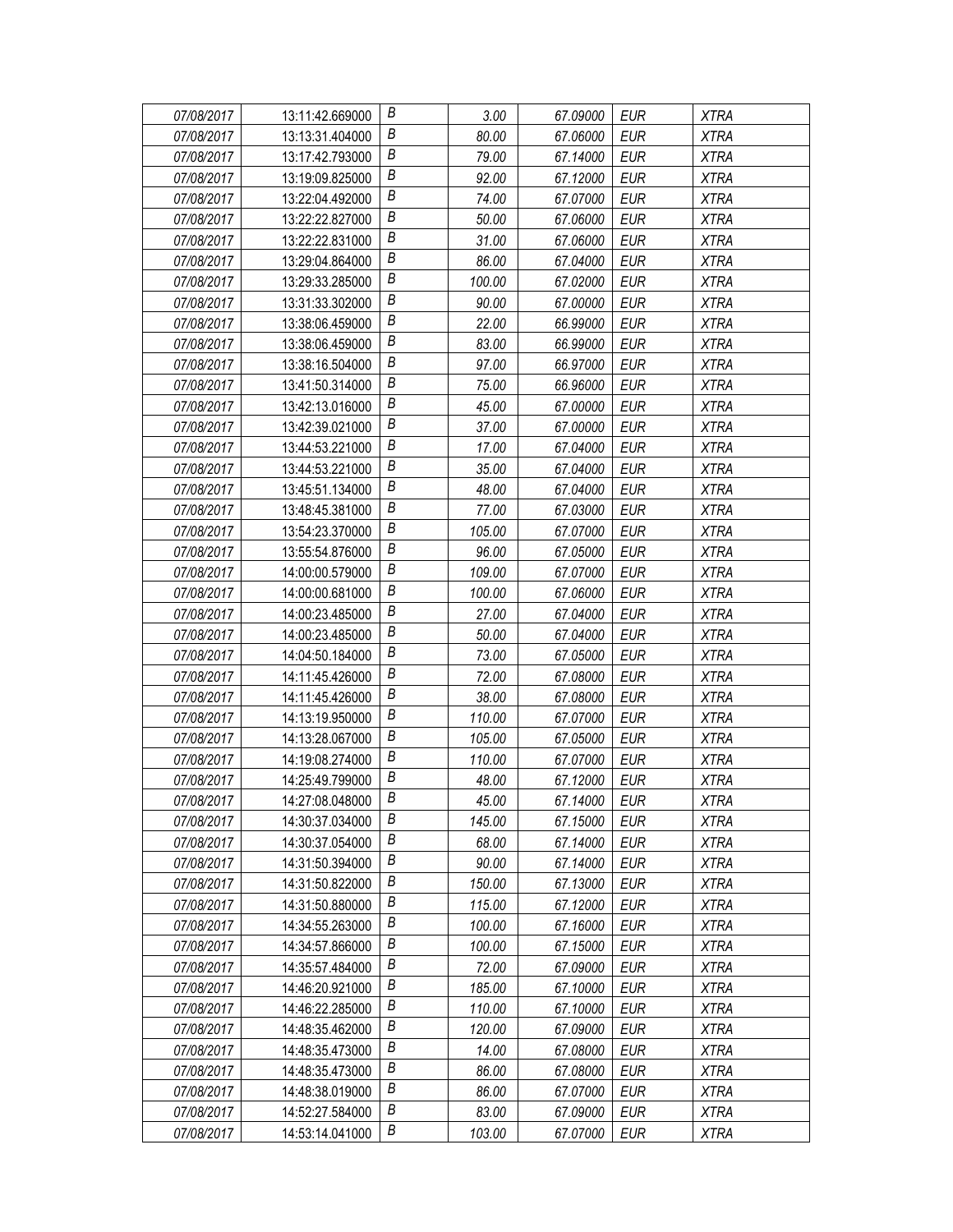| 07/08/2017 | 14:57:10.052000 | В                | 130.00 | 67.11000 | EUR        | <b>XTRA</b> |
|------------|-----------------|------------------|--------|----------|------------|-------------|
| 07/08/2017 | 14:59:08.542000 | В                | 41.00  | 67.12000 | EUR        | <b>XTRA</b> |
| 07/08/2017 | 14:59:08.542000 | Β                | 50.00  | 67.12000 | <b>EUR</b> | <b>XTRA</b> |
| 07/08/2017 | 15:05:06.361000 | $\boldsymbol{B}$ | 83.00  | 67.10000 | <b>EUR</b> | <b>XTRA</b> |
| 07/08/2017 | 15:05:06.377000 | В                | 150.00 | 67.10000 | <b>EUR</b> | <b>XTRA</b> |
| 07/08/2017 | 15:08:24.040000 | Β                | 88.00  | 67.08000 | <b>EUR</b> | <b>XTRA</b> |
| 07/08/2017 | 15:12:22.969000 | В                | 35.00  | 67.07000 | <b>EUR</b> | <b>XTRA</b> |
| 07/08/2017 | 15:12:56.306000 | В                | 21.00  | 67.09000 | <b>EUR</b> | <b>XTRA</b> |
| 07/08/2017 | 15:12:56.910000 | B                | 94.00  | 67.09000 | <b>EUR</b> | <b>XTRA</b> |
| 07/08/2017 | 15:13:03.734000 | B                | 43.00  | 67.08000 | <b>EUR</b> | <b>XTRA</b> |
| 07/08/2017 | 15:13:03.735000 | В                | 62.00  | 67.08000 | <b>EUR</b> | <b>XTRA</b> |
| 07/08/2017 | 15:13:32.556000 | В                | 80.00  | 67.07000 | <b>EUR</b> | <b>XTRA</b> |
| 07/08/2017 | 15:13:33.570000 | B                | 53.00  | 67.04000 | <b>EUR</b> | <b>XTRA</b> |
| 07/08/2017 | 15:18:53.474000 | В                | 10.00  | 67.02000 | <b>EUR</b> | <b>XTRA</b> |
| 07/08/2017 | 15:19:48.392000 | Β                | 69.00  | 67.02000 | <b>EUR</b> | <b>XTRA</b> |
| 07/08/2017 | 15:19:48.406000 | В                | 76.00  | 67.01000 | <b>EUR</b> | <b>XTRA</b> |
| 07/08/2017 | 15:19:48.420000 | В                | 120.00 | 67.00000 | <b>EUR</b> | <b>XTRA</b> |
| 07/08/2017 | 15:25:33.595000 | В                | 24.00  | 66.97000 | <b>EUR</b> | <b>XTRA</b> |
| 07/08/2017 | 15:25:33.595000 | B                | 69.00  | 66.97000 | <b>EUR</b> | <b>XTRA</b> |
| 07/08/2017 | 15:28:00.125000 | Β                | 133.00 | 67.00000 | EUR        | <b>XTRA</b> |
| 07/08/2017 | 15:29:41.321000 | Β                | 72.00  | 66.95000 | <b>EUR</b> | <b>XTRA</b> |
| 07/08/2017 | 15:32:27.082000 | $\boldsymbol{B}$ | 112.00 | 67.00000 | <b>EUR</b> | <b>XTRA</b> |
| 07/08/2017 | 15:32:27.082000 | В                | 76.00  | 67.01000 | <b>EUR</b> | <b>XTRA</b> |
| 07/08/2017 | 15:32:36.813000 | Β                | 108.00 | 66.97000 | <b>EUR</b> | <b>XTRA</b> |
| 07/08/2017 | 15:32:36.813000 | Β                | 99.00  | 66.98000 | <b>EUR</b> | <b>XTRA</b> |
| 07/08/2017 | 15:34:57.968000 | В                | 89.00  | 66.97000 | <b>EUR</b> | <b>XTRA</b> |
| 07/08/2017 | 15:35:16.946000 | B                | 77.00  | 66.96000 | <b>EUR</b> | <b>XTRA</b> |
| 07/08/2017 | 15:38:34.107000 | В                | 99.00  | 66.98000 | EUR        | <b>XTRA</b> |
| 07/08/2017 | 15:38:38.837000 | B                | 71.00  | 66.97000 | <b>EUR</b> | <b>XTRA</b> |
| 07/08/2017 | 15:38:38.851000 | Β                | 50.00  | 66.97000 | <b>EUR</b> | <b>XTRA</b> |
| 07/08/2017 | 15:42:47.853000 | B                | 50.00  | 66.98000 | <b>EUR</b> | <b>XTRA</b> |
| 07/08/2017 | 15:42:47.861000 | $\boldsymbol{B}$ | 25.00  | 66.98000 | EUR        | <b>XTRA</b> |
| 07/08/2017 | 15:46:06.842000 | В                | 68.00  | 66.99000 | <b>EUR</b> | <b>XTRA</b> |
| 07/08/2017 | 15:46:07.297000 | B                | 113.00 | 66.97000 | <b>EUR</b> | <b>XTRA</b> |
| 07/08/2017 | 15:50:29.343000 | В                | 83.00  | 66.97000 | EUR        | <b>XTRA</b> |
| 07/08/2017 | 15:50:29.344000 | Β                | 52.00  | 66.97000 | <b>EUR</b> | <b>XTRA</b> |
| 07/08/2017 | 15:52:17.054000 | Β                | 165.00 | 66.96000 | EUR        | XTRA        |
| 07/08/2017 | 15:52:18.418000 | В                | 95.00  | 66.95000 | EUR        | <b>XTRA</b> |
| 07/08/2017 | 15:55:48.497000 | Β                | 96.00  | 66.96000 | <b>EUR</b> | <b>XTRA</b> |
| 07/08/2017 | 15:55:48.497000 | В                | 24.00  | 66.96000 | EUR        | <b>XTRA</b> |
| 07/08/2017 | 15:57:47.223000 | B                | 140.00 | 66.95000 | <b>EUR</b> | XTRA        |
| 07/08/2017 | 15:58:41.986000 | В                | 49.00  | 66.94000 | <b>EUR</b> | <b>XTRA</b> |
| 07/08/2017 | 15:58:42.035000 | Β                | 71.00  | 66.94000 | <b>EUR</b> | <b>XTRA</b> |
| 07/08/2017 | 15:58:42.049000 | Β                | 130.00 | 66.95000 | <b>EUR</b> | <b>XTRA</b> |
| 07/08/2017 | 15:58:42.180000 | B                | 93.00  | 66.93000 | <b>EUR</b> | <b>XTRA</b> |
| 07/08/2017 | 15:59:06.640000 | Β                | 84.00  | 66.92000 | EUR        | <b>XTRA</b> |
| 07/08/2017 | 16:00:31.378000 | Β                | 45.00  | 66.88000 | EUR        | <b>XTRA</b> |
| 07/08/2017 | 16:00:37.449000 | В                | 33.00  | 66.88000 | <b>EUR</b> | <b>XTRA</b> |
| 07/08/2017 | 16:01:17.236000 | В                | 82.00  | 66.86000 | EUR        | <b>XTRA</b> |
| 07/08/2017 | 16:02:01.548000 | В                | 70.00  | 66.83000 | <b>EUR</b> | <b>XTRA</b> |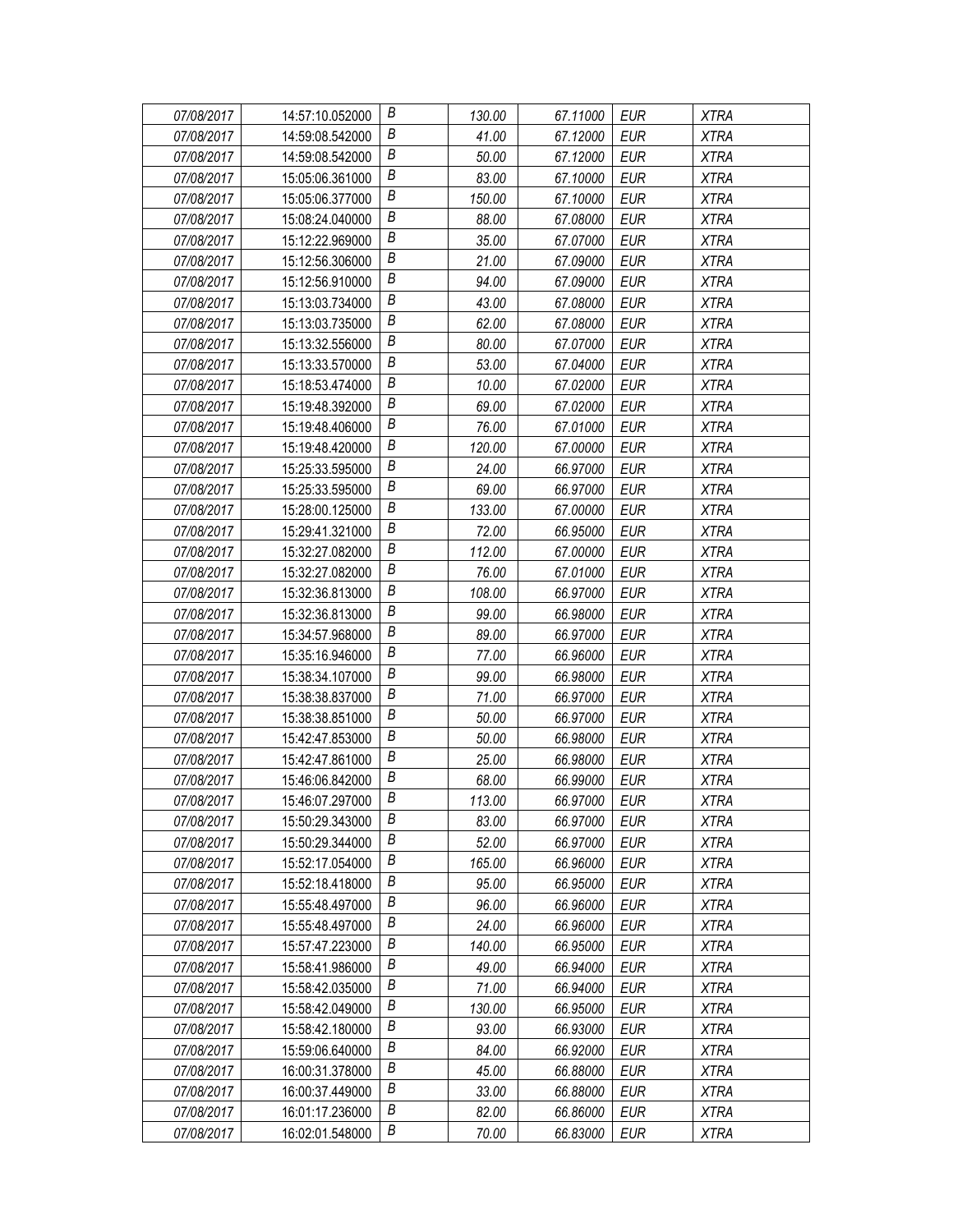| 07/08/2017 | 16:09:26.611000 | В                | 48.00  | 66.95000 | <b>EUR</b> | <b>XTRA</b> |
|------------|-----------------|------------------|--------|----------|------------|-------------|
| 07/08/2017 | 16:09:26.611000 | В                | 77.00  | 66.95000 | <b>EUR</b> | <b>XTRA</b> |
| 07/08/2017 | 16:10:19.197000 | В                | 96.00  | 66.94000 | <b>EUR</b> | <b>XTRA</b> |
| 07/08/2017 | 16:10:19.199000 | $\boldsymbol{B}$ | 28.00  | 66.93000 | EUR        | <b>XTRA</b> |
| 07/08/2017 | 16:10:19.240000 | B                | 102.00 | 66.93000 | <b>EUR</b> | <b>XTRA</b> |
| 07/08/2017 | 16:10:19.289000 | B                | 94.00  | 66.94000 | <b>EUR</b> | <b>XTRA</b> |
| 07/08/2017 | 16:11:25.624000 | Β                | 120.00 | 66.93000 | <b>EUR</b> | <b>XTRA</b> |
| 07/08/2017 | 16:17:19.289000 | $\boldsymbol{B}$ | 140.00 | 66.94000 | <b>EUR</b> | <b>XTRA</b> |
| 07/08/2017 | 16:21:00.859444 | B                | 410.00 | 66.99000 | <b>EUR</b> | <b>XTRA</b> |
| 07/08/2017 | 16:21:00.860887 | $\boldsymbol{B}$ | 250.00 | 66.99000 | EUR        | <b>XTRA</b> |
| 07/08/2017 | 16:21:00.860913 | B                | 50.00  | 66.99000 | <b>EUR</b> | <b>XTRA</b> |
| 07/08/2017 | 16:21:00.860941 | В                | 316.00 | 66.99000 | <b>EUR</b> | <b>XTRA</b> |
| 07/08/2017 | 16:21:08.117000 | B                | 632.00 | 67.00000 | <b>EUR</b> | <b>XTRA</b> |
| 07/08/2017 | 16:22:16.783781 | B                | 98.00  | 67.01000 | <b>EUR</b> | <b>XTRA</b> |
| 07/08/2017 | 16:23:07.690000 | $\boldsymbol{B}$ | 25.00  | 66.97000 | EUR        | <b>XTRA</b> |
| 07/08/2017 | 16:23:07.690000 | Β                | 55.00  | 66.97000 | <b>EUR</b> | <b>XTRA</b> |
| 07/08/2017 | 16:23:07.700000 | $\boldsymbol{B}$ | 127.00 | 67.00000 | <b>EUR</b> | <b>XTRA</b> |
| 07/08/2017 | 16:25:44.185000 | B                | 67.00  | 66.99000 | <b>EUR</b> | <b>XTRA</b> |
| 07/08/2017 | 16:27:02.691000 | B                | 87.00  | 66.96000 | EUR        | <b>XTRA</b> |
| 07/08/2017 | 16:27:13.012000 | B                | 104.00 | 66.94000 | <b>EUR</b> | <b>XTRA</b> |
| 07/08/2017 | 16:28:31.440000 | В                | 75.00  | 66.97000 | <b>EUR</b> | <b>XTRA</b> |
| 07/08/2017 | 16:31:06.042000 | $\boldsymbol{B}$ | 70.00  | 66.97000 | <b>EUR</b> | <b>XTRA</b> |
| 07/08/2017 | 16:31:06.042000 | B                | 9.00   | 66.97000 | <b>EUR</b> | <b>XTRA</b> |
| 07/08/2017 | 16:34:43.822000 | В                | 100.00 | 66.96000 | EUR        | <b>XTRA</b> |
| 07/08/2017 | 16:34:43.822000 | B                | 10.00  | 66.96000 | <b>EUR</b> | <b>XTRA</b> |
| 07/08/2017 | 16:34:43.823000 | B                | 41.00  | 66.95000 | EUR        | <b>XTRA</b> |
| 07/08/2017 | 16:35:43.063000 | B                | 52.00  | 66.95000 | <b>EUR</b> | <b>XTRA</b> |
| 07/08/2017 | 16:35:43.230000 | В                | 83.00  | 66.95000 | <b>EUR</b> | <b>XTRA</b> |
| 07/08/2017 | 16:36:02.640000 | B                | 91.00  | 66.95000 | <b>EUR</b> | <b>XTRA</b> |
| 07/08/2017 | 16:36:17.092000 | В                | 28.00  | 66.93000 | <b>EUR</b> | <b>XTRA</b> |
| 07/08/2017 | 16:43:36.386000 | $\boldsymbol{B}$ | 190.00 | 66.95000 | <b>EUR</b> | <b>XTRA</b> |
| 07/08/2017 | 16:43:46.607000 | B                | 160.00 | 66.98000 | EUR        | <b>XTRA</b> |
| 07/08/2017 | 16:43:54.634000 | B                | 100.00 | 67.00000 | <b>EUR</b> | <b>XTRA</b> |
| 07/08/2017 | 16:45:19.367000 | В                | 83.00  | 66.99000 | <b>EUR</b> | <b>XTRA</b> |
| 07/08/2017 | 16:45:19.368000 | B                | 47.00  | 66.99000 | EUR        | <b>XTRA</b> |
| 07/08/2017 | 16:45:19.394000 | В                | 76.00  | 66.99000 | <b>EUR</b> | <b>XTRA</b> |
| 07/08/2017 | 16:46:15.097000 | B                | 145.00 | 66.97000 | EUR        | <b>XTRA</b> |
| 07/08/2017 | 16:51:35.166000 | В                | 99.00  | 66.97000 | EUR        | <b>XTRA</b> |
| 07/08/2017 | 16:51:35.181000 | В                | 1.00   | 66.97000 | <b>EUR</b> | <b>XTRA</b> |
| 07/08/2017 | 16:52:42.833000 | B                | 170.00 | 66.96000 | EUR        | <b>XTRA</b> |
| 07/08/2017 | 16:54:46.349000 | B                | 110.00 | 66.99000 | <b>EUR</b> | <b>XTRA</b> |
| 07/08/2017 | 16:57:05.007000 | B                | 170.00 | 66.96000 | EUR        | <b>XTRA</b> |
| 07/08/2017 | 16:57:05.055000 | В                | 49.00  | 66.96000 | <b>EUR</b> | <b>XTRA</b> |
| 07/08/2017 | 16:57:05.074000 | B                | 51.00  | 66.96000 | <b>EUR</b> | XTRA        |
| 07/08/2017 | 17:01:12.256000 | В                | 87.00  | 66.97000 | EUR        | <b>XTRA</b> |
| 07/08/2017 | 17:03:13.095000 | B                | 94.00  | 66.96000 | EUR        | <b>XTRA</b> |
| 07/08/2017 | 17:03:13.115000 | В                | 8.00   | 66.96000 | <b>EUR</b> | <b>XTRA</b> |
| 07/08/2017 | 17:03:13.115000 | В                | 202.00 | 66.96000 | EUR        | <b>XTRA</b> |
| 07/08/2017 | 17:04:53.514000 | B                | 160.00 | 66.96000 | <b>EUR</b> | <b>XTRA</b> |
| 07/08/2017 | 17:08:48.110000 | В                | 78.00  | 66.96000 | <b>EUR</b> | <b>XTRA</b> |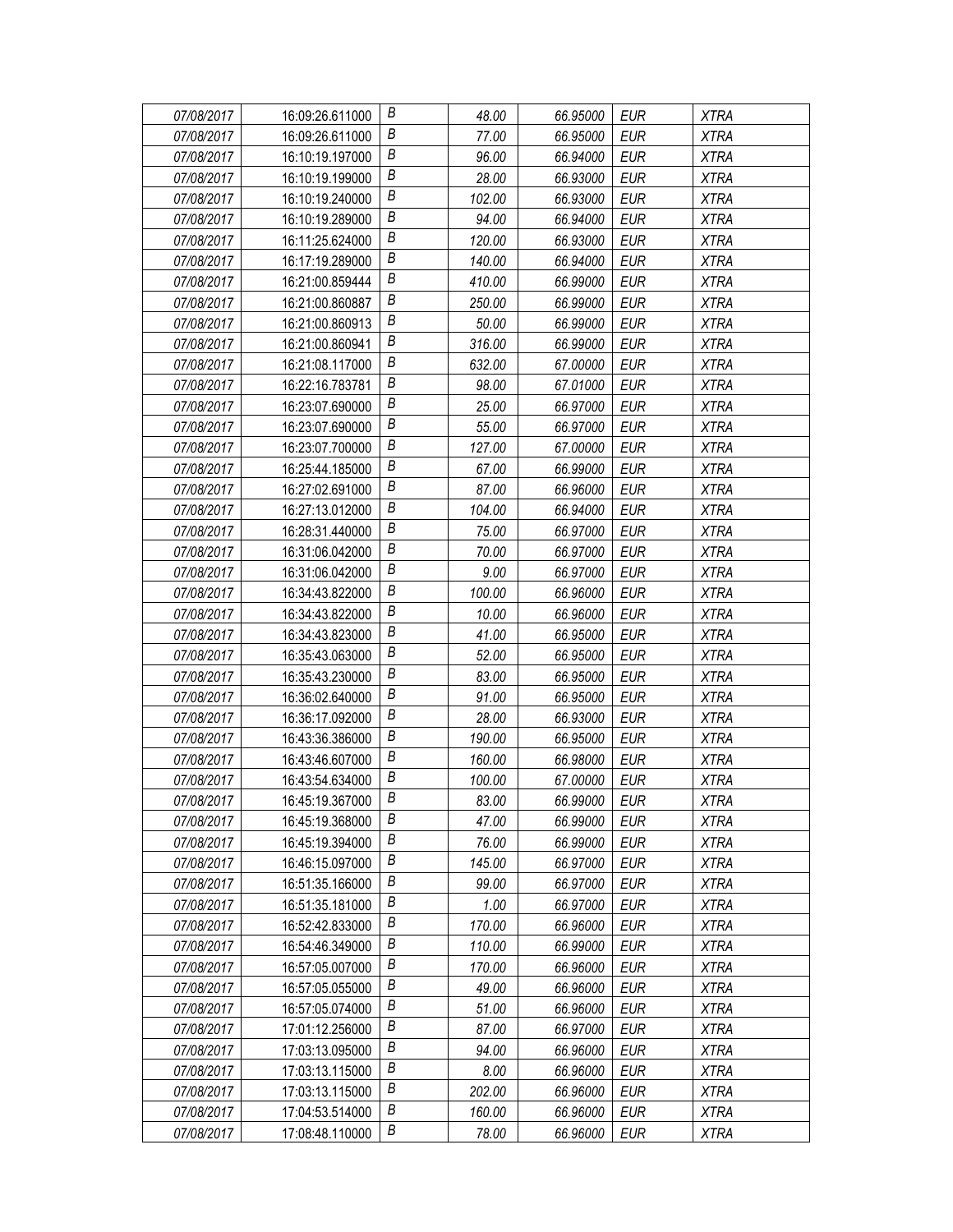| 07/08/2017 | 17:08:53.099000 | В                | 97.00  | 66.95000 | EUR        | <b>XTRA</b> |
|------------|-----------------|------------------|--------|----------|------------|-------------|
| 07/08/2017 | 17:10:34.364000 | В                | 110.00 | 66.97000 | <b>EUR</b> | <b>XTRA</b> |
| 07/08/2017 | 17:10:34.386000 | Β                | 1.00   | 66.98000 | <b>EUR</b> | <b>XTRA</b> |
| 07/08/2017 | 17:10:35.339000 | $\boldsymbol{B}$ | 130.00 | 66.97000 | <b>EUR</b> | <b>XTRA</b> |
| 07/08/2017 | 17:12:14.057000 | B                | 115.00 | 66.99000 | <b>EUR</b> | <b>XTRA</b> |
| 07/08/2017 | 17:12:14.318000 | B                | 76.00  | 67.00000 | <b>EUR</b> | <b>XTRA</b> |
| 07/08/2017 | 17:12:15.042000 | B                | 155.00 | 66.98000 | <b>EUR</b> | <b>XTRA</b> |
| 07/08/2017 | 17:12:15.042000 | $\boldsymbol{B}$ | 69.00  | 66.99000 | <b>EUR</b> | <b>XTRA</b> |
| 07/08/2017 | 17:12:23.327000 | $\boldsymbol{B}$ | 75.00  | 66.97000 | <b>EUR</b> | <b>XTRA</b> |
| 07/08/2017 | 17:12:23.327000 | B                | 30.00  | 66.97000 | <b>EUR</b> | <b>XTRA</b> |
| 07/08/2017 | 17:13:45.220000 | B                | 56.00  | 67.01000 | <b>EUR</b> | <b>XTRA</b> |
| 07/08/2017 | 17:13:51.479000 | В                | 94.00  | 67.00000 | <b>EUR</b> | <b>XTRA</b> |
| 07/08/2017 | 17:14:34.623000 | $\boldsymbol{B}$ | 115.00 | 66.98000 | <b>EUR</b> | <b>XTRA</b> |
| 07/08/2017 | 17:15:08.161000 | B                | 80.00  | 66.97000 | <b>EUR</b> | <b>XTRA</b> |
| 07/08/2017 | 17:15:08.175000 | B                | 75.00  | 66.97000 | <b>EUR</b> | <b>XTRA</b> |
| 07/08/2017 | 17:17:40.074000 | B                | 76.00  | 66.97000 | <b>EUR</b> | <b>XTRA</b> |
| 08/08/2017 | 09:06:08.301000 | $\boldsymbol{B}$ | 71.00  | 66.82000 | <b>EUR</b> | <b>XTRA</b> |
| 08/08/2017 | 09:06:08.345000 | $\boldsymbol{B}$ | 9.00   | 66.83000 | <b>EUR</b> | <b>XTRA</b> |
| 08/08/2017 | 09:06:08.349000 | B                | 20.00  | 66.83000 | <b>EUR</b> | <b>XTRA</b> |
| 08/08/2017 | 09:06:08.350000 | B                | 53.00  | 66.83000 | EUR        | <b>XTRA</b> |
| 08/08/2017 | 09:06:17.825000 | В                | 23.00  | 66.84000 | <b>EUR</b> | <b>XTRA</b> |
| 08/08/2017 | 09:06:17.825000 | $\boldsymbol{B}$ | 69.00  | 66.84000 | <b>EUR</b> | <b>XTRA</b> |
| 08/08/2017 | 09:07:04.039000 | B                | 64.00  | 66.77000 | <b>EUR</b> | <b>XTRA</b> |
| 08/08/2017 | 09:07:08.079000 | B                | 75.00  | 66.74000 | EUR        | <b>XTRA</b> |
| 08/08/2017 | 09:07:37.285000 | Β                | 12.00  | 66.72000 | <b>EUR</b> | <b>XTRA</b> |
| 08/08/2017 | 09:07:37.285000 | В                | 57.00  | 66.72000 | <b>EUR</b> | <b>XTRA</b> |
| 08/08/2017 | 09:09:16.088000 | $\boldsymbol{B}$ | 82.00  | 66.64000 | <b>EUR</b> | <b>XTRA</b> |
| 08/08/2017 | 09:09:20.132000 | $\boldsymbol{B}$ | 80.00  | 66.63000 | EUR        | <b>XTRA</b> |
| 08/08/2017 | 09:13:00.032000 | B                | 14.00  | 66.60000 | <b>EUR</b> | <b>XTRA</b> |
| 08/08/2017 | 09:15:11.632000 | В                | 82.00  | 66.60000 | <b>EUR</b> | <b>XTRA</b> |
| 08/08/2017 | 09:15:11.632000 | B                | 96.00  | 66.61000 | <b>EUR</b> | <b>XTRA</b> |
| 08/08/2017 | 09:15:11.632000 | B                | 14.00  | 66.61000 | EUR        | <b>XTRA</b> |
| 08/08/2017 | 09:15:48.523000 | $\boldsymbol{B}$ | 84.00  | 66.59000 | EUR        | <b>XTRA</b> |
| 08/08/2017 | 09:19:00.028000 | B                | 70.00  | 66.57000 | <b>EUR</b> | <b>XTRA</b> |
| 08/08/2017 | 09:21:00.035000 | B                | 83.00  | 66.56000 | EUR        | XTRA        |
| 08/08/2017 | 09:23:11.466000 | B                | 87.00  | 66.51000 | <b>EUR</b> | <b>XTRA</b> |
| 08/08/2017 | 09:37:00.033000 | Β                | 13.00  | 66.57000 | EUR        | <b>XTRA</b> |
| 08/08/2017 | 09:37:21.624000 | В                | 67.00  | 66.61000 | EUR        | <b>XTRA</b> |
| 08/08/2017 | 09:37:58.063000 | B                | 43.00  | 66.61000 | <b>EUR</b> | <b>XTRA</b> |
| 08/08/2017 | 09:44:23.743000 | B                | 120.00 | 66.62000 | EUR        | XTRA        |
| 08/08/2017 | 09:45:04.399000 | B                | 12.00  | 66.62000 | <b>EUR</b> | XTRA        |
| 08/08/2017 | 09:46:28.774000 | B                | 1.00   | 66.69000 | <b>EUR</b> | <b>XTRA</b> |
| 08/08/2017 | 09:48:08.756000 | Β                | 39.00  | 66.72000 | <b>EUR</b> | <b>XTRA</b> |
| 08/08/2017 | 09:50:57.790000 | B                | 14.00  | 66.75000 | <b>EUR</b> | <b>XTRA</b> |
| 08/08/2017 | 09:50:57.790000 | B                | 91.00  | 66.75000 | <b>EUR</b> | <b>XTRA</b> |
| 08/08/2017 | 09:51:45.514000 | Β                | 13.00  | 66.79000 | EUR        | XTRA        |
| 08/08/2017 | 09:51:45.514000 | B                | 83.00  | 66.79000 | EUR        | <b>XTRA</b> |
| 08/08/2017 | 09:51:45.514000 | B                | 84.00  | 66.79000 | <b>EUR</b> | <b>XTRA</b> |
| 08/08/2017 | 09:52:41.105000 | B                | 100.00 | 66.84000 | EUR        | <b>XTRA</b> |
| 08/08/2017 | 09:52:42.864000 | В                | 105.00 | 66.86000 | EUR        | XTRA        |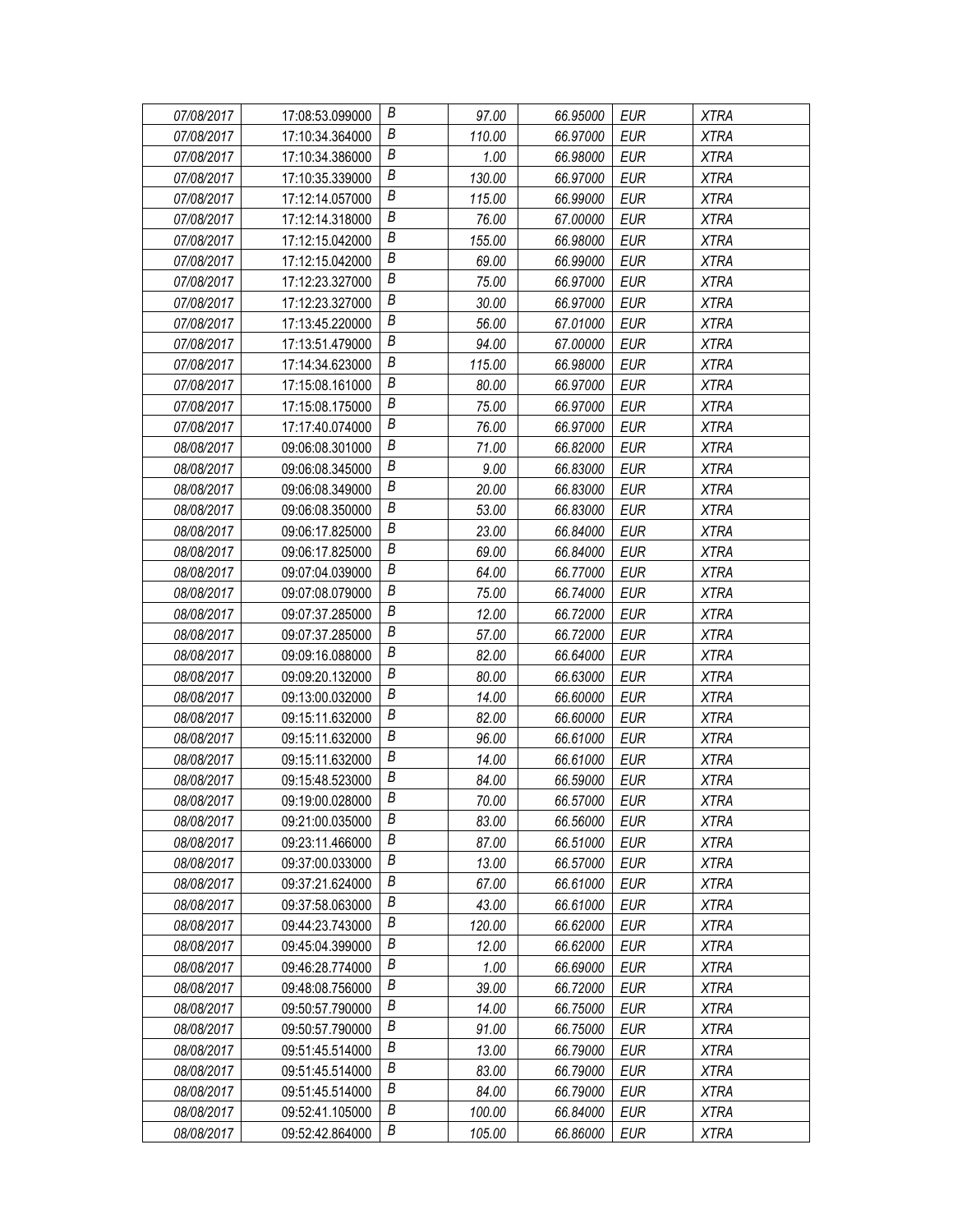| 08/08/2017 | 09:52:42.878000 | В                | 15.00  | 66.87000 | EUR        | <b>XTRA</b> |
|------------|-----------------|------------------|--------|----------|------------|-------------|
| 08/08/2017 | 09:52:42.878000 | В                | 80.00  | 66.87000 | EUR        | <b>XTRA</b> |
| 08/08/2017 | 09:52:42.878000 | Β                | 40.00  | 66.87000 | <b>EUR</b> | <b>XTRA</b> |
| 08/08/2017 | 09:52:45.785000 | $\boldsymbol{B}$ | 135.00 | 66.86000 | EUR        | <b>XTRA</b> |
| 08/08/2017 | 09:52:45.786000 | B                | 25.00  | 66.85000 | <b>EUR</b> | <b>XTRA</b> |
| 08/08/2017 | 09:52:45.786000 | B                | 100.00 | 66.85000 | <b>EUR</b> | <b>XTRA</b> |
| 08/08/2017 | 09:55:00.029000 | B                | 160.00 | 66.88000 | <b>EUR</b> | <b>XTRA</b> |
| 08/08/2017 | 09:55:00.062000 | $\boldsymbol{B}$ | 3.00   | 66.88000 | <b>EUR</b> | <b>XTRA</b> |
| 08/08/2017 | 09:55:00.062000 | $\boldsymbol{B}$ | 30.00  | 66.88000 | <b>EUR</b> | <b>XTRA</b> |
| 08/08/2017 | 09:55:00.062000 | B                | 3.00   | 66.88000 | <b>EUR</b> | <b>XTRA</b> |
| 08/08/2017 | 09:55:00.062000 | B                | 33.00  | 66.88000 | <b>EUR</b> | <b>XTRA</b> |
| 08/08/2017 | 09:55:00.062000 | B                | 36.00  | 66.88000 | <b>EUR</b> | <b>XTRA</b> |
| 08/08/2017 | 09:55:25.205000 | B                | 120.00 | 66.87000 | <b>EUR</b> | <b>XTRA</b> |
| 08/08/2017 | 09:55:25.319000 | B                | 22.00  | 66.87000 | <b>EUR</b> | <b>XTRA</b> |
| 08/08/2017 | 09:55:25.326000 | B                | 80.00  | 66.87000 | <b>EUR</b> | <b>XTRA</b> |
| 08/08/2017 | 09:55:25.331000 | B                | 13.00  | 66.87000 | <b>EUR</b> | <b>XTRA</b> |
| 08/08/2017 | 09:55:41.068000 | В                | 150.00 | 66.86000 | <b>EUR</b> | <b>XTRA</b> |
| 08/08/2017 | 09:56:10.036000 | $\boldsymbol{B}$ | 13.00  | 66.84000 | <b>EUR</b> | <b>XTRA</b> |
| 08/08/2017 | 09:56:10.036000 | B                | 74.00  | 66.84000 | <b>EUR</b> | <b>XTRA</b> |
| 08/08/2017 | 09:58:00.012000 | B                | 15.00  | 66.83000 | EUR        | <b>XTRA</b> |
| 08/08/2017 | 09:58:00.012000 | B                | 36.00  | 66.83000 | <b>EUR</b> | <b>XTRA</b> |
| 08/08/2017 | 09:58:00.017000 | B                | 10.00  | 66.83000 | <b>EUR</b> | <b>XTRA</b> |
| 08/08/2017 | 09:59:36.110000 | B                | 93.00  | 66.80000 | <b>EUR</b> | <b>XTRA</b> |
| 08/08/2017 | 10:04:34.311000 | B                | 110.00 | 66.86000 | EUR        | <b>XTRA</b> |
| 08/08/2017 | 10:04:34.344000 | Β                | 57.00  | 66.86000 | <b>EUR</b> | <b>XTRA</b> |
| 08/08/2017 | 10:04:34.344000 | В                | 13.00  | 66.86000 | <b>EUR</b> | <b>XTRA</b> |
| 08/08/2017 | 10:11:01.796000 | $\boldsymbol{B}$ | 80.00  | 66.92000 | <b>EUR</b> | <b>XTRA</b> |
| 08/08/2017 | 10:11:01.809000 | $\boldsymbol{B}$ | 120.00 | 66.91000 | EUR        | <b>XTRA</b> |
| 08/08/2017 | 10:11:06.543000 | B                | 29.00  | 66.90000 | <b>EUR</b> | <b>XTRA</b> |
| 08/08/2017 | 10:11:06.543000 | В                | 56.00  | 66.90000 | <b>EUR</b> | <b>XTRA</b> |
| 08/08/2017 | 10:11:06.543000 | B                | 11.00  | 66.90000 | <b>EUR</b> | <b>XTRA</b> |
| 08/08/2017 | 10:15:15.134000 | B                | 9.00   | 66.94000 | EUR        | <b>XTRA</b> |
| 08/08/2017 | 10:16:09.348000 | $\boldsymbol{B}$ | 12.00  | 66.89000 | EUR        | <b>XTRA</b> |
| 08/08/2017 | 10:16:09.348000 | B                | 44.00  | 66.90000 | <b>EUR</b> | <b>XTRA</b> |
| 08/08/2017 | 10:16:09.348000 | B                | 37.00  | 66.90000 | EUR        | XTRA        |
| 08/08/2017 | 10:16:09.361000 | B                | 18.00  | 66.90000 | <b>EUR</b> | <b>XTRA</b> |
| 08/08/2017 | 10:16:09.370000 | B                | 56.00  | 66.90000 | EUR        | <b>XTRA</b> |
| 08/08/2017 | 10:16:26.382000 | B                | 51.00  | 66.89000 | EUR        | <b>XTRA</b> |
| 08/08/2017 | 10:16:43.471000 | B                | 16.00  | 66.89000 | <b>EUR</b> | <b>XTRA</b> |
| 08/08/2017 | 10:17:00.030000 | B                | 78.00  | 66.88000 | EUR        | XTRA        |
| 08/08/2017 | 10:22:01.741000 | B                | 72.00  | 66.87000 | <b>EUR</b> | <b>XTRA</b> |
| 08/08/2017 | 10:22:11.690000 | B                | 32.00  | 66.86000 | <b>EUR</b> | <b>XTRA</b> |
| 08/08/2017 | 10:22:11.691000 | В                | 50.00  | 66.86000 | <b>EUR</b> | <b>XTRA</b> |
| 08/08/2017 | 10:22:22.828000 | B                | 66.00  | 66.84000 | <b>EUR</b> | <b>XTRA</b> |
| 08/08/2017 | 10:25:00.029000 | B                | 79.00  | 66.81000 | <b>EUR</b> | <b>XTRA</b> |
| 08/08/2017 | 10:25:15.526000 | B                | 77.00  | 66.80000 | EUR        | <b>XTRA</b> |
| 08/08/2017 | 10:26:10.607000 | B                | 89.00  | 66.80000 | <b>EUR</b> | <b>XTRA</b> |
| 08/08/2017 | 10:28:05.642000 | B                | 91.00  | 66.78000 | <b>EUR</b> | <b>XTRA</b> |
| 08/08/2017 | 10:28:05.660000 | B                | 83.00  | 66.78000 | <b>EUR</b> | <b>XTRA</b> |
| 08/08/2017 | 10:28:58.022000 | В                | 71.00  | 66.75000 | <b>EUR</b> | XTRA        |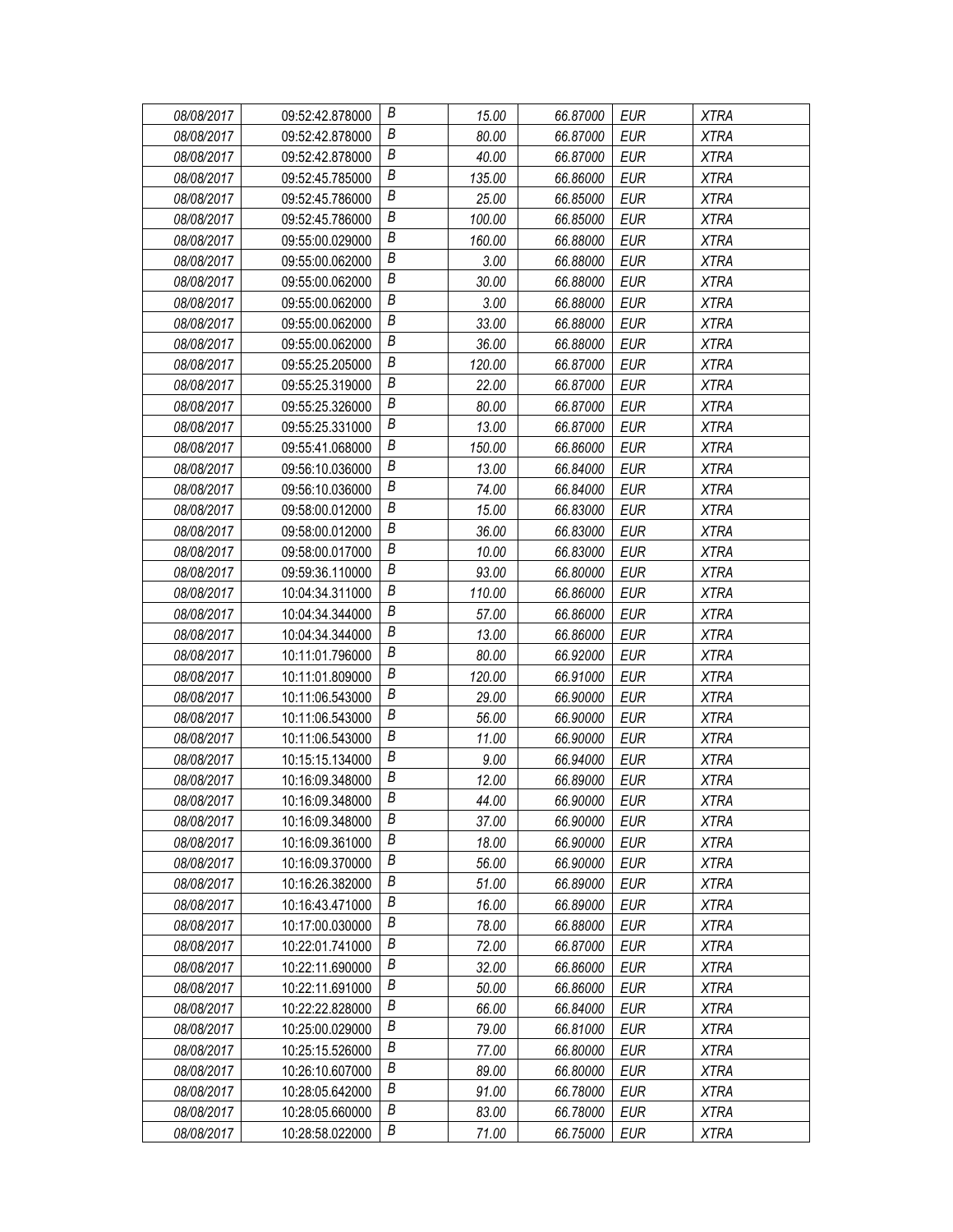| 08/08/2017 | 10:29:02.190000 | В | 2.00   | 66.74000 | EUR        | <b>XTRA</b> |
|------------|-----------------|---|--------|----------|------------|-------------|
| 08/08/2017 | 10:29:02.331000 | Β | 70.00  | 66.74000 | EUR        | <b>XTRA</b> |
| 08/08/2017 | 10:32:03.025000 | Β | 61.00  | 66.73000 | <b>EUR</b> | <b>XTRA</b> |
| 08/08/2017 | 10:32:12.009000 | B | 67.00  | 66.72000 | <b>EUR</b> | <b>XTRA</b> |
| 08/08/2017 | 10:33:00.014000 | B | 66.00  | 66.69000 | <b>EUR</b> | <b>XTRA</b> |
| 08/08/2017 | 10:36:54.533000 | Β | 73.00  | 66.66000 | <b>EUR</b> | <b>XTRA</b> |
| 08/08/2017 | 10:37:21.569000 | В | 62.00  | 66.64000 | <b>EUR</b> | <b>XTRA</b> |
| 08/08/2017 | 10:38:23.719000 | Β | 61.00  | 66.63000 | <b>EUR</b> | <b>XTRA</b> |
| 08/08/2017 | 10:43:58.012000 | B | 80.00  | 66.60000 | <b>EUR</b> | <b>XTRA</b> |
| 08/08/2017 | 10:44:16.547000 | B | 81.00  | 66.58000 | <b>EUR</b> | <b>XTRA</b> |
| 08/08/2017 | 10:49:34.441000 | В | 120.00 | 66.59000 | <b>EUR</b> | <b>XTRA</b> |
| 08/08/2017 | 10:50:25.471000 | Β | 92.00  | 66.57000 | <b>EUR</b> | <b>XTRA</b> |
| 08/08/2017 | 10:50:25.485000 | B | 77.00  | 66.57000 | <b>EUR</b> | <b>XTRA</b> |
| 08/08/2017 | 10:51:00.013000 | B | 8.00   | 66.57000 | <b>EUR</b> | <b>XTRA</b> |
| 08/08/2017 | 10:58:05.034000 | В | 55.00  | 66.68000 | <b>EUR</b> | <b>XTRA</b> |
| 08/08/2017 | 10:58:05.034000 | Β | 60.00  | 66.68000 | <b>EUR</b> | <b>XTRA</b> |
| 08/08/2017 | 10:59:03.503000 | Β | 110.00 | 66.67000 | <b>EUR</b> | <b>XTRA</b> |
| 08/08/2017 | 11:05:15.080000 | B | 1.00   | 66.86000 | <b>EUR</b> | <b>XTRA</b> |
| 08/08/2017 | 11:05:15.080000 | В | 80.00  | 66.86000 | <b>EUR</b> | <b>XTRA</b> |
| 08/08/2017 | 11:05:15.080000 | В | 74.00  | 66.86000 | <b>EUR</b> | <b>XTRA</b> |
| 08/08/2017 | 11:06:00.032000 | Β | 145.00 | 66.84000 | <b>EUR</b> | <b>XTRA</b> |
| 08/08/2017 | 11:06:00.046000 | B | 21.00  | 66.84000 | <b>EUR</b> | <b>XTRA</b> |
| 08/08/2017 | 11:06:00.057000 | В | 20.00  | 66.84000 | <b>EUR</b> | <b>XTRA</b> |
| 08/08/2017 | 11:08:22.074000 | В | 115.00 | 66.88000 | <b>EUR</b> | <b>XTRA</b> |
| 08/08/2017 | 11:08:36.011000 | Β | 100.00 | 66.87000 | <b>EUR</b> | <b>XTRA</b> |
| 08/08/2017 | 11:08:48.011000 | Β | 65.00  | 66.86000 | <b>EUR</b> | <b>XTRA</b> |
| 08/08/2017 | 11:11:50.074000 | В | 28.00  | 66.85000 | <b>EUR</b> | <b>XTRA</b> |
| 08/08/2017 | 11:11:59.040000 | B | 76.00  | 66.84000 | EUR        | <b>XTRA</b> |
| 08/08/2017 | 11:12:45.803000 | В | 21.00  | 66.83000 | <b>EUR</b> | <b>XTRA</b> |
| 08/08/2017 | 11:12:45.874000 | Β | 39.00  | 66.82000 | <b>EUR</b> | <b>XTRA</b> |
| 08/08/2017 | 11:12:45.874000 | B | 10.00  | 66.82000 | <b>EUR</b> | <b>XTRA</b> |
| 08/08/2017 | 11:12:45.874000 | B | 31.00  | 66.82000 | <b>EUR</b> | <b>XTRA</b> |
| 08/08/2017 | 11:12:45.874000 | В | 3.00   | 66.82000 | <b>EUR</b> | <b>XTRA</b> |
| 08/08/2017 | 11:12:46.250000 | В | 110.00 | 66.81000 | <b>EUR</b> | <b>XTRA</b> |
| 08/08/2017 | 11:20:21.040000 | В | 45.00  | 66.81000 | EUR        | <b>XTRA</b> |
| 08/08/2017 | 11:23:08.942000 | Β | 5.00   | 66.88000 | <b>EUR</b> | <b>XTRA</b> |
| 08/08/2017 | 11:23:08.942000 | Β | 80.00  | 66.88000 | EUR        | <b>XTRA</b> |
| 08/08/2017 | 11:23:08.942000 | В | 60.00  | 66.88000 | EUR        | <b>XTRA</b> |
| 08/08/2017 | 11:23:11.280000 | Β | 83.00  | 66.88000 | <b>EUR</b> | <b>XTRA</b> |
| 08/08/2017 | 11:23:16.014000 | В | 122.00 | 66.87000 | EUR        | <b>XTRA</b> |
| 08/08/2017 | 11:23:37.288000 | B | 62.00  | 66.88000 | <b>EUR</b> | XTRA        |
| 08/08/2017 | 11:33:10.041000 | В | 135.00 | 66.88000 | <b>EUR</b> | <b>XTRA</b> |
| 08/08/2017 | 11:33:10.042000 | Β | 52.00  | 66.87000 | <b>EUR</b> | <b>XTRA</b> |
| 08/08/2017 | 11:33:10.042000 | В | 48.00  | 66.87000 | <b>EUR</b> | <b>XTRA</b> |
| 08/08/2017 | 11:33:10.055000 | B | 100.00 | 66.88000 | <b>EUR</b> | <b>XTRA</b> |
| 08/08/2017 | 11:33:10.055000 | Β | 205.00 | 66.90000 | EUR        | <b>XTRA</b> |
| 08/08/2017 | 11:45:41.525000 | Β | 135.00 | 66.89000 | EUR        | <b>XTRA</b> |
| 08/08/2017 | 11:45:41.530000 | Β | 74.00  | 66.88000 | <b>EUR</b> | <b>XTRA</b> |
| 08/08/2017 | 11:45:41.537000 | B | 82.00  | 66.90000 | <b>EUR</b> | <b>XTRA</b> |
| 08/08/2017 | 11:45:41.833000 | В | 99.00  | 66.88000 | <b>EUR</b> | <b>XTRA</b> |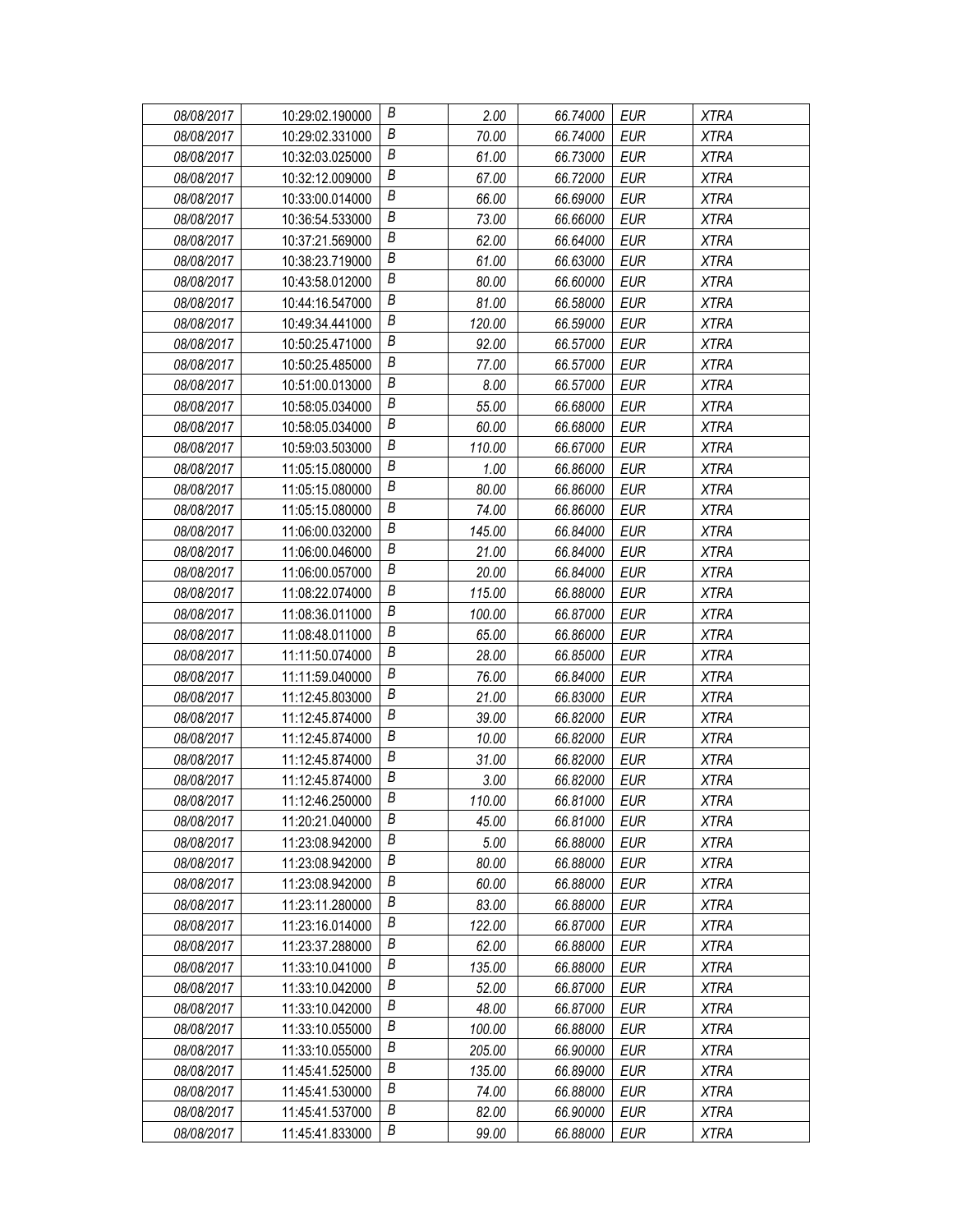| 08/08/2017 | 11:45:54.977000 | В | 74.00  | 66.86000 | EUR        | <b>XTRA</b> |
|------------|-----------------|---|--------|----------|------------|-------------|
| 08/08/2017 | 11:45:54.977000 | Β | 21.00  | 66.86000 | EUR        | <b>XTRA</b> |
| 08/08/2017 | 11:49:47.656000 | Β | 41.00  | 66.79000 | <b>EUR</b> | <b>XTRA</b> |
| 08/08/2017 | 11:49:47.656000 | B | 37.00  | 66.79000 | <b>EUR</b> | <b>XTRA</b> |
| 08/08/2017 | 11:55:00.028000 | В | 64.00  | 66.76000 | <b>EUR</b> | <b>XTRA</b> |
| 08/08/2017 | 11:56:01.364000 | Β | 1.00   | 66.78000 | <b>EUR</b> | <b>XTRA</b> |
| 08/08/2017 | 12:03:36.567000 | В | 18.00  | 66.88000 | <b>EUR</b> | <b>XTRA</b> |
| 08/08/2017 | 12:04:25.817000 | Β | 27.00  | 66.91000 | <b>EUR</b> | <b>XTRA</b> |
| 08/08/2017 | 12:05:54.464000 | B | 72.00  | 66.92000 | <b>EUR</b> | <b>XTRA</b> |
| 08/08/2017 | 12:06:28.058000 | Β | 110.00 | 66.90000 | <b>EUR</b> | <b>XTRA</b> |
| 08/08/2017 | 12:06:28.065000 | В | 83.00  | 66.89000 | <b>EUR</b> | <b>XTRA</b> |
| 08/08/2017 | 12:06:28.066000 | В | 47.00  | 66.89000 | <b>EUR</b> | <b>XTRA</b> |
| 08/08/2017 | 12:06:28.068000 | B | 165.00 | 66.91000 | <b>EUR</b> | <b>XTRA</b> |
| 08/08/2017 | 12:06:28.068000 | B | 375.00 | 66.92000 | <b>EUR</b> | <b>XTRA</b> |
| 08/08/2017 | 12:06:28.075000 | Β | 88.00  | 66.90000 | <b>EUR</b> | <b>XTRA</b> |
| 08/08/2017 | 12:18:02.381000 | В | 72.00  | 66.82000 | <b>EUR</b> | <b>XTRA</b> |
| 08/08/2017 | 12:23:00.029000 | Β | 72.00  | 66.81000 | <b>EUR</b> | <b>XTRA</b> |
| 08/08/2017 | 12:25:05.053000 | B | 105.00 | 66.81000 | <b>EUR</b> | <b>XTRA</b> |
| 08/08/2017 | 12:32:26.010000 | B | 69.00  | 66.81000 | <b>EUR</b> | <b>XTRA</b> |
| 08/08/2017 | 12:32:26.010000 | В | 24.00  | 66.81000 | EUR        | <b>XTRA</b> |
| 08/08/2017 | 12:34:22.012000 | Β | 95.00  | 66.84000 | <b>EUR</b> | <b>XTRA</b> |
| 08/08/2017 | 12:35:00.024000 | B | 20.00  | 66.84000 | <b>EUR</b> | <b>XTRA</b> |
| 08/08/2017 | 12:35:10.471000 | B | 52.00  | 66.83000 | <b>EUR</b> | <b>XTRA</b> |
| 08/08/2017 | 12:35:10.471000 | Β | 24.00  | 66.83000 | <b>EUR</b> | <b>XTRA</b> |
| 08/08/2017 | 12:35:45.080000 | Β | 19.00  | 66.82000 | <b>EUR</b> | <b>XTRA</b> |
| 08/08/2017 | 12:35:45.080000 | В | 81.00  | 66.82000 | <b>EUR</b> | <b>XTRA</b> |
| 08/08/2017 | 12:41:00.032000 | B | 46.00  | 66.84000 | <b>EUR</b> | <b>XTRA</b> |
| 08/08/2017 | 12:42:17.230000 | B | 64.00  | 66.84000 | EUR        | <b>XTRA</b> |
| 08/08/2017 | 12:42:17.235000 | B | 16.00  | 66.84000 | <b>EUR</b> | <b>XTRA</b> |
| 08/08/2017 | 12:42:17.236000 | Β | 26.00  | 66.84000 | <b>EUR</b> | <b>XTRA</b> |
| 08/08/2017 | 12:42:21.382000 | B | 13.00  | 66.84000 | <b>EUR</b> | <b>XTRA</b> |
| 08/08/2017 | 12:43:05.606000 | B | 17.00  | 66.82000 | <b>EUR</b> | <b>XTRA</b> |
| 08/08/2017 | 12:43:05.606000 | B | 64.00  | 66.82000 | <b>EUR</b> | <b>XTRA</b> |
| 08/08/2017 | 12:43:05.664000 | B | 92.00  | 66.81000 | <b>EUR</b> | <b>XTRA</b> |
| 08/08/2017 | 12:43:05.680000 | В | 91.00  | 66.81000 | EUR        | <b>XTRA</b> |
| 08/08/2017 | 12:50:32.811000 | Β | 123.00 | 66.88000 | <b>EUR</b> | <b>XTRA</b> |
| 08/08/2017 | 12:52:02.269000 | Β | 110.00 | 66.90000 | EUR        | XTRA        |
| 08/08/2017 | 12:53:16.346000 | В | 70.00  | 66.89000 | EUR        | <b>XTRA</b> |
| 08/08/2017 | 12:53:21.358000 | Β | 26.00  | 66.87000 | <b>EUR</b> | <b>XTRA</b> |
| 08/08/2017 | 12:53:21.699000 | Β | 26.00  | 66.87000 | EUR        | <b>XTRA</b> |
| 08/08/2017 | 12:59:57.074000 | B | 43.00  | 66.89000 | <b>EUR</b> | XTRA        |
| 08/08/2017 | 13:01:32.631000 | В | 21.00  | 66.87000 | <b>EUR</b> | <b>XTRA</b> |
| 08/08/2017 | 13:02:13.498000 | Β | 14.00  | 66.87000 | <b>EUR</b> | <b>XTRA</b> |
| 08/08/2017 | 13:02:14.797000 | B | 70.00  | 66.87000 | <b>EUR</b> | <b>XTRA</b> |
| 08/08/2017 | 13:07:18.009000 | B | 15.00  | 66.89000 | <b>EUR</b> | <b>XTRA</b> |
| 08/08/2017 | 13:07:18.009000 | Β | 105.00 | 66.90000 | EUR        | <b>XTRA</b> |
| 08/08/2017 | 13:07:20.035000 | Β | 125.00 | 66.89000 | EUR        | <b>XTRA</b> |
| 08/08/2017 | 13:07:32.009000 | В | 85.00  | 66.86000 | <b>EUR</b> | <b>XTRA</b> |
| 08/08/2017 | 13:07:32.009000 | B | 100.00 | 66.87000 | <b>EUR</b> | <b>XTRA</b> |
| 08/08/2017 | 13:10:05.188000 | В | 70.00  | 66.83000 | <b>EUR</b> | <b>XTRA</b> |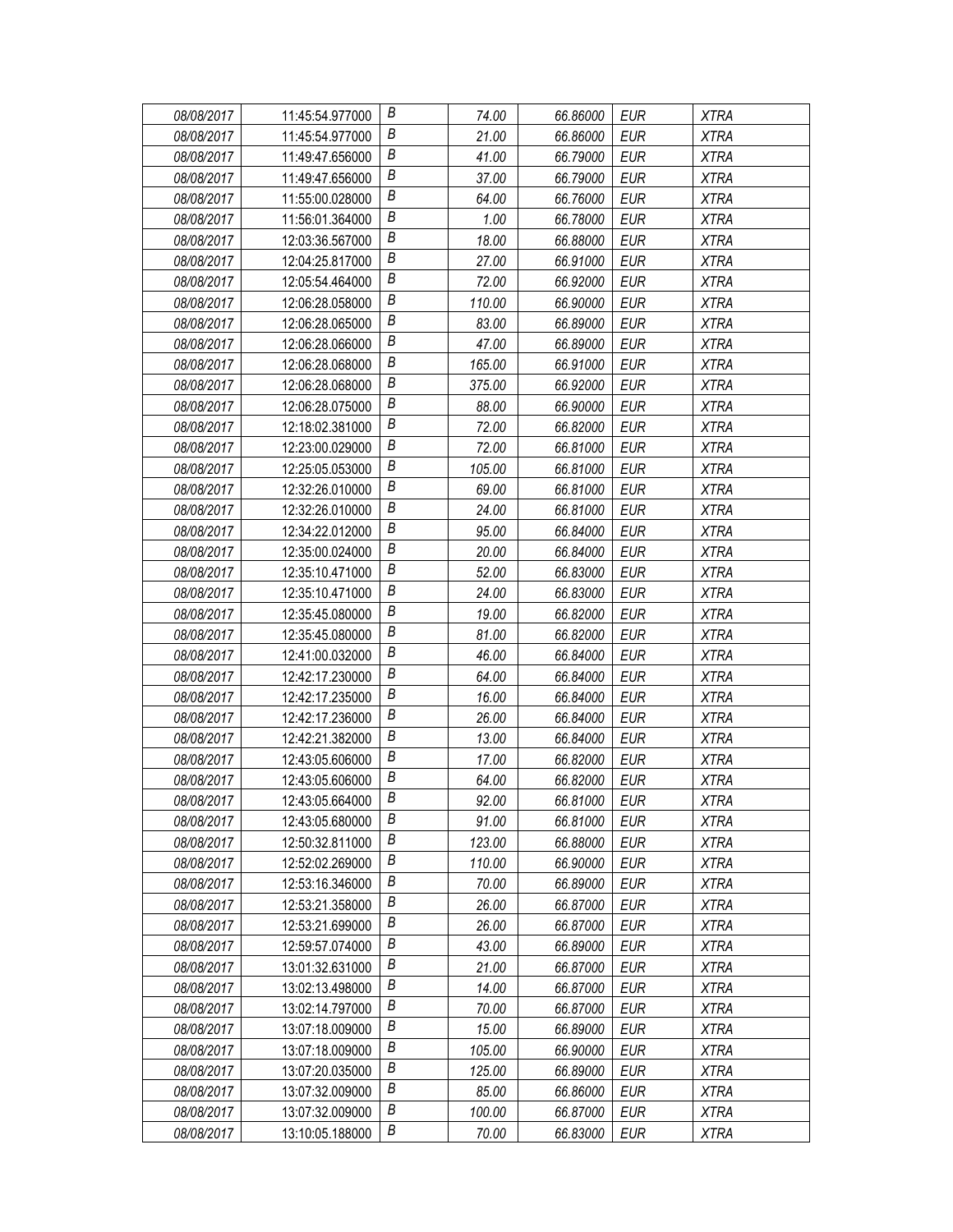| 08/08/2017 | 13:14:29.755000 | В                | 103.00 | 66.80000 | EUR        | <b>XTRA</b> |
|------------|-----------------|------------------|--------|----------|------------|-------------|
| 08/08/2017 | 13:20:00.030000 | В                | 7.00   | 66.78000 | EUR        | <b>XTRA</b> |
| 08/08/2017 | 13:20:00.030000 | Β                | 57.00  | 66.78000 | <b>EUR</b> | <b>XTRA</b> |
| 08/08/2017 | 13:20:00.030000 | $\boldsymbol{B}$ | 7.00   | 66.78000 | <b>EUR</b> | <b>XTRA</b> |
| 08/08/2017 | 13:20:57.052000 | B                | 70.00  | 66.77000 | <b>EUR</b> | <b>XTRA</b> |
| 08/08/2017 | 13:21:01.425000 | Β                | 86.00  | 66.76000 | <b>EUR</b> | <b>XTRA</b> |
| 08/08/2017 | 13:22:48.084000 | В                | 2.00   | 66.74000 | <b>EUR</b> | <b>XTRA</b> |
| 08/08/2017 | 13:25:51.525000 | В                | 75.00  | 66.74000 | <b>EUR</b> | <b>XTRA</b> |
| 08/08/2017 | 13:25:51.545000 | B                | 45.00  | 66.74000 | <b>EUR</b> | <b>XTRA</b> |
| 08/08/2017 | 13:25:51.545000 | B                | 37.00  | 66.74000 | <b>EUR</b> | <b>XTRA</b> |
| 08/08/2017 | 13:25:53.020000 | В                | 47.00  | 66.71000 | <b>EUR</b> | <b>XTRA</b> |
| 08/08/2017 | 13:25:53.020000 | В                | 34.00  | 66.71000 | <b>EUR</b> | <b>XTRA</b> |
| 08/08/2017 | 13:29:00.015000 | B                | 16.00  | 66.62000 | <b>EUR</b> | <b>XTRA</b> |
| 08/08/2017 | 13:29:44.260000 | В                | 51.00  | 66.62000 | <b>EUR</b> | <b>XTRA</b> |
| 08/08/2017 | 13:29:44.265000 | Β                | 8.00   | 66.62000 | <b>EUR</b> | <b>XTRA</b> |
| 08/08/2017 | 13:30:19.401000 | В                | 64.00  | 66.60000 | <b>EUR</b> | <b>XTRA</b> |
| 08/08/2017 | 13:36:27.951000 | В                | 80.00  | 66.55000 | <b>EUR</b> | <b>XTRA</b> |
| 08/08/2017 | 13:36:27.951000 | $\boldsymbol{B}$ | 7.00   | 66.55000 | <b>EUR</b> | <b>XTRA</b> |
| 08/08/2017 | 13:36:28.072000 | В                | 74.00  | 66.53000 | <b>EUR</b> | <b>XTRA</b> |
| 08/08/2017 | 13:36:28.087000 | В                | 26.00  | 66.52000 | EUR        | <b>XTRA</b> |
| 08/08/2017 | 13:36:28.095000 | Β                | 49.00  | 66.52000 | <b>EUR</b> | <b>XTRA</b> |
| 08/08/2017 | 13:40:22.669000 | B                | 75.00  | 66.51000 | <b>EUR</b> | <b>XTRA</b> |
| 08/08/2017 | 13:44:00.038000 | В                | 91.00  | 66.51000 | <b>EUR</b> | <b>XTRA</b> |
| 08/08/2017 | 13:48:04.410000 | Β                | 87.00  | 66.53000 | <b>EUR</b> | <b>XTRA</b> |
| 08/08/2017 | 13:48:11.610000 | Β                | 75.00  | 66.51000 | <b>EUR</b> | <b>XTRA</b> |
| 08/08/2017 | 13:48:31.874000 | В                | 46.00  | 66.50000 | <b>EUR</b> | <b>XTRA</b> |
| 08/08/2017 | 13:48:31.874000 | B                | 19.00  | 66.50000 | <b>EUR</b> | <b>XTRA</b> |
| 08/08/2017 | 13:59:29.944000 | В                | 11.00  | 66.54000 | EUR        | <b>XTRA</b> |
| 08/08/2017 | 13:59:48.353000 | B                | 129.00 | 66.54000 | <b>EUR</b> | <b>XTRA</b> |
| 08/08/2017 | 13:59:49.536000 | Β                | 105.00 | 66.53000 | <b>EUR</b> | <b>XTRA</b> |
| 08/08/2017 | 14:07:31.448000 | B                | 53.00  | 66.60000 | <b>EUR</b> | <b>XTRA</b> |
| 08/08/2017 | 14:07:31.448000 | B                | 42.00  | 66.60000 | <b>EUR</b> | <b>XTRA</b> |
| 08/08/2017 | 14:07:31.448000 | В                | 20.00  | 66.60000 | <b>EUR</b> | <b>XTRA</b> |
| 08/08/2017 | 14:14:42.888000 | B                | 73.00  | 66.79000 | <b>EUR</b> | <b>XTRA</b> |
| 08/08/2017 | 14:16:04.355000 | B                | 160.00 | 66.80000 | EUR        | <b>XTRA</b> |
| 08/08/2017 | 14:16:04.358000 | Β                | 45.00  | 66.79000 | <b>EUR</b> | <b>XTRA</b> |
| 08/08/2017 | 14:16:04.358000 | Β                | 135.00 | 66.79000 | EUR        | XTRA        |
| 08/08/2017 | 14:16:04.367000 | В                | 100.00 | 66.79000 | EUR        | <b>XTRA</b> |
| 08/08/2017 | 14:16:04.367000 | Β                | 5.00   | 66.80000 | <b>EUR</b> | <b>XTRA</b> |
| 08/08/2017 | 14:16:38.743000 | В                | 24.00  | 66.78000 | EUR        | <b>XTRA</b> |
| 08/08/2017 | 14:16:38.743000 | B                | 69.00  | 66.78000 | <b>EUR</b> | XTRA        |
| 08/08/2017 | 14:16:48.552000 | В                | 67.00  | 66.76000 | <b>EUR</b> | <b>XTRA</b> |
| 08/08/2017 | 14:19:23.020000 | Β                | 41.00  | 66.75000 | <b>EUR</b> | <b>XTRA</b> |
| 08/08/2017 | 14:19:23.024000 | B                | 26.00  | 66.75000 | <b>EUR</b> | <b>XTRA</b> |
| 08/08/2017 | 14:22:32.059000 | B                | 3.00   | 66.73000 | <b>EUR</b> | <b>XTRA</b> |
| 08/08/2017 | 14:22:32.059000 | Β                | 80.00  | 66.73000 | EUR        | <b>XTRA</b> |
| 08/08/2017 | 14:25:00.424000 | Β                | 100.00 | 66.75000 | EUR        | <b>XTRA</b> |
| 08/08/2017 | 14:25:11.551000 | Β                | 69.00  | 66.74000 | <b>EUR</b> | <b>XTRA</b> |
| 08/08/2017 | 14:29:56.039000 | В                | 57.00  | 66.70000 | <b>EUR</b> | <b>XTRA</b> |
| 08/08/2017 | 14:29:56.053000 | В                | 32.00  | 66.70000 | <b>EUR</b> | <b>XTRA</b> |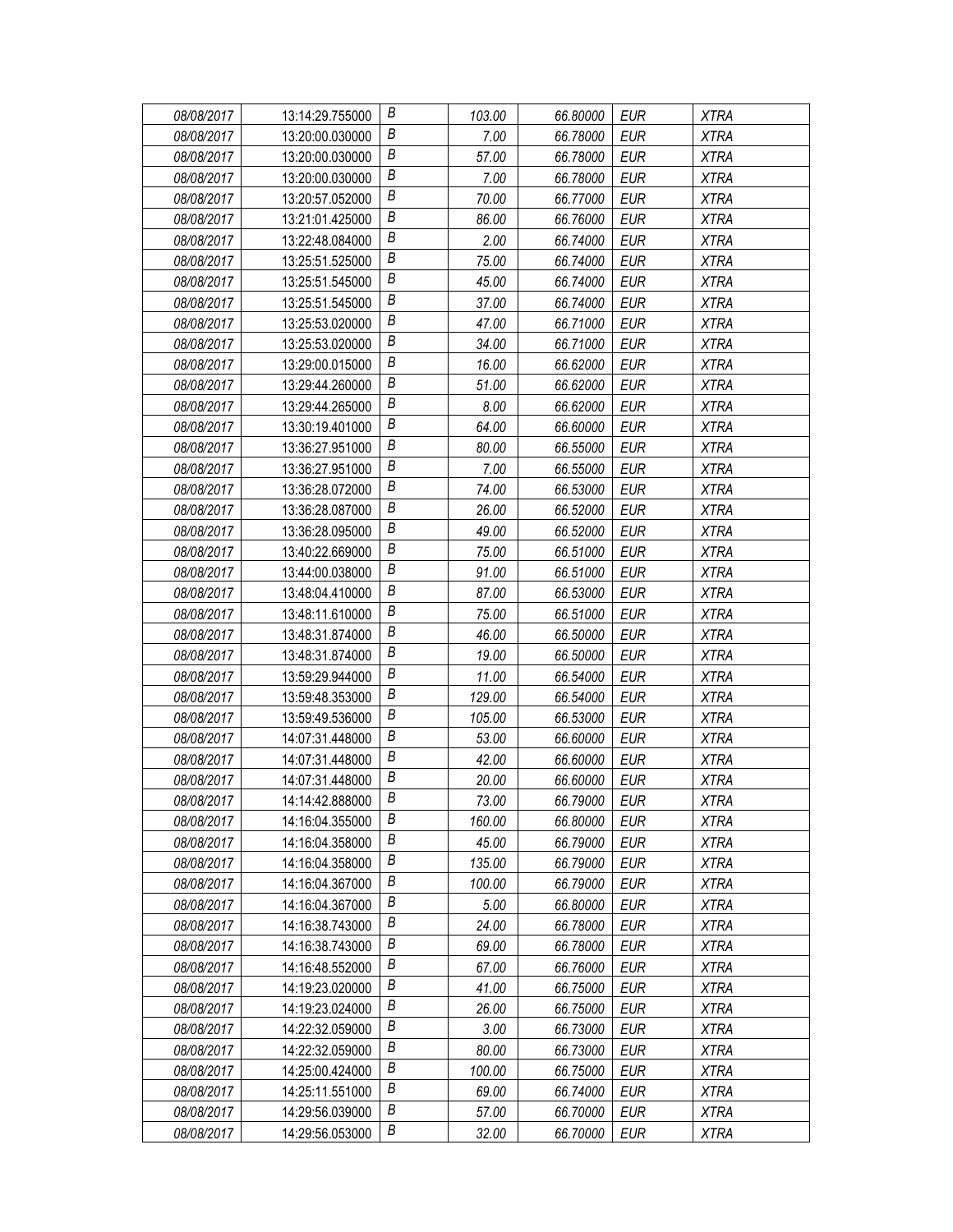| 08/08/2017 | 14:31:11.971000 | В                | 67.00  | 66.69000 | EUR        | <b>XTRA</b> |
|------------|-----------------|------------------|--------|----------|------------|-------------|
| 08/08/2017 | 14:31:11.972000 | В                | 19.00  | 66.69000 | EUR        | <b>XTRA</b> |
| 08/08/2017 | 14:31:34.820000 | Β                | 65.00  | 66.68000 | <b>EUR</b> | <b>XTRA</b> |
| 08/08/2017 | 14:31:36.884000 | $\boldsymbol{B}$ | 72.00  | 66.67000 | <b>EUR</b> | <b>XTRA</b> |
| 08/08/2017 | 14:38:40.665000 | B                | 100.00 | 66.73000 | <b>EUR</b> | <b>XTRA</b> |
| 08/08/2017 | 14:38:40.667000 | Β                | 53.00  | 66.72000 | <b>EUR</b> | <b>XTRA</b> |
| 08/08/2017 | 14:38:40.676000 | В                | 47.00  | 66.72000 | <b>EUR</b> | <b>XTRA</b> |
| 08/08/2017 | 14:39:50.035000 | В                | 93.00  | 66.80000 | <b>EUR</b> | <b>XTRA</b> |
| 08/08/2017 | 14:43:00.026000 | B                | 25.00  | 66.81000 | <b>EUR</b> | <b>XTRA</b> |
| 08/08/2017 | 14:43:00.026000 | B                | 40.00  | 66.81000 | <b>EUR</b> | <b>XTRA</b> |
| 08/08/2017 | 14:43:23.754000 | В                | 80.00  | 66.79000 | <b>EUR</b> | <b>XTRA</b> |
| 08/08/2017 | 14:43:33.035000 | В                | 105.00 | 66.78000 | <b>EUR</b> | <b>XTRA</b> |
| 08/08/2017 | 14:47:01.291000 | B                | 98.00  | 66.83000 | <b>EUR</b> | <b>XTRA</b> |
| 08/08/2017 | 14:47:50.960000 | B                | 66.00  | 66.80000 | <b>EUR</b> | <b>XTRA</b> |
| 08/08/2017 | 14:49:49.862000 | Β                | 73.00  | 66.81000 | <b>EUR</b> | <b>XTRA</b> |
| 08/08/2017 | 14:51:03.041000 | В                | 66.00  | 66.81000 | <b>EUR</b> | <b>XTRA</b> |
| 08/08/2017 | 14:52:42.886000 | В                | 68.00  | 66.79000 | <b>EUR</b> | <b>XTRA</b> |
| 08/08/2017 | 14:53:05.217000 | B                | 24.00  | 66.79000 | <b>EUR</b> | <b>XTRA</b> |
| 08/08/2017 | 14:54:10.099000 | $\boldsymbol{B}$ | 16.00  | 66.78000 | <b>EUR</b> | <b>XTRA</b> |
| 08/08/2017 | 14:54:10.099000 | В                | 9.00   | 66.78000 | EUR        | <b>XTRA</b> |
| 08/08/2017 | 14:54:26.749000 | Β                | 75.00  | 66.77000 | <b>EUR</b> | <b>XTRA</b> |
| 08/08/2017 | 14:58:52.686000 | B                | 80.00  | 66.76000 | <b>EUR</b> | <b>XTRA</b> |
| 08/08/2017 | 14:58:52.686000 | B                | 11.00  | 66.76000 | <b>EUR</b> | <b>XTRA</b> |
| 08/08/2017 | 14:58:52.700000 | B                | 40.00  | 66.76000 | <b>EUR</b> | <b>XTRA</b> |
| 08/08/2017 | 15:01:47.199000 | Β                | 105.00 | 66.74000 | <b>EUR</b> | <b>XTRA</b> |
| 08/08/2017 | 15:01:48.744000 | В                | 23.00  | 66.73000 | <b>EUR</b> | <b>XTRA</b> |
| 08/08/2017 | 15:01:50.266000 | B                | 45.00  | 66.73000 | <b>EUR</b> | <b>XTRA</b> |
| 08/08/2017 | 15:01:59.956000 | B                | 94.00  | 66.71000 | EUR        | <b>XTRA</b> |
| 08/08/2017 | 15:03:58.820000 | B                | 48.00  | 66.63000 | <b>EUR</b> | <b>XTRA</b> |
| 08/08/2017 | 15:03:58.821000 | Β                | 24.00  | 66.63000 | <b>EUR</b> | <b>XTRA</b> |
| 08/08/2017 | 15:03:58.821000 | B                | 1.00   | 66.63000 | <b>EUR</b> | <b>XTRA</b> |
| 08/08/2017 | 15:06:18.898000 | B                | 22.00  | 66.59000 | <b>EUR</b> | <b>XTRA</b> |
| 08/08/2017 | 15:08:17.329000 | B                | 93.00  | 66.61000 | <b>EUR</b> | <b>XTRA</b> |
| 08/08/2017 | 15:13:10.039000 | B                | 78.00  | 66.63000 | <b>EUR</b> | <b>XTRA</b> |
| 08/08/2017 | 15:13:10.049000 | В                | 66.00  | 66.62000 | EUR        | <b>XTRA</b> |
| 08/08/2017 | 15:14:03.391000 | B                | 44.00  | 66.59000 | <b>EUR</b> | <b>XTRA</b> |
| 08/08/2017 | 15:16:15.848000 | Β                | 52.00  | 66.59000 | EUR        | XTRA        |
| 08/08/2017 | 15:16:15.889000 | В                | 8.00   | 66.59000 | EUR        | <b>XTRA</b> |
| 08/08/2017 | 15:16:23.715000 | В                | 76.00  | 66.57000 | <b>EUR</b> | <b>XTRA</b> |
| 08/08/2017 | 15:17:01.526000 | B                | 88.00  | 66.56000 | EUR        | <b>XTRA</b> |
| 08/08/2017 | 15:23:21.103000 | B                | 110.00 | 66.73000 | <b>EUR</b> | XTRA        |
| 08/08/2017 | 15:27:50.171000 | В                | 125.00 | 66.75000 | <b>EUR</b> | <b>XTRA</b> |
| 08/08/2017 | 15:27:50.174000 | Β                | 105.00 | 66.72000 | <b>EUR</b> | <b>XTRA</b> |
| 08/08/2017 | 15:27:50.175000 | B                | 82.00  | 66.71000 | <b>EUR</b> | <b>XTRA</b> |
| 08/08/2017 | 15:27:50.188000 | B                | 88.00  | 66.74000 | <b>EUR</b> | <b>XTRA</b> |
| 08/08/2017 | 15:27:50.189000 | Β                | 105.00 | 66.73000 | EUR        | <b>XTRA</b> |
| 08/08/2017 | 15:30:55.331000 | B                | 67.00  | 66.69000 | EUR        | <b>XTRA</b> |
| 08/08/2017 | 15:33:40.844000 | В                | 84.00  | 66.86000 | <b>EUR</b> | <b>XTRA</b> |
| 08/08/2017 | 15:33:40.847000 | B                | 78.00  | 66.84000 | <b>EUR</b> | <b>XTRA</b> |
| 08/08/2017 | 15:33:40.855000 | В                | 76.00  | 66.83000 | <b>EUR</b> | <b>XTRA</b> |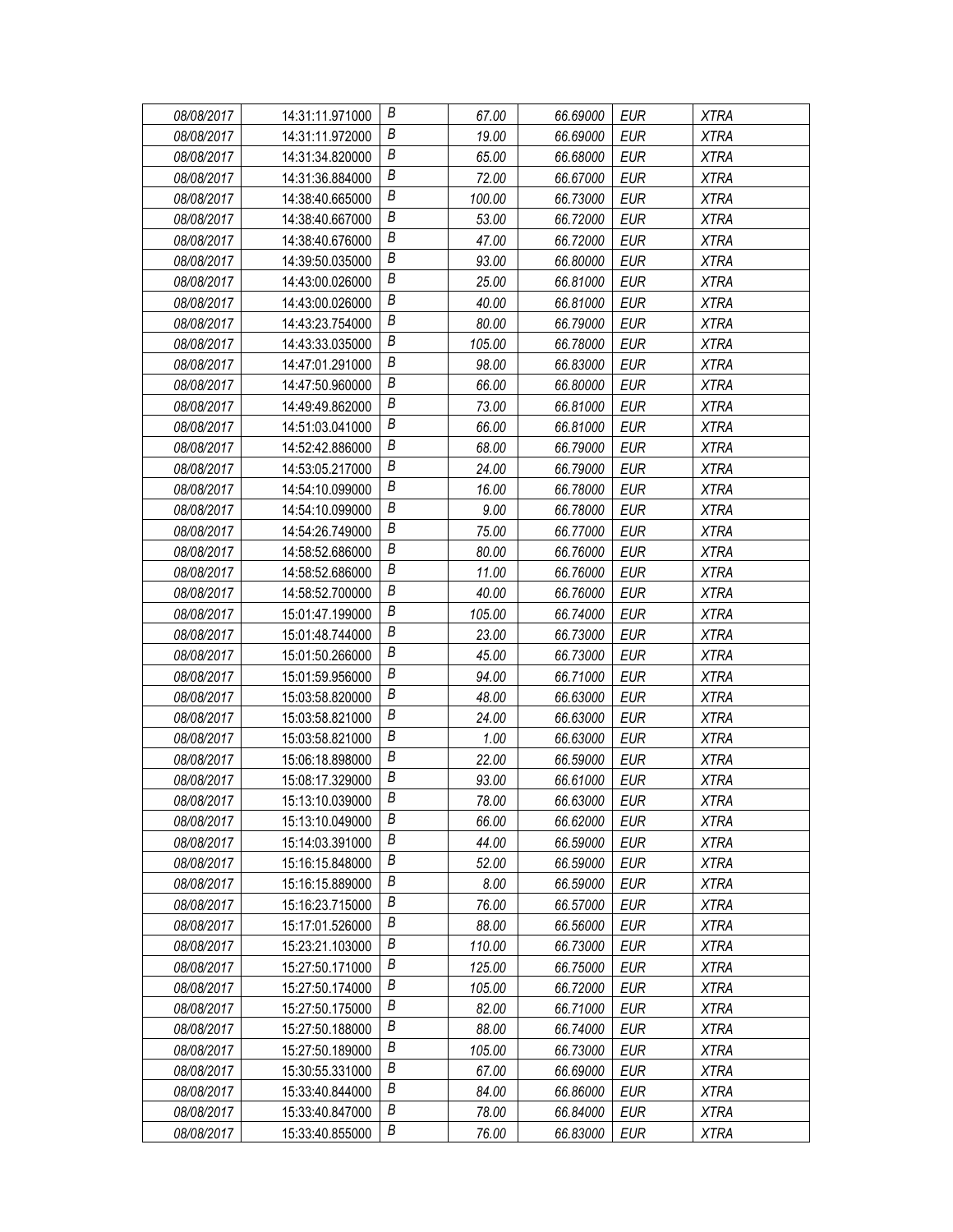| 08/08/2017 | 15:34:13.638000 | В                | 65.00  | 66.79000 | EUR        | <b>XTRA</b> |
|------------|-----------------|------------------|--------|----------|------------|-------------|
| 08/08/2017 | 15:35:27.136000 | В                | 74.00  | 66.74000 | EUR        | <b>XTRA</b> |
| 08/08/2017 | 15:36:54.149000 | Β                | 67.00  | 66.70000 | <b>EUR</b> | <b>XTRA</b> |
| 08/08/2017 | 15:37:05.937000 | $\boldsymbol{B}$ | 96.00  | 66.66000 | <b>EUR</b> | <b>XTRA</b> |
| 08/08/2017 | 15:39:22.580000 | B                | 66.00  | 66.65000 | <b>EUR</b> | <b>XTRA</b> |
| 08/08/2017 | 15:40:05.069000 | Β                | 66.00  | 66.63000 | <b>EUR</b> | <b>XTRA</b> |
| 08/08/2017 | 15:42:12.011000 | В                | 25.00  | 66.70000 | <b>EUR</b> | <b>XTRA</b> |
| 08/08/2017 | 15:42:12.012000 | В                | 61.00  | 66.70000 | <b>EUR</b> | <b>XTRA</b> |
| 08/08/2017 | 15:45:41.593000 | B                | 120.00 | 66.83000 | <b>EUR</b> | <b>XTRA</b> |
| 08/08/2017 | 15:45:41.605000 | В                | 86.00  | 66.82000 | <b>EUR</b> | <b>XTRA</b> |
| 08/08/2017 | 15:45:41.626000 | В                | 22.00  | 66.79000 | <b>EUR</b> | <b>XTRA</b> |
| 08/08/2017 | 15:45:41.627000 | В                | 72.00  | 66.79000 | <b>EUR</b> | <b>XTRA</b> |
| 08/08/2017 | 15:51:34.293000 | B                | 34.00  | 66.82000 | <b>EUR</b> | <b>XTRA</b> |
| 08/08/2017 | 15:53:08.540000 | В                | 92.00  | 66.90000 | <b>EUR</b> | <b>XTRA</b> |
| 08/08/2017 | 15:53:08.548000 | В                | 110.00 | 66.89000 | <b>EUR</b> | <b>XTRA</b> |
| 08/08/2017 | 15:53:08.548000 | В                | 105.00 | 66.88000 | <b>EUR</b> | <b>XTRA</b> |
| 08/08/2017 | 15:53:08.562000 | В                | 86.00  | 66.88000 | <b>EUR</b> | <b>XTRA</b> |
| 08/08/2017 | 15:54:26.033000 | $\boldsymbol{B}$ | 83.00  | 66.86000 | <b>EUR</b> | <b>XTRA</b> |
| 08/08/2017 | 15:54:26.038000 | В                | 14.00  | 66.86000 | <b>EUR</b> | <b>XTRA</b> |
| 08/08/2017 | 15:55:19.863000 | В                | 77.00  | 66.92000 | EUR        | <b>XTRA</b> |
| 08/08/2017 | 15:55:19.863000 | Β                | 2.00   | 66.92000 | <b>EUR</b> | <b>XTRA</b> |
| 08/08/2017 | 15:55:19.873000 | B                | 72.00  | 66.91000 | <b>EUR</b> | <b>XTRA</b> |
| 08/08/2017 | 15:57:19.358000 | В                | 76.00  | 66.88000 | <b>EUR</b> | <b>XTRA</b> |
| 08/08/2017 | 16:01:10.480000 | В                | 83.00  | 66.84000 | <b>EUR</b> | <b>XTRA</b> |
| 08/08/2017 | 16:01:10.488000 | Β                | 69.00  | 66.82000 | <b>EUR</b> | <b>XTRA</b> |
| 08/08/2017 | 16:01:10.495000 | В                | 100.00 | 66.84000 | <b>EUR</b> | <b>XTRA</b> |
| 08/08/2017 | 16:01:10.495000 | B                | 15.00  | 66.85000 | <b>EUR</b> | <b>XTRA</b> |
| 08/08/2017 | 16:01:10.506000 | B                | 81.00  | 66.84000 | EUR        | <b>XTRA</b> |
| 08/08/2017 | 16:05:10.035000 | B                | 88.00  | 66.85000 | <b>EUR</b> | <b>XTRA</b> |
| 08/08/2017 | 16:06:00.777000 | Β                | 115.00 | 66.83000 | <b>EUR</b> | <b>XTRA</b> |
| 08/08/2017 | 16:06:00.787000 | B                | 108.00 | 66.85000 | <b>EUR</b> | <b>XTRA</b> |
| 08/08/2017 | 16:13:16.104000 | B                | 81.00  | 66.92000 | <b>EUR</b> | <b>XTRA</b> |
| 08/08/2017 | 16:13:16.232000 | В                | 44.00  | 66.92000 | <b>EUR</b> | <b>XTRA</b> |
| 08/08/2017 | 16:14:01.223000 | B                | 130.00 | 66.90000 | <b>EUR</b> | <b>XTRA</b> |
| 08/08/2017 | 16:14:01.230000 | B                | 140.00 | 66.89000 | EUR        | <b>XTRA</b> |
| 08/08/2017 | 16:14:56.298000 | Β                | 100.00 | 66.87000 | <b>EUR</b> | <b>XTRA</b> |
| 08/08/2017 | 16:15:00.028000 | Β                | 10.00  | 66.86000 | EUR        | XTRA        |
| 08/08/2017 | 16:15:43.588000 | В                | 72.00  | 66.86000 | EUR        | <b>XTRA</b> |
| 08/08/2017 | 16:15:43.596000 | Β                | 11.00  | 66.86000 | <b>EUR</b> | <b>XTRA</b> |
| 08/08/2017 | 16:19:52.973000 | В                | 81.00  | 66.92000 | EUR        | <b>XTRA</b> |
| 08/08/2017 | 16:19:56.217000 | B                | 44.00  | 66.92000 | <b>EUR</b> | XTRA        |
| 08/08/2017 | 16:20:07.705000 | В                | 125.00 | 66.90000 | <b>EUR</b> | <b>XTRA</b> |
| 08/08/2017 | 16:20:14.741000 | Β                | 24.00  | 66.88000 | <b>EUR</b> | <b>XTRA</b> |
| 08/08/2017 | 16:20:14.742000 | В                | 44.00  | 66.88000 | <b>EUR</b> | <b>XTRA</b> |
| 08/08/2017 | 16:20:24.600000 | B                | 60.00  | 66.87000 | <b>EUR</b> | <b>XTRA</b> |
| 08/08/2017 | 16:20:24.600000 | Β                | 32.00  | 66.87000 | EUR        | <b>XTRA</b> |
| 08/08/2017 | 16:20:24.605000 | Β                | 18.00  | 66.87000 | EUR        | <b>XTRA</b> |
| 08/08/2017 | 16:20:43 +0000  | В                | 9.00   | 67.49000 | <b>EUR</b> | <b>XTRA</b> |
| 08/08/2017 | 16:20:54 +0000  | В                | 100.00 | 67.49000 | <b>EUR</b> | <b>XTRA</b> |
| 08/08/2017 | 16:21:00 +0000  | В                | 41.00  | 67.49000 | <b>EUR</b> | <b>XTRA</b> |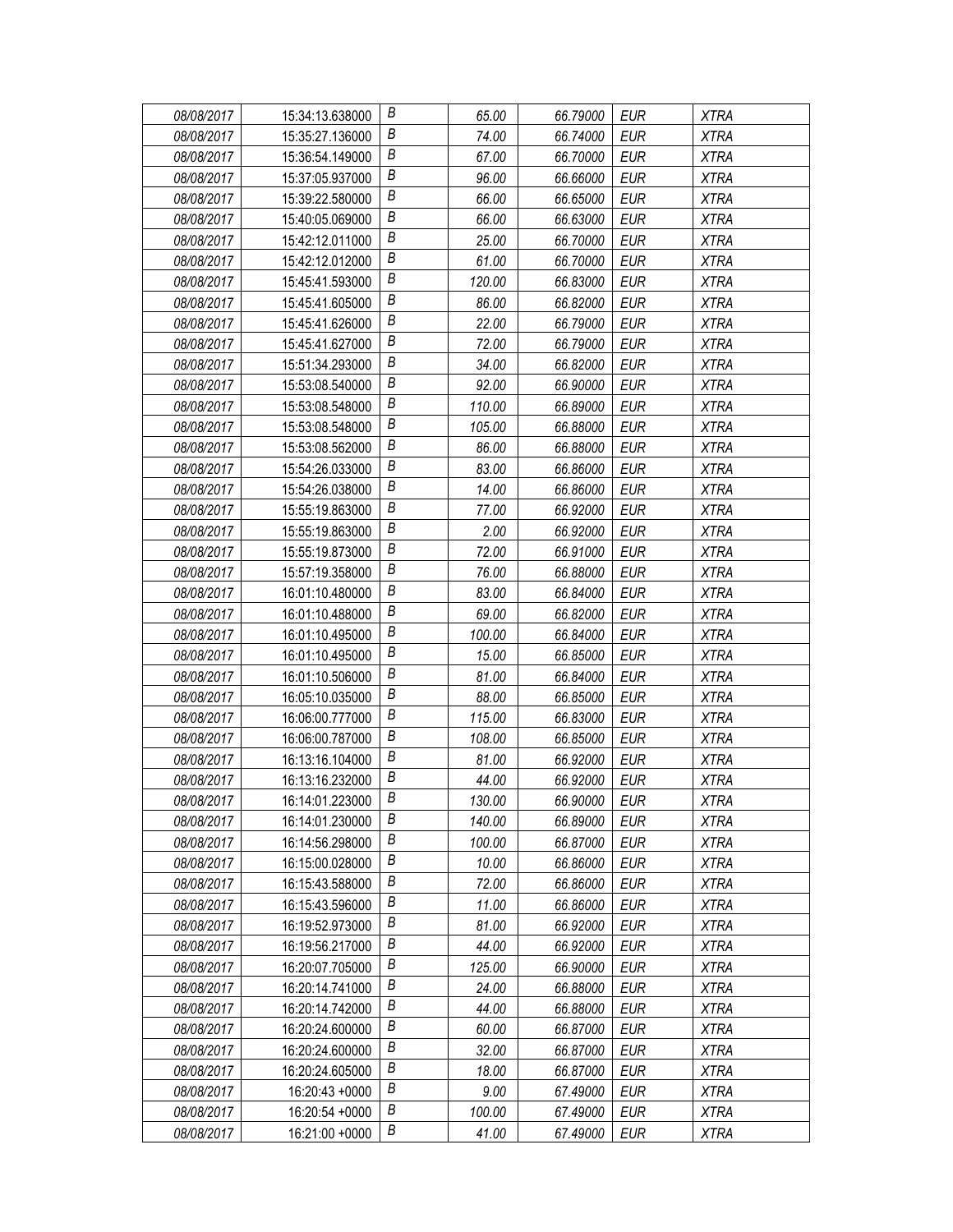| 08/08/2017 | 16:21:33 +0000  | В                | 6.00   | 67.49000 | EUR        | <b>XTRA</b> |
|------------|-----------------|------------------|--------|----------|------------|-------------|
| 08/08/2017 | 16:22:05.532000 | В                | 84.00  | 66.85000 | EUR        | <b>XTRA</b> |
| 08/08/2017 | 16:22:28.577000 | Β                | 69.00  | 66.82000 | <b>EUR</b> | <b>XTRA</b> |
| 08/08/2017 | 16:24:24.522000 | $\boldsymbol{B}$ | 6.00   | 66.92000 | <b>EUR</b> | <b>XTRA</b> |
| 08/08/2017 | 16:24:25.892000 | B                | 94.00  | 66.92000 | <b>EUR</b> | <b>XTRA</b> |
| 08/08/2017 | 16:24:53.443000 | Β                | 95.00  | 66.90000 | <b>EUR</b> | <b>XTRA</b> |
| 08/08/2017 | 16:26:22.501000 | В                | 73.00  | 66.90000 | <b>EUR</b> | <b>XTRA</b> |
| 08/08/2017 | 16:26:49.298000 | Β                | 25.00  | 66.86000 | <b>EUR</b> | <b>XTRA</b> |
| 08/08/2017 | 16:26:49.299000 | B                | 40.00  | 66.86000 | <b>EUR</b> | <b>XTRA</b> |
| 08/08/2017 | 16:26:49.306000 | B                | 3.00   | 66.86000 | <b>EUR</b> | <b>XTRA</b> |
| 08/08/2017 | 16:29:30.607000 | В                | 58.00  | 66.87000 | <b>EUR</b> | <b>XTRA</b> |
| 08/08/2017 | 16:31:03.378000 | В                | 88.00  | 66.91000 | <b>EUR</b> | <b>XTRA</b> |
| 08/08/2017 | 16:31:03.387000 | B                | 96.00  | 66.90000 | <b>EUR</b> | <b>XTRA</b> |
| 08/08/2017 | 16:32:30.536000 | B                | 33.00  | 66.89000 | <b>EUR</b> | <b>XTRA</b> |
| 08/08/2017 | 16:32:30.536000 | Β                | 45.00  | 66.89000 | <b>EUR</b> | <b>XTRA</b> |
| 08/08/2017 | 16:32:30.569000 | В                | 1.00   | 66.87000 | <b>EUR</b> | <b>XTRA</b> |
| 08/08/2017 | 16:32:30.569000 | Β                | 43.00  | 66.87000 | <b>EUR</b> | <b>XTRA</b> |
| 08/08/2017 | 16:32:30.569000 | B                | 45.00  | 66.87000 | <b>EUR</b> | <b>XTRA</b> |
| 08/08/2017 | 16:35:03.027000 | B                | 27.00  | 66.92000 | <b>EUR</b> | <b>XTRA</b> |
| 08/08/2017 | 16:35:06.241000 | Β                | 48.00  | 66.92000 | EUR        | <b>XTRA</b> |
| 08/08/2017 | 16:35:19.018000 | Β                | 120.00 | 66.90000 | <b>EUR</b> | <b>XTRA</b> |
| 08/08/2017 | 16:36:17.013000 | B                | 72.00  | 66.88000 | <b>EUR</b> | <b>XTRA</b> |
| 08/08/2017 | 16:38:35.926000 | B                | 47.00  | 66.92000 | <b>EUR</b> | <b>XTRA</b> |
| 08/08/2017 | 16:38:36.221000 | Β                | 28.00  | 66.92000 | <b>EUR</b> | <b>XTRA</b> |
| 08/08/2017 | 16:38:52.788000 | Β                | 89.00  | 66.91000 | <b>EUR</b> | <b>XTRA</b> |
| 08/08/2017 | 16:39:00.440000 | В                | 77.00  | 66.89000 | <b>EUR</b> | <b>XTRA</b> |
| 08/08/2017 | 16:43:45.384000 | B                | 90.00  | 67.04000 | <b>EUR</b> | <b>XTRA</b> |
| 08/08/2017 | 16:43:45.384000 | B                | 115.00 | 67.05000 | EUR        | <b>XTRA</b> |
| 08/08/2017 | 16:44:31.683000 | B                | 40.00  | 67.06000 | <b>EUR</b> | <b>XTRA</b> |
| 08/08/2017 | 16:44:31.722000 | Β                | 46.00  | 67.06000 | <b>EUR</b> | <b>XTRA</b> |
| 08/08/2017 | 16:45:27.590000 | B                | 100.00 | 67.12000 | <b>EUR</b> | <b>XTRA</b> |
| 08/08/2017 | 16:45:27.607000 | B                | 82.00  | 67.12000 | <b>EUR</b> | <b>XTRA</b> |
| 08/08/2017 | 16:46:53.855000 | B                | 102.00 | 67.16000 | <b>EUR</b> | <b>XTRA</b> |
| 08/08/2017 | 16:51:46.151000 | B                | 100.00 | 67.22000 | <b>EUR</b> | <b>XTRA</b> |
| 08/08/2017 | 16:51:46.151000 | В                | 65.00  | 67.22000 | EUR        | <b>XTRA</b> |
| 08/08/2017 | 16:51:46.165000 | Β                | 78.00  | 67.22000 | <b>EUR</b> | <b>XTRA</b> |
| 08/08/2017 | 16:51:52.954000 | Β                | 116.00 | 67.20000 | EUR        | <b>XTRA</b> |
| 08/08/2017 | 16:51:52.954000 | Β                | 14.00  | 67.20000 | EUR        | <b>XTRA</b> |
| 08/08/2017 | 16:51:56.261000 | В                | 105.00 | 67.19000 | <b>EUR</b> | <b>XTRA</b> |
| 08/08/2017 | 16:54:43.789000 | В                | 49.00  | 67.28000 | EUR        | <b>XTRA</b> |
| 08/08/2017 | 16:54:45.290000 | B                | 105.00 | 67.27000 | <b>EUR</b> | XTRA        |
| 08/08/2017 | 16:56:42.394000 | В                | 100.00 | 67.28000 | EUR        | <b>XTRA</b> |
| 08/08/2017 | 16:56:42.394000 | В                | 2.00   | 67.29000 | <b>EUR</b> | <b>XTRA</b> |
| 08/08/2017 | 17:00:45.433000 | В                | 37.00  | 67.42000 | <b>EUR</b> | <b>XTRA</b> |
| 08/08/2017 | 17:00:57.144000 | B                | 67.00  | 67.42000 | <b>EUR</b> | <b>XTRA</b> |
| 08/08/2017 | 17:00:57.144000 | Β                | 68.00  | 67.42000 | EUR        | <b>XTRA</b> |
| 08/08/2017 | 17:00:57.148000 | Β                | 72.00  | 67.41000 | EUR        | <b>XTRA</b> |
| 08/08/2017 | 17:00:57.159000 | В                | 143.00 | 67.39000 | <b>EUR</b> | <b>XTRA</b> |
| 08/08/2017 | 17:00:57.159000 | В                | 92.00  | 67.39000 | <b>EUR</b> | <b>XTRA</b> |
| 08/08/2017 | 17:00:57.177000 | В                | 94.00  | 67.38000 | <b>EUR</b> | <b>XTRA</b> |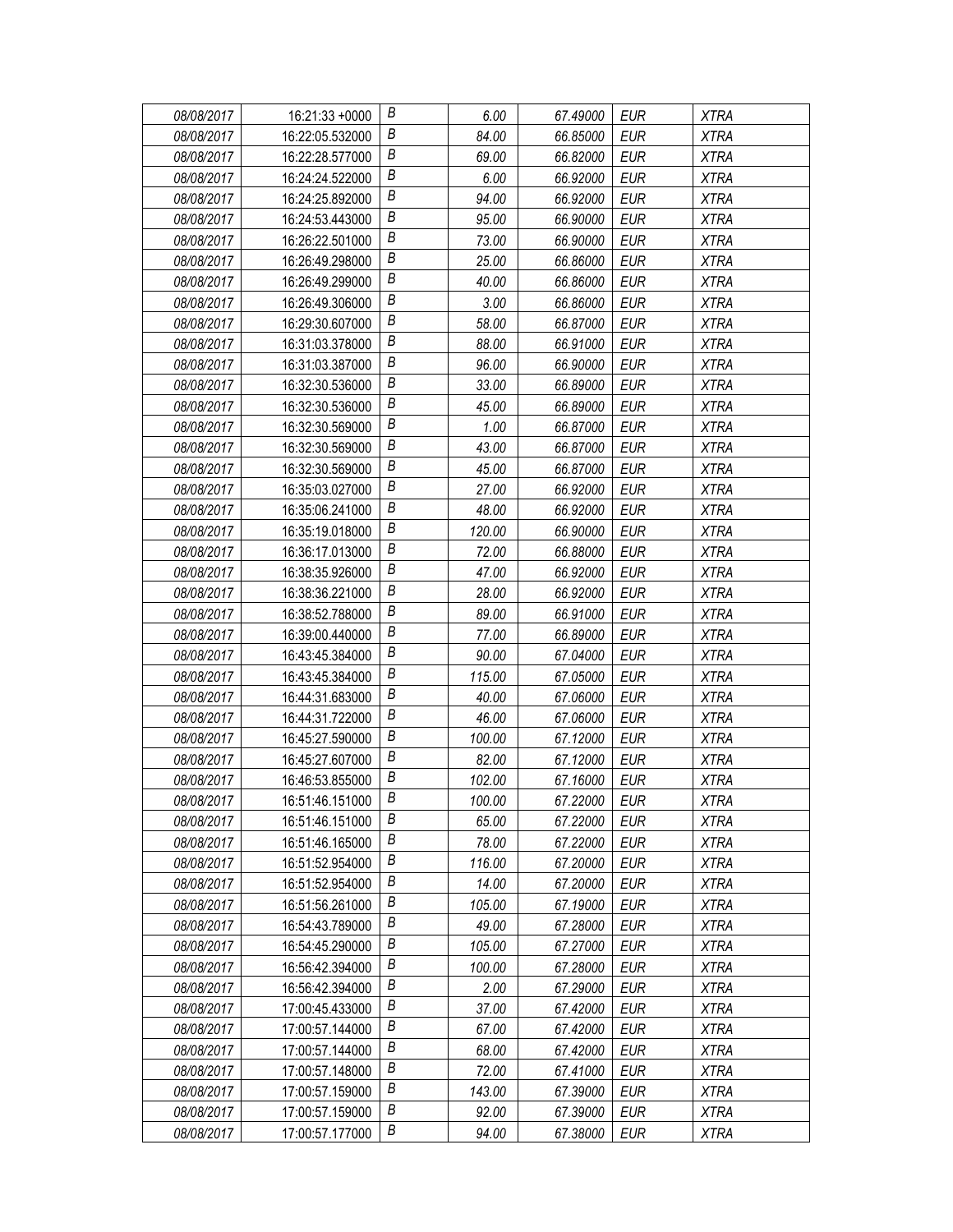| 08/08/2017 | 17:02:13.445000 | В                | 95.00  | 67.40000 | EUR        | <b>XTRA</b> |
|------------|-----------------|------------------|--------|----------|------------|-------------|
| 08/08/2017 | 17:02:44.321000 | Β                | 71.00  | 67.41000 | EUR        | <b>XTRA</b> |
| 08/08/2017 | 17:03:35.256000 | Β                | 69.00  | 67.37000 | <b>EUR</b> | <b>XTRA</b> |
| 08/08/2017 | 17:03:57.355000 | B                | 68.00  | 67.41000 | <b>EUR</b> | <b>XTRA</b> |
| 08/08/2017 | 17:03:57.369000 | B                | 68.00  | 67.42000 | <b>EUR</b> | <b>XTRA</b> |
| 08/08/2017 | 17:05:47.785000 | Β                | 122.00 | 67.49000 | <b>EUR</b> | <b>XTRA</b> |
| 08/08/2017 | 17:06:27.408000 | Β                | 72.00  | 67.46000 | <b>EUR</b> | <b>XTRA</b> |
| 08/08/2017 | 17:07:47.826000 | Β                | 67.00  | 67.49000 | <b>EUR</b> | <b>XTRA</b> |
| 08/08/2017 | 17:07:50.626000 | B                | 14.00  | 67.46000 | <b>EUR</b> | <b>XTRA</b> |
| 08/08/2017 | 17:07:50.626000 | B                | 69.00  | 67.46000 | <b>EUR</b> | <b>XTRA</b> |
| 08/08/2017 | 17:10:05.017000 | В                | 40.00  | 67.52000 | <b>EUR</b> | <b>XTRA</b> |
| 08/08/2017 | 17:10:05.017000 | В                | 21.00  | 67.52000 | <b>EUR</b> | <b>XTRA</b> |
| 08/08/2017 | 17:10:05.018000 | B                | 26.00  | 67.52000 | <b>EUR</b> | <b>XTRA</b> |
| 08/08/2017 | 17:10:05.020000 | В                | 4.00   | 67.52000 | <b>EUR</b> | <b>XTRA</b> |
| 08/08/2017 | 17:10:32.960000 | Β                | 65.00  | 67.52000 | <b>EUR</b> | <b>XTRA</b> |
| 08/08/2017 | 17:10:32.960000 | В                | 118.00 | 67.53000 | <b>EUR</b> | <b>XTRA</b> |
| 08/08/2017 | 17:11:26.676000 | Β                | 68.00  | 67.47000 | <b>EUR</b> | <b>XTRA</b> |
| 08/08/2017 | 17:12:27.275000 | $\boldsymbol{B}$ | 73.00  | 67.52000 | <b>EUR</b> | <b>XTRA</b> |
| 08/08/2017 | 17:12:31.824000 | $\boldsymbol{B}$ | 68.00  | 67.52000 | <b>EUR</b> | <b>XTRA</b> |
| 08/08/2017 | 17:14:01.439000 | Β                | 132.00 | 67.52000 | EUR        | <b>XTRA</b> |
| 08/08/2017 | 17:14:18.560000 | Β                | 27.00  | 67.50000 | <b>EUR</b> | <b>XTRA</b> |
| 08/08/2017 | 17:14:18.560000 | B                | 17.00  | 67.50000 | <b>EUR</b> | <b>XTRA</b> |
| 08/08/2017 | 17:14:55.649000 | В                | 73.00  | 67.50000 | <b>EUR</b> | <b>XTRA</b> |
| 08/08/2017 | 17:15:01.117000 | Β                | 76.00  | 67.50000 | <b>EUR</b> | <b>XTRA</b> |
| 08/08/2017 | 17:15:01.118000 | Β                | 76.00  | 67.50000 | <b>EUR</b> | <b>XTRA</b> |
| 08/08/2017 | 17:17:49.795000 | В                | 77.00  | 67.50000 | <b>EUR</b> | <b>XTRA</b> |
| 08/08/2017 | 17:17:49.805000 | В                | 44.00  | 67.48000 | <b>EUR</b> | <b>XTRA</b> |
| 08/08/2017 | 17:17:49.811000 | В                | 76.00  | 67.50000 | EUR        | <b>XTRA</b> |
| 08/08/2017 | 17:17:58.500000 | B                | 25.00  | 67.48000 | <b>EUR</b> | <b>XTRA</b> |
| 08/08/2017 | 17:19:12.405000 | Β                | 130.00 | 67.50000 | <b>EUR</b> | <b>XTRA</b> |
| 08/08/2017 | 17:19:17.400000 | B                | 25.00  | 67.50000 | <b>EUR</b> | <b>XTRA</b> |
| 08/08/2017 | 17:19:17.414000 | $\boldsymbol{B}$ | 45.00  | 67.50000 | <b>EUR</b> | <b>XTRA</b> |
| 09/08/2017 | 09:06:39.828000 | В                | 9.00   | 66.68000 | <b>EUR</b> | <b>XTRA</b> |
| 09/08/2017 | 09:07:03.830000 | B                | 93.00  | 66.72000 | <b>EUR</b> | <b>XTRA</b> |
| 09/08/2017 | 09:07:03.830000 | В                | 42.00  | 66.72000 | EUR        | <b>XTRA</b> |
| 09/08/2017 | 09:07:47.583000 | Β                | 155.00 | 66.72000 | <b>EUR</b> | <b>XTRA</b> |
| 09/08/2017 | 09:07:48.970000 | Β                | 47.00  | 66.71000 | EUR        | XTRA        |
| 09/08/2017 | 09:08:02.211000 | В                | 105.00 | 66.73000 | EUR        | <b>XTRA</b> |
| 09/08/2017 | 09:08:02.211000 | Β                | 76.00  | 66.74000 | <b>EUR</b> | <b>XTRA</b> |
| 09/08/2017 | 09:09:11.415000 | В                | 60.00  | 66.77000 | EUR        | <b>XTRA</b> |
| 09/08/2017 | 09:09:43.559000 | B                | 67.00  | 66.75000 | <b>EUR</b> | XTRA        |
| 09/08/2017 | 09:10:55.633000 | В                | 77.00  | 66.69000 | <b>EUR</b> | <b>XTRA</b> |
| 09/08/2017 | 09:11:54.033000 | Β                | 68.00  | 66.70000 | <b>EUR</b> | <b>XTRA</b> |
| 09/08/2017 | 09:14:49.032000 | B                | 63.00  | 66.77000 | <b>EUR</b> | <b>XTRA</b> |
| 09/08/2017 | 09:14:49.032000 | B                | 27.00  | 66.77000 | <b>EUR</b> | <b>XTRA</b> |
| 09/08/2017 | 09:14:49.046000 | Β                | 86.00  | 66.76000 | EUR        | <b>XTRA</b> |
| 09/08/2017 | 09:16:23.585000 | Β                | 8.00   | 66.75000 | EUR        | <b>XTRA</b> |
| 09/08/2017 | 09:16:23.585000 | Β                | 62.00  | 66.75000 | <b>EUR</b> | <b>XTRA</b> |
| 09/08/2017 | 09:17:55.554000 | B                | 61.00  | 66.80000 | <b>EUR</b> | <b>XTRA</b> |
| 09/08/2017 | 09:20:01.010000 | В                | 62.00  | 66.87000 | <b>EUR</b> | <b>XTRA</b> |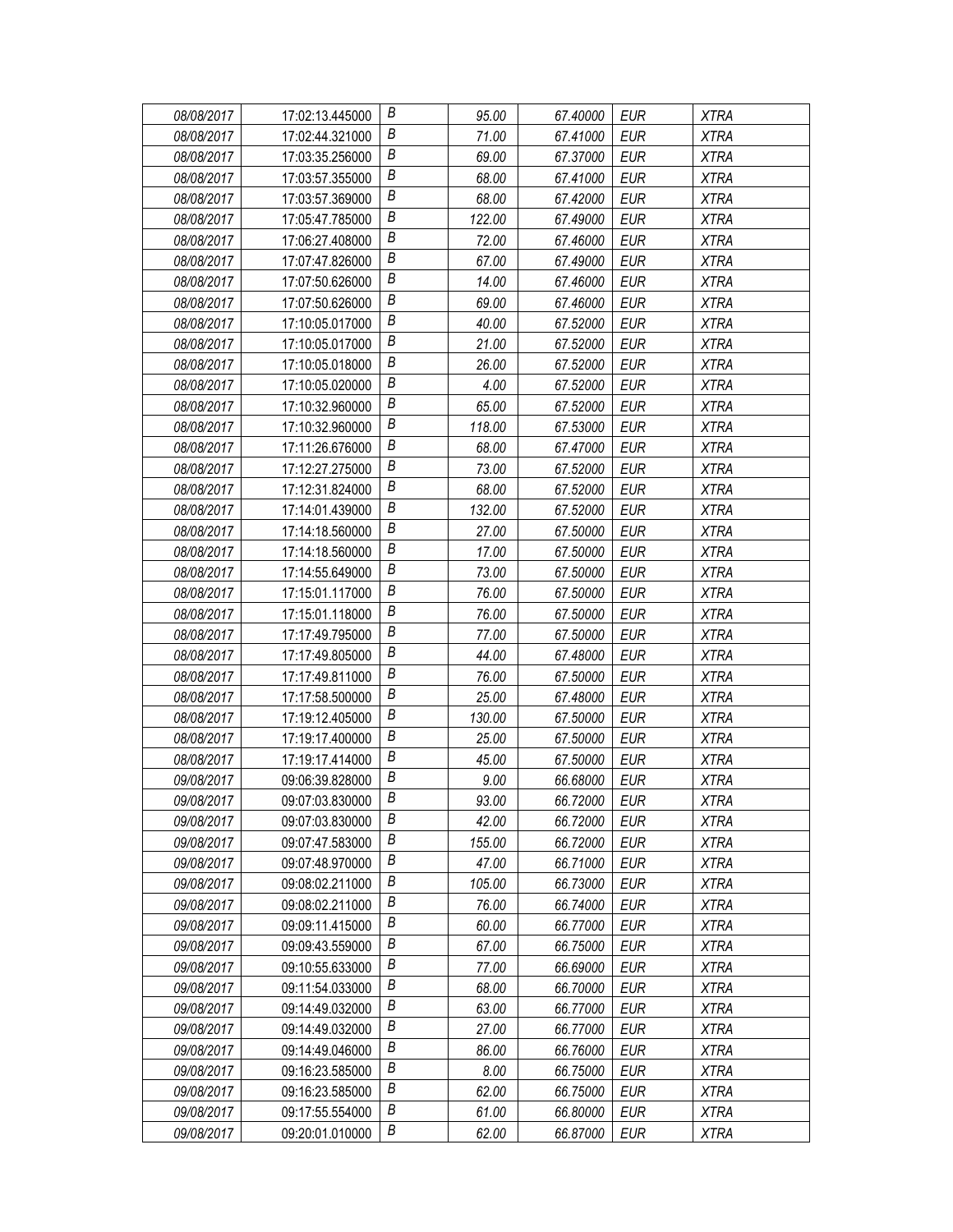| 09/08/2017 | 09:21:11.563000 | В | 78.00 | 66.86000 | <b>EUR</b> | <b>XTRA</b> |
|------------|-----------------|---|-------|----------|------------|-------------|
| 09/08/2017 | 09:21:11.563000 | В | 63.00 | 66.87000 | EUR        | <b>XTRA</b> |
| 09/08/2017 | 09:21:11.565000 | Β | 4.00  | 66.86000 | <b>EUR</b> | <b>XTRA</b> |
| 09/08/2017 | 09:23:12.609000 | B | 96.00 | 66.89000 | <b>EUR</b> | <b>XTRA</b> |
| 09/08/2017 | 09:24:01.814000 | B | 66.00 | 66.87000 | <b>EUR</b> | <b>XTRA</b> |
| 09/08/2017 | 09:24:59.034000 | Β | 72.00 | 66.91000 | <b>EUR</b> | <b>XTRA</b> |
| 09/08/2017 | 09:26:45.187000 | В | 49.00 | 66.92000 | <b>EUR</b> | <b>XTRA</b> |
| 09/08/2017 | 09:26:45.187000 | Β | 32.00 | 66.92000 | <b>EUR</b> | <b>XTRA</b> |
| 09/08/2017 | 09:30:02.727000 | B | 65.00 | 66.94000 | <b>EUR</b> | <b>XTRA</b> |
| 09/08/2017 | 09:30:02.737000 | B | 76.00 | 66.93000 | <b>EUR</b> | <b>XTRA</b> |
| 09/08/2017 | 09:30:03.414000 | В | 47.00 | 66.92000 | <b>EUR</b> | <b>XTRA</b> |
| 09/08/2017 | 09:35:17.513000 | В | 90.00 | 66.95000 | <b>EUR</b> | <b>XTRA</b> |
| 09/08/2017 | 09:35:30.711000 | B | 2.00  | 66.95000 | <b>EUR</b> | <b>XTRA</b> |
| 09/08/2017 | 09:35:37.157000 | B | 95.00 | 66.93000 | <b>EUR</b> | <b>XTRA</b> |
| 09/08/2017 | 09:35:37.157000 | В | 99.00 | 66.94000 | <b>EUR</b> | <b>XTRA</b> |
| 09/08/2017 | 09:36:34.433000 | В | 22.00 | 66.91000 | <b>EUR</b> | <b>XTRA</b> |
| 09/08/2017 | 09:36:34.433000 | Β | 39.00 | 66.91000 | <b>EUR</b> | <b>XTRA</b> |
| 09/08/2017 | 09:37:42.026000 | B | 11.00 | 66.87000 | <b>EUR</b> | <b>XTRA</b> |
| 09/08/2017 | 09:37:42.026000 | B | 50.00 | 66.87000 | <b>EUR</b> | <b>XTRA</b> |
| 09/08/2017 | 09:39:04.035000 | В | 57.00 | 66.87000 | EUR        | <b>XTRA</b> |
| 09/08/2017 | 09:41:30.641000 | В | 28.00 | 66.86000 | <b>EUR</b> | <b>XTRA</b> |
| 09/08/2017 | 09:41:30.641000 | B | 46.00 | 66.86000 | <b>EUR</b> | <b>XTRA</b> |
| 09/08/2017 | 09:41:30.641000 | B | 74.00 | 66.87000 | <b>EUR</b> | <b>XTRA</b> |
| 09/08/2017 | 09:43:06.741000 | В | 58.00 | 66.74000 | <b>EUR</b> | <b>XTRA</b> |
| 09/08/2017 | 09:46:04.735000 | Β | 72.00 | 66.75000 | <b>EUR</b> | <b>XTRA</b> |
| 09/08/2017 | 09:46:08.156000 | В | 57.00 | 66.73000 | <b>EUR</b> | <b>XTRA</b> |
| 09/08/2017 | 09:46:21.008000 | B | 60.00 | 66.72000 | <b>EUR</b> | <b>XTRA</b> |
| 09/08/2017 | 09:48:17.731000 | B | 60.00 | 66.72000 | EUR        | <b>XTRA</b> |
| 09/08/2017 | 09:49:54.937000 | B | 59.00 | 66.69000 | <b>EUR</b> | <b>XTRA</b> |
| 09/08/2017 | 09:49:59.829000 | Β | 63.00 | 66.68000 | <b>EUR</b> | <b>XTRA</b> |
| 09/08/2017 | 09:49:59.831000 | B | 15.00 | 66.68000 | <b>EUR</b> | <b>XTRA</b> |
| 09/08/2017 | 09:51:30.640000 | B | 68.00 | 66.69000 | <b>EUR</b> | <b>XTRA</b> |
| 09/08/2017 | 09:55:15.095000 | B | 87.00 | 66.71000 | <b>EUR</b> | <b>XTRA</b> |
| 09/08/2017 | 09:55:25.073000 | B | 69.00 | 66.70000 | <b>EUR</b> | <b>XTRA</b> |
| 09/08/2017 | 09:58:35.210000 | В | 4.00  | 66.69000 | EUR        | <b>XTRA</b> |
| 09/08/2017 | 09:58:40.260000 | B | 57.00 | 66.67000 | <b>EUR</b> | <b>XTRA</b> |
| 09/08/2017 | 09:58:57.819000 | Β | 78.00 | 66.69000 | EUR        | XTRA        |
| 09/08/2017 | 09:59:32.719000 | В | 56.00 | 66.65000 | EUR        | <b>XTRA</b> |
| 09/08/2017 | 10:00:03.070000 | В | 55.00 | 66.66000 | <b>EUR</b> | <b>XTRA</b> |
| 09/08/2017 | 10:01:25.230000 | B | 67.00 | 66.66000 | <b>EUR</b> | <b>XTRA</b> |
| 09/08/2017 | 10:01:25.230000 | B | 5.00  | 66.66000 | <b>EUR</b> | XTRA        |
| 09/08/2017 | 10:04:10.354000 | В | 65.00 | 66.72000 | <b>EUR</b> | <b>XTRA</b> |
| 09/08/2017 | 10:04:42.585000 | Β | 74.00 | 66.69000 | <b>EUR</b> | <b>XTRA</b> |
| 09/08/2017 | 10:07:28.963000 | B | 68.00 | 66.63000 | <b>EUR</b> | <b>XTRA</b> |
| 09/08/2017 | 10:07:28.967000 | В | 64.00 | 66.62000 | <b>EUR</b> | <b>XTRA</b> |
| 09/08/2017 | 10:07:40.360000 | Β | 15.00 | 66.61000 | EUR        | <b>XTRA</b> |
| 09/08/2017 | 10:07:40.360000 | B | 47.00 | 66.61000 | EUR        | <b>XTRA</b> |
| 09/08/2017 | 10:08:47.046000 | В | 7.00  | 66.45000 | <b>EUR</b> | <b>XTRA</b> |
| 09/08/2017 | 10:08:47.048000 | B | 56.00 | 66.45000 | <b>EUR</b> | <b>XTRA</b> |
| 09/08/2017 | 10:10:35.500000 | В | 79.00 | 66.31000 | <b>EUR</b> | <b>XTRA</b> |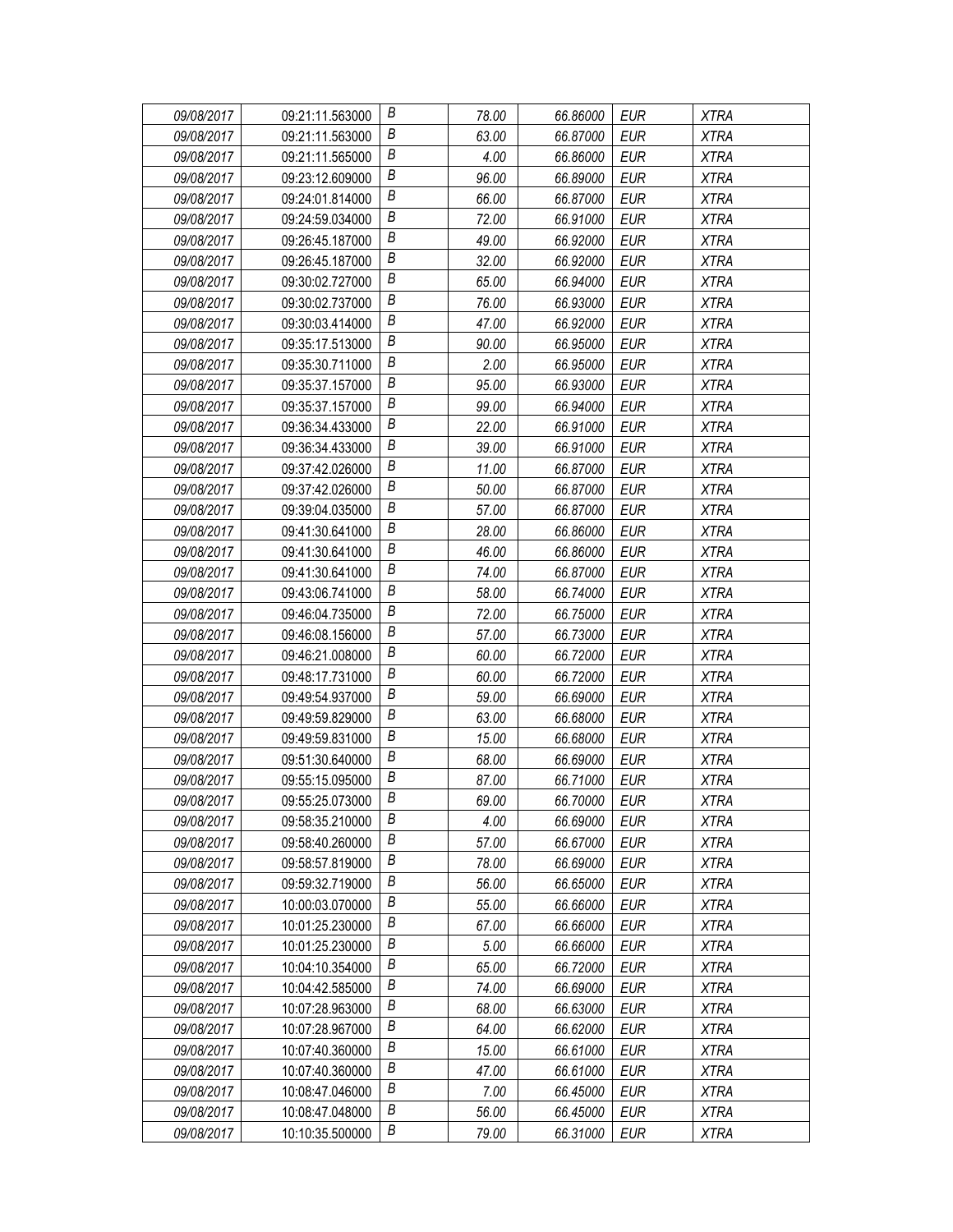| 09/08/2017 | 10:14:15.642000 | В                | 6.00   | 66.38000 | EUR        | <b>XTRA</b> |
|------------|-----------------|------------------|--------|----------|------------|-------------|
| 09/08/2017 | 10:14:15.642000 | Β                | 73.00  | 66.38000 | EUR        | <b>XTRA</b> |
| 09/08/2017 | 10:17:27.271000 | Β                | 69.00  | 66.51000 | <b>EUR</b> | <b>XTRA</b> |
| 09/08/2017 | 10:17:27.272000 | B                | 8.00   | 66.51000 | <b>EUR</b> | <b>XTRA</b> |
| 09/08/2017 | 10:17:27.291000 | B                | 86.00  | 66.53000 | <b>EUR</b> | <b>XTRA</b> |
| 09/08/2017 | 10:18:47.543000 | Β                | 66.00  | 66.56000 | <b>EUR</b> | <b>XTRA</b> |
| 09/08/2017 | 10:18:48.100000 | В                | 71.00  | 66.55000 | <b>EUR</b> | <b>XTRA</b> |
| 09/08/2017 | 10:20:09.714000 | Β                | 71.00  | 66.45000 | <b>EUR</b> | <b>XTRA</b> |
| 09/08/2017 | 10:20:46.505000 | B                | 59.00  | 66.51000 | <b>EUR</b> | <b>XTRA</b> |
| 09/08/2017 | 10:22:25.256000 | B                | 66.00  | 66.58000 | <b>EUR</b> | <b>XTRA</b> |
| 09/08/2017 | 10:26:02.381000 | В                | 57.00  | 66.57000 | <b>EUR</b> | <b>XTRA</b> |
| 09/08/2017 | 10:26:02.413000 | В                | 73.00  | 66.57000 | <b>EUR</b> | <b>XTRA</b> |
| 09/08/2017 | 10:28:50.937000 | B                | 68.00  | 66.55000 | <b>EUR</b> | <b>XTRA</b> |
| 09/08/2017 | 10:30:43.660000 | В                | 12.00  | 66.54000 | <b>EUR</b> | <b>XTRA</b> |
| 09/08/2017 | 10:30:43.667000 | В                | 67.00  | 66.53000 | <b>EUR</b> | <b>XTRA</b> |
| 09/08/2017 | 10:30:43.676000 | В                | 76.00  | 66.55000 | <b>EUR</b> | <b>XTRA</b> |
| 09/08/2017 | 10:30:46.566000 | Β                | 82.00  | 66.52000 | <b>EUR</b> | <b>XTRA</b> |
| 09/08/2017 | 10:32:56.250000 | $\boldsymbol{B}$ | 59.00  | 66.41000 | <b>EUR</b> | <b>XTRA</b> |
| 09/08/2017 | 10:32:56.990000 | В                | 61.00  | 66.40000 | <b>EUR</b> | <b>XTRA</b> |
| 09/08/2017 | 10:35:04.175000 | В                | 77.00  | 66.31000 | <b>EUR</b> | <b>XTRA</b> |
| 09/08/2017 | 10:35:45.111000 | Β                | 56.00  | 66.19000 | <b>EUR</b> | <b>XTRA</b> |
| 09/08/2017 | 10:38:46.587000 | B                | 67.00  | 66.36000 | <b>EUR</b> | <b>XTRA</b> |
| 09/08/2017 | 10:39:11.791000 | В                | 67.00  | 66.37000 | <b>EUR</b> | <b>XTRA</b> |
| 09/08/2017 | 10:40:47.779000 | В                | 68.00  | 66.37000 | <b>EUR</b> | <b>XTRA</b> |
| 09/08/2017 | 10:41:40.338000 | Β                | 58.00  | 66.30000 | <b>EUR</b> | <b>XTRA</b> |
| 09/08/2017 | 10:45:32.973000 | В                | 92.00  | 66.54000 | <b>EUR</b> | <b>XTRA</b> |
| 09/08/2017 | 10:45:57.416000 | Β                | 100.00 | 66.53000 | <b>EUR</b> | <b>XTRA</b> |
| 09/08/2017 | 10:47:34.364000 | B                | 34.00  | 66.57000 | EUR        | <b>XTRA</b> |
| 09/08/2017 | 10:47:34.364000 | B                | 36.00  | 66.57000 | <b>EUR</b> | <b>XTRA</b> |
| 09/08/2017 | 10:49:32.789000 | Β                | 67.00  | 66.66000 | <b>EUR</b> | <b>XTRA</b> |
| 09/08/2017 | 10:49:32.799000 | B                | 9.00   | 66.66000 | <b>EUR</b> | <b>XTRA</b> |
| 09/08/2017 | 10:50:49.915000 | B                | 65.00  | 66.75000 | <b>EUR</b> | <b>XTRA</b> |
| 09/08/2017 | 10:52:54.038000 | B                | 100.00 | 66.81000 | <b>EUR</b> | <b>XTRA</b> |
| 09/08/2017 | 10:54:03.150000 | B                | 50.00  | 66.79000 | <b>EUR</b> | <b>XTRA</b> |
| 09/08/2017 | 10:54:03.155000 | В                | 9.00   | 66.79000 | EUR        | <b>XTRA</b> |
| 09/08/2017 | 10:56:34.429000 | B                | 66.00  | 66.76000 | <b>EUR</b> | <b>XTRA</b> |
| 09/08/2017 | 10:58:50.760000 | Β                | 72.00  | 66.79000 | EUR        | XTRA        |
| 09/08/2017 | 10:59:04.720000 | В                | 60.00  | 66.76000 | EUR        | <b>XTRA</b> |
| 09/08/2017 | 11:00:50.292000 | Β                | 78.00  | 66.74000 | <b>EUR</b> | <b>XTRA</b> |
| 09/08/2017 | 11:01:59.190000 | Β                | 27.00  | 66.63000 | EUR        | <b>XTRA</b> |
| 09/08/2017 | 11:01:59.190000 | B                | 37.00  | 66.63000 | <b>EUR</b> | XTRA        |
| 09/08/2017 | 11:04:48.997000 | В                | 76.00  | 66.60000 | <b>EUR</b> | <b>XTRA</b> |
| 09/08/2017 | 11:05:41.136000 | Β                | 61.00  | 66.60000 | <b>EUR</b> | <b>XTRA</b> |
| 09/08/2017 | 11:07:33.299000 | B                | 60.00  | 66.65000 | <b>EUR</b> | <b>XTRA</b> |
| 09/08/2017 | 11:09:15.430000 | B                | 61.00  | 66.64000 | <b>EUR</b> | <b>XTRA</b> |
| 09/08/2017 | 11:09:15.459000 | Β                | 63.00  | 66.62000 | EUR        | <b>XTRA</b> |
| 09/08/2017 | 11:12:13.928000 | Β                | 90.00  | 66.65000 | EUR        | <b>XTRA</b> |
| 09/08/2017 | 11:12:13.941000 | В                | 70.00  | 66.64000 | <b>EUR</b> | <b>XTRA</b> |
| 09/08/2017 | 11:13:41.987000 | B                | 66.00  | 66.55000 | <b>EUR</b> | <b>XTRA</b> |
| 09/08/2017 | 11:15:07.239000 | В                | 64.00  | 66.56000 | <b>EUR</b> | <b>XTRA</b> |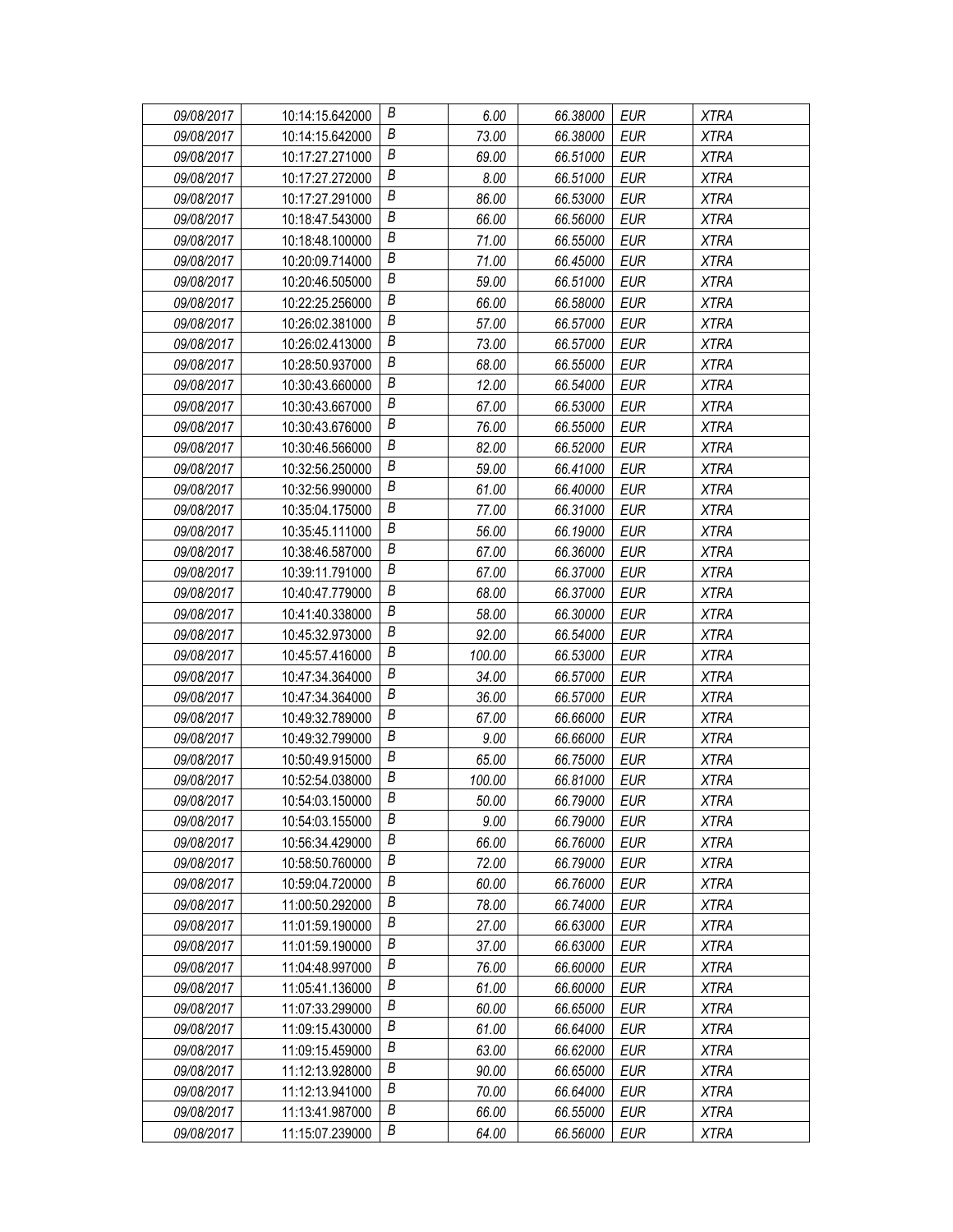| 09/08/2017 | 11:16:06.318000 | В | 62.00  | 66.56000 | EUR        | <b>XTRA</b> |
|------------|-----------------|---|--------|----------|------------|-------------|
| 09/08/2017 | 11:22:11.016000 | Β | 36.00  | 66.60000 | EUR        | <b>XTRA</b> |
| 09/08/2017 | 11:22:11.039000 | Β | 25.00  | 66.60000 | <b>EUR</b> | <b>XTRA</b> |
| 09/08/2017 | 11:22:11.056000 | B | 99.00  | 66.61000 | <b>EUR</b> | <b>XTRA</b> |
| 09/08/2017 | 11:22:11.157000 | B | 30.00  | 66.62000 | <b>EUR</b> | <b>XTRA</b> |
| 09/08/2017 | 11:22:19.762000 | Β | 68.00  | 66.59000 | <b>EUR</b> | <b>XTRA</b> |
| 09/08/2017 | 11:25:57.497000 | В | 7.00   | 66.56000 | <b>EUR</b> | <b>XTRA</b> |
| 09/08/2017 | 11:25:57.497000 | Β | 75.00  | 66.57000 | <b>EUR</b> | <b>XTRA</b> |
| 09/08/2017 | 11:26:15.562000 | B | 67.00  | 66.56000 | <b>EUR</b> | <b>XTRA</b> |
| 09/08/2017 | 11:28:31.653000 | B | 86.00  | 66.59000 | <b>EUR</b> | <b>XTRA</b> |
| 09/08/2017 | 11:28:31.733000 | В | 66.00  | 66.59000 | <b>EUR</b> | <b>XTRA</b> |
| 09/08/2017 | 11:29:53.120000 | В | 61.00  | 66.54000 | <b>EUR</b> | <b>XTRA</b> |
| 09/08/2017 | 11:33:41.563000 | B | 65.00  | 66.41000 | <b>EUR</b> | <b>XTRA</b> |
| 09/08/2017 | 11:37:29.493000 | B | 213.00 | 66.50000 | <b>EUR</b> | <b>XTRA</b> |
| 09/08/2017 | 11:42:16.318000 | В | 36.00  | 66.59000 | <b>EUR</b> | <b>XTRA</b> |
| 09/08/2017 | 11:42:16.318000 | В | 55.00  | 66.59000 | <b>EUR</b> | <b>XTRA</b> |
| 09/08/2017 | 11:42:16.319000 | Β | 66.00  | 66.57000 | <b>EUR</b> | <b>XTRA</b> |
| 09/08/2017 | 11:42:38.727000 | B | 67.00  | 66.55000 | <b>EUR</b> | <b>XTRA</b> |
| 09/08/2017 | 11:45:55.122000 | B | 10.00  | 66.53000 | <b>EUR</b> | <b>XTRA</b> |
| 09/08/2017 | 11:45:55.122000 | В | 53.00  | 66.53000 | <b>EUR</b> | <b>XTRA</b> |
| 09/08/2017 | 11:46:44.025000 | В | 79.00  | 66.52000 | <b>EUR</b> | <b>XTRA</b> |
| 09/08/2017 | 11:48:07.548000 | B | 72.00  | 66.53000 | <b>EUR</b> | <b>XTRA</b> |
| 09/08/2017 | 11:49:44.106000 | B | 63.00  | 66.52000 | <b>EUR</b> | <b>XTRA</b> |
| 09/08/2017 | 11:49:44.107000 | Β | 15.00  | 66.52000 | <b>EUR</b> | <b>XTRA</b> |
| 09/08/2017 | 11:50:46.785000 | Β | 62.00  | 66.47000 | <b>EUR</b> | <b>XTRA</b> |
| 09/08/2017 | 11:52:32.020000 | В | 68.00  | 66.46000 | <b>EUR</b> | <b>XTRA</b> |
| 09/08/2017 | 11:55:44.117000 | B | 100.00 | 66.49000 | <b>EUR</b> | <b>XTRA</b> |
| 09/08/2017 | 11:55:45.296000 | B | 78.00  | 66.47000 | EUR        | <b>XTRA</b> |
| 09/08/2017 | 11:57:41.350000 | B | 67.00  | 66.49000 | <b>EUR</b> | <b>XTRA</b> |
| 09/08/2017 | 11:59:48.918000 | Β | 66.00  | 66.51000 | <b>EUR</b> | <b>XTRA</b> |
| 09/08/2017 | 12:04:56.962000 | B | 71.00  | 66.58000 | <b>EUR</b> | <b>XTRA</b> |
| 09/08/2017 | 12:04:56.966000 | B | 115.00 | 66.61000 | <b>EUR</b> | <b>XTRA</b> |
| 09/08/2017 | 12:05:19.125000 | B | 79.00  | 66.57000 | <b>EUR</b> | <b>XTRA</b> |
| 09/08/2017 | 12:06:48.367000 | B | 63.00  | 66.50000 | <b>EUR</b> | <b>XTRA</b> |
| 09/08/2017 | 12:11:47.012000 | В | 90.00  | 66.53000 | EUR        | <b>XTRA</b> |
| 09/08/2017 | 12:13:21.116000 | Β | 69.00  | 66.50000 | <b>EUR</b> | <b>XTRA</b> |
| 09/08/2017 | 12:16:10.341000 | Β | 157.00 | 66.57000 | EUR        | XTRA        |
| 09/08/2017 | 12:20:02.891000 | В | 69.00  | 66.63000 | EUR        | <b>XTRA</b> |
| 09/08/2017 | 12:22:39.853000 | Β | 74.00  | 66.58000 | <b>EUR</b> | <b>XTRA</b> |
| 09/08/2017 | 12:22:39.867000 | В | 76.00  | 66.57000 | EUR        | <b>XTRA</b> |
| 09/08/2017 | 12:25:05.588000 | B | 100.00 | 66.58000 | <b>EUR</b> | XTRA        |
| 09/08/2017 | 12:25:05.588000 | В | 5.00   | 66.59000 | <b>EUR</b> | <b>XTRA</b> |
| 09/08/2017 | 12:27:37.536000 | Β | 49.00  | 66.57000 | <b>EUR</b> | <b>XTRA</b> |
| 09/08/2017 | 12:28:28.935000 | B | 71.00  | 66.60000 | <b>EUR</b> | <b>XTRA</b> |
| 09/08/2017 | 12:29:14.573000 | B | 63.00  | 66.59000 | <b>EUR</b> | <b>XTRA</b> |
| 09/08/2017 | 12:35:11.445000 | Β | 67.00  | 66.59000 | EUR        | <b>XTRA</b> |
| 09/08/2017 | 12:35:37.939000 | Β | 90.00  | 66.58000 | EUR        | <b>XTRA</b> |
| 09/08/2017 | 12:37:06.473000 | В | 98.00  | 66.59000 | <b>EUR</b> | <b>XTRA</b> |
| 09/08/2017 | 12:37:32.338000 | B | 71.00  | 66.56000 | <b>EUR</b> | <b>XTRA</b> |
| 09/08/2017 | 12:41:24.780000 | В | 63.00  | 66.54000 | <b>EUR</b> | <b>XTRA</b> |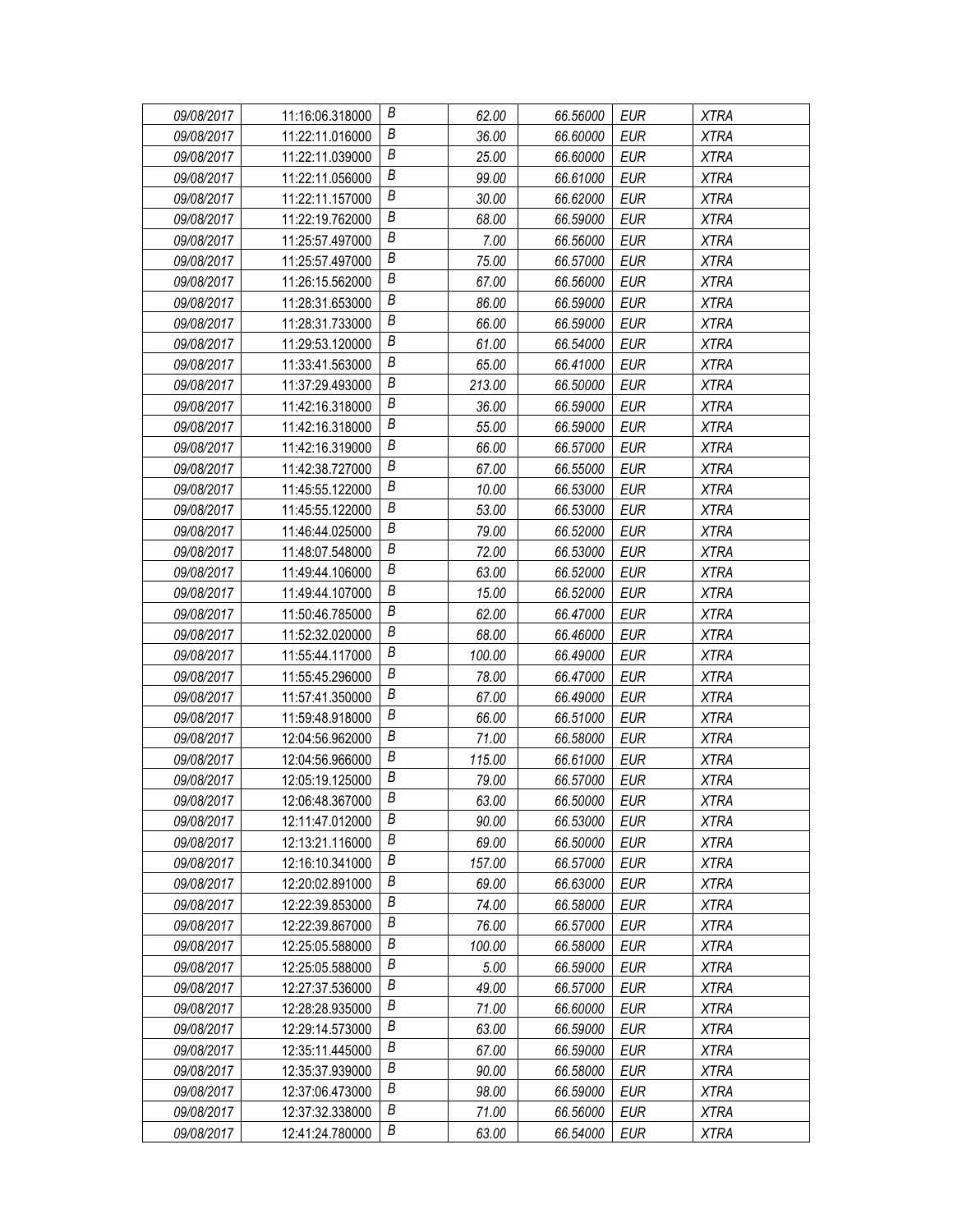| 09/08/2017 | 12:41:24.790000 | В | 67.00  | 66.52000 | EUR        | <b>XTRA</b> |
|------------|-----------------|---|--------|----------|------------|-------------|
| 09/08/2017 | 12:45:44.270000 | Β | 81.00  | 66.50000 | EUR        | <b>XTRA</b> |
| 09/08/2017 | 12:50:21.928000 | Β | 125.00 | 66.56000 | <b>EUR</b> | <b>XTRA</b> |
| 09/08/2017 | 12:51:35.600000 | B | 64.00  | 66.55000 | <b>EUR</b> | <b>XTRA</b> |
| 09/08/2017 | 12:54:07.794000 | B | 92.00  | 66.56000 | <b>EUR</b> | <b>XTRA</b> |
| 09/08/2017 | 12:54:44.795000 | Β | 84.00  | 66.54000 | <b>EUR</b> | <b>XTRA</b> |
| 09/08/2017 | 12:57:22.064000 | В | 76.00  | 66.54000 | <b>EUR</b> | <b>XTRA</b> |
| 09/08/2017 | 12:58:03.974000 | Β | 67.00  | 66.52000 | <b>EUR</b> | <b>XTRA</b> |
| 09/08/2017 | 13:02:23.123000 | B | 70.00  | 66.51000 | <b>EUR</b> | <b>XTRA</b> |
| 09/08/2017 | 13:04:49.559000 | B | 15.00  | 66.54000 | <b>EUR</b> | <b>XTRA</b> |
| 09/08/2017 | 13:04:49.559000 | В | 77.00  | 66.54000 | <b>EUR</b> | <b>XTRA</b> |
| 09/08/2017 | 13:07:29.413000 | В | 7.00   | 66.55000 | <b>EUR</b> | <b>XTRA</b> |
| 09/08/2017 | 13:07:29.414000 | B | 85.00  | 66.54000 | <b>EUR</b> | <b>XTRA</b> |
| 09/08/2017 | 13:07:29.414000 | В | 15.00  | 66.54000 | <b>EUR</b> | <b>XTRA</b> |
| 09/08/2017 | 13:07:29.414000 | Β | 74.00  | 66.55000 | <b>EUR</b> | <b>XTRA</b> |
| 09/08/2017 | 13:10:08.314000 | В | 72.00  | 66.49000 | <b>EUR</b> | <b>XTRA</b> |
| 09/08/2017 | 13:10:14.064000 | Β | 28.00  | 66.46000 | <b>EUR</b> | <b>XTRA</b> |
| 09/08/2017 | 13:12:48.098000 | В | 64.00  | 66.43000 | <b>EUR</b> | <b>XTRA</b> |
| 09/08/2017 | 13:12:48.114000 | B | 63.00  | 66.42000 | <b>EUR</b> | <b>XTRA</b> |
| 09/08/2017 | 13:18:31.044000 | В | 70.00  | 66.39000 | EUR        | <b>XTRA</b> |
| 09/08/2017 | 13:18:45.386000 | Β | 9.00   | 66.44000 | <b>EUR</b> | <b>XTRA</b> |
| 09/08/2017 | 13:21:27.007000 | B | 27.00  | 66.46000 | <b>EUR</b> | <b>XTRA</b> |
| 09/08/2017 | 13:21:27.040000 | В | 67.00  | 66.46000 | <b>EUR</b> | <b>XTRA</b> |
| 09/08/2017 | 13:21:34.075000 | Β | 81.00  | 66.43000 | <b>EUR</b> | <b>XTRA</b> |
| 09/08/2017 | 13:31:48.321000 | Β | 135.00 | 66.44000 | <b>EUR</b> | <b>XTRA</b> |
| 09/08/2017 | 13:36:11.237000 | В | 135.00 | 66.46000 | <b>EUR</b> | <b>XTRA</b> |
| 09/08/2017 | 13:39:38.820000 | B | 97.00  | 66.43000 | <b>EUR</b> | <b>XTRA</b> |
| 09/08/2017 | 13:39:38.820000 | B | 100.00 | 66.44000 | EUR        | <b>XTRA</b> |
| 09/08/2017 | 13:41:10.275000 | B | 71.00  | 66.42000 | <b>EUR</b> | <b>XTRA</b> |
| 09/08/2017 | 13:41:31.125000 | Β | 71.00  | 66.41000 | <b>EUR</b> | <b>XTRA</b> |
| 09/08/2017 | 13:41:47.518000 | B | 13.00  | 66.39000 | <b>EUR</b> | <b>XTRA</b> |
| 09/08/2017 | 13:42:55.000000 | B | 87.00  | 66.39000 | <b>EUR</b> | <b>XTRA</b> |
| 09/08/2017 | 13:42:55.071000 | В | 63.00  | 66.38000 | <b>EUR</b> | <b>XTRA</b> |
| 09/08/2017 | 13:47:49.814000 | B | 90.00  | 66.39000 | <b>EUR</b> | <b>XTRA</b> |
| 09/08/2017 | 13:47:49.814000 | В | 2.00   | 66.39000 | EUR        | <b>XTRA</b> |
| 09/08/2017 | 13:48:06.562000 | Β | 63.00  | 66.37000 | <b>EUR</b> | <b>XTRA</b> |
| 09/08/2017 | 13:49:12.696000 | Β | 71.00  | 66.27000 | EUR        | XTRA        |
| 09/08/2017 | 13:51:16.800000 | В | 65.00  | 66.21000 | EUR        | <b>XTRA</b> |
| 09/08/2017 | 13:56:52.015000 | Β | 76.00  | 66.22000 | <b>EUR</b> | <b>XTRA</b> |
| 09/08/2017 | 13:56:52.193000 | Β | 46.00  | 66.19000 | EUR        | <b>XTRA</b> |
| 09/08/2017 | 14:00:00.290000 | B | 22.00  | 66.23000 | <b>EUR</b> | XTRA        |
| 09/08/2017 | 14:00:09.924000 | В | 78.00  | 66.23000 | <b>EUR</b> | <b>XTRA</b> |
| 09/08/2017 | 14:00:27.010000 | Β | 2.00   | 66.22000 | <b>EUR</b> | <b>XTRA</b> |
| 09/08/2017 | 14:00:27.010000 | B | 29.00  | 66.22000 | <b>EUR</b> | <b>XTRA</b> |
| 09/08/2017 | 14:00:27.010000 | B | 48.00  | 66.22000 | <b>EUR</b> | <b>XTRA</b> |
| 09/08/2017 | 14:02:03.478000 | Β | 64.00  | 66.21000 | EUR        | <b>XTRA</b> |
| 09/08/2017 | 14:05:36.034000 | Β | 78.00  | 66.24000 | EUR        | <b>XTRA</b> |
| 09/08/2017 | 14:05:38.323000 | В | 9.00   | 66.24000 | <b>EUR</b> | <b>XTRA</b> |
| 09/08/2017 | 14:06:08.798000 | B | 82.00  | 66.22000 | <b>EUR</b> | <b>XTRA</b> |
| 09/08/2017 | 14:10:37.918000 | В | 94.00  | 66.34000 | <b>EUR</b> | <b>XTRA</b> |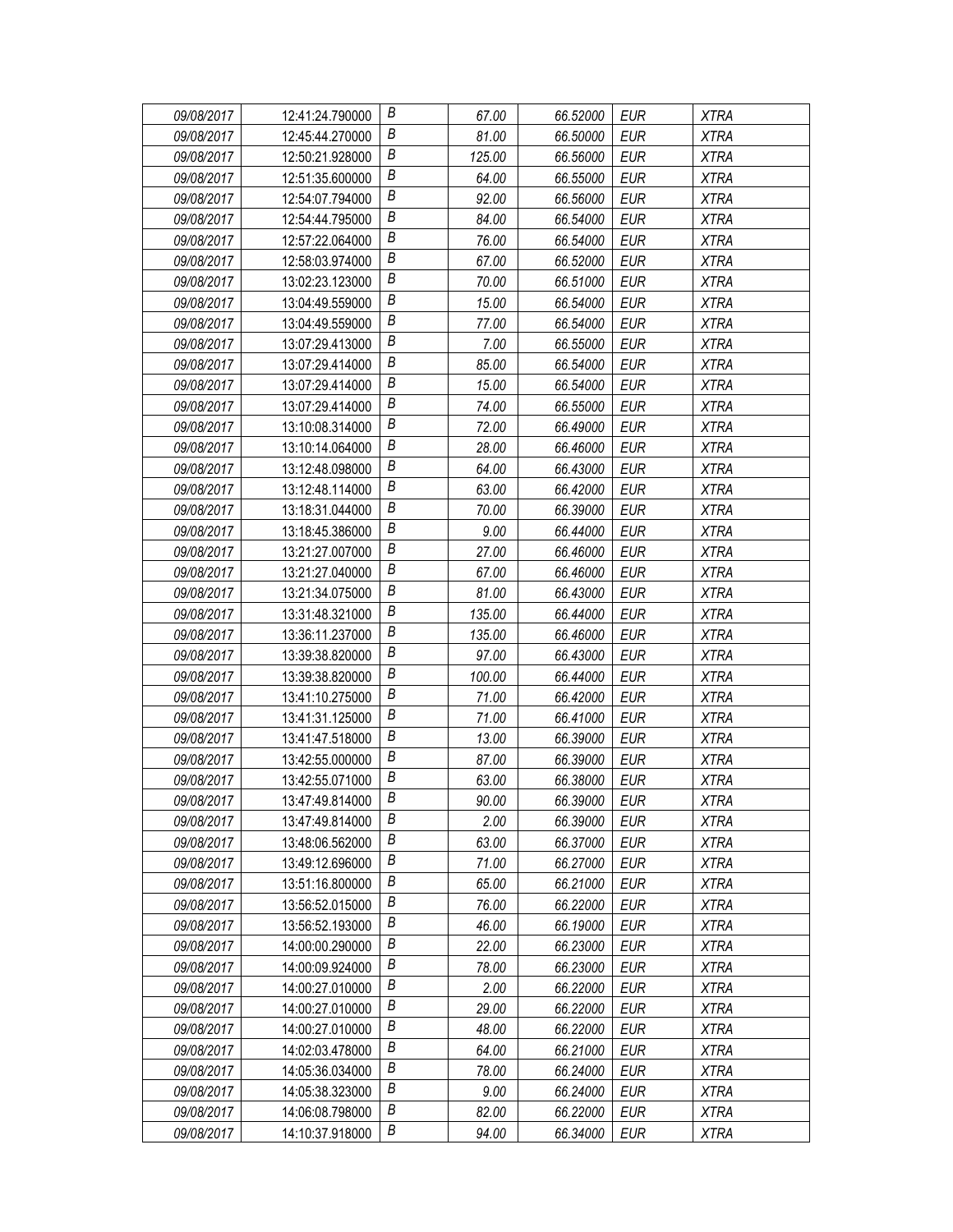| 09/08/2017 | 14:14:46.257000 | В                | 21.00  | 66.41000 | EUR        | <b>XTRA</b> |
|------------|-----------------|------------------|--------|----------|------------|-------------|
| 09/08/2017 | 14:14:46.259000 | В                | 89.00  | 66.41000 | <b>EUR</b> | <b>XTRA</b> |
| 09/08/2017 | 14:15:50.026000 | Β                | 93.00  | 66.42000 | <b>EUR</b> | <b>XTRA</b> |
| 09/08/2017 | 14:18:11.052000 | $\boldsymbol{B}$ | 100.00 | 66.48000 | <b>EUR</b> | <b>XTRA</b> |
| 09/08/2017 | 14:22:08.492000 | B                | 63.00  | 66.45000 | <b>EUR</b> | <b>XTRA</b> |
| 09/08/2017 | 14:22:08.619000 | Β                | 77.00  | 66.44000 | <b>EUR</b> | <b>XTRA</b> |
| 09/08/2017 | 14:22:25.389000 | В                | 63.00  | 66.42000 | <b>EUR</b> | <b>XTRA</b> |
| 09/08/2017 | 14:25:34.834000 | В                | 76.00  | 66.46000 | <b>EUR</b> | <b>XTRA</b> |
| 09/08/2017 | 14:25:38.405000 | B                | 69.00  | 66.45000 | <b>EUR</b> | <b>XTRA</b> |
| 09/08/2017 | 14:27:36.559000 | B                | 72.00  | 66.42000 | <b>EUR</b> | <b>XTRA</b> |
| 09/08/2017 | 14:30:48.165000 | В                | 66.00  | 66.39000 | <b>EUR</b> | <b>XTRA</b> |
| 09/08/2017 | 14:33:20.753000 | В                | 63.00  | 66.43000 | <b>EUR</b> | <b>XTRA</b> |
| 09/08/2017 | 14:33:20.760000 | B                | 96.00  | 66.42000 | <b>EUR</b> | <b>XTRA</b> |
| 09/08/2017 | 14:34:30.147000 | B                | 74.00  | 66.44000 | <b>EUR</b> | <b>XTRA</b> |
| 09/08/2017 | 14:34:47.518000 | Β                | 67.00  | 66.43000 | <b>EUR</b> | <b>XTRA</b> |
| 09/08/2017 | 14:36:23.033000 | В                | 66.00  | 66.38000 | <b>EUR</b> | <b>XTRA</b> |
| 09/08/2017 | 14:38:45.189000 | В                | 81.00  | 66.39000 | <b>EUR</b> | <b>XTRA</b> |
| 09/08/2017 | 14:39:04.183000 | B                | 65.00  | 66.35000 | <b>EUR</b> | <b>XTRA</b> |
| 09/08/2017 | 14:41:32.357000 | B                | 87.00  | 66.37000 | <b>EUR</b> | <b>XTRA</b> |
| 09/08/2017 | 14:43:00.219000 | В                | 64.00  | 66.37000 | EUR        | <b>XTRA</b> |
| 09/08/2017 | 14:44:42.577000 | Β                | 72.00  | 66.40000 | <b>EUR</b> | <b>XTRA</b> |
| 09/08/2017 | 14:47:21.054000 | $\boldsymbol{B}$ | 22.00  | 66.40000 | <b>EUR</b> | <b>XTRA</b> |
| 09/08/2017 | 14:49:48.134000 | B                | 63.00  | 66.36000 | <b>EUR</b> | <b>XTRA</b> |
| 09/08/2017 | 14:49:48.141000 | Β                | 66.00  | 66.35000 | <b>EUR</b> | <b>XTRA</b> |
| 09/08/2017 | 14:52:35.333000 | Β                | 98.00  | 66.34000 | <b>EUR</b> | <b>XTRA</b> |
| 09/08/2017 | 14:52:37.717000 | В                | 80.00  | 66.33000 | <b>EUR</b> | <b>XTRA</b> |
| 09/08/2017 | 14:52:57.627000 | B                | 63.00  | 66.31000 | <b>EUR</b> | <b>XTRA</b> |
| 09/08/2017 | 14:53:28.301000 | B                | 3.00   | 66.31000 | EUR        | <b>XTRA</b> |
| 09/08/2017 | 14:53:40.892000 | B                | 62.00  | 66.31000 | <b>EUR</b> | <b>XTRA</b> |
| 09/08/2017 | 14:57:29.249000 | Β                | 71.00  | 66.31000 | <b>EUR</b> | <b>XTRA</b> |
| 09/08/2017 | 14:57:30.320000 | B                | 47.00  | 66.30000 | <b>EUR</b> | <b>XTRA</b> |
| 09/08/2017 | 14:57:30.320000 | $\boldsymbol{B}$ | 29.00  | 66.30000 | <b>EUR</b> | <b>XTRA</b> |
| 09/08/2017 | 14:59:01.329000 | B                | 69.00  | 66.26000 | <b>EUR</b> | <b>XTRA</b> |
| 09/08/2017 | 15:02:31.282000 | B                | 69.00  | 66.27000 | <b>EUR</b> | <b>XTRA</b> |
| 09/08/2017 | 15:02:50.864000 | В                | 80.00  | 66.26000 | EUR        | <b>XTRA</b> |
| 09/08/2017 | 15:05:16.445000 | Β                | 70.00  | 66.24000 | <b>EUR</b> | <b>XTRA</b> |
| 09/08/2017 | 15:06:36.911000 | Β                | 97.00  | 66.27000 | EUR        | <b>XTRA</b> |
| 09/08/2017 | 15:09:47.112000 | В                | 75.00  | 66.26000 | EUR        | <b>XTRA</b> |
| 09/08/2017 | 15:11:54.903000 | Β                | 72.00  | 66.24000 | <b>EUR</b> | <b>XTRA</b> |
| 09/08/2017 | 15:13:59.221000 | В                | 114.00 | 66.27000 | EUR        | <b>XTRA</b> |
| 09/08/2017 | 15:14:02.874000 | B                | 72.00  | 66.28000 | <b>EUR</b> | XTRA        |
| 09/08/2017 | 15:17:17.336000 | В                | 115.00 | 66.32000 | <b>EUR</b> | <b>XTRA</b> |
| 09/08/2017 | 15:19:21.856000 | Β                | 73.00  | 66.31000 | <b>EUR</b> | <b>XTRA</b> |
| 09/08/2017 | 15:20:06.258000 | B                | 69.00  | 66.27000 | <b>EUR</b> | <b>XTRA</b> |
| 09/08/2017 | 15:22:02.725000 | B                | 74.00  | 66.25000 | <b>EUR</b> | <b>XTRA</b> |
| 09/08/2017 | 15:24:36.379000 | Β                | 32.00  | 66.29000 | EUR        | <b>XTRA</b> |
| 09/08/2017 | 15:25:11.558000 | Β                | 86.00  | 66.27000 | EUR        | <b>XTRA</b> |
| 09/08/2017 | 15:27:40.744000 | Β                | 99.00  | 66.27000 | <b>EUR</b> | <b>XTRA</b> |
| 09/08/2017 | 15:28:04.781000 | B                | 35.00  | 66.25000 | <b>EUR</b> | <b>XTRA</b> |
| 09/08/2017 | 15:28:04.782000 | В                | 40.00  | 66.25000 | <b>EUR</b> | <b>XTRA</b> |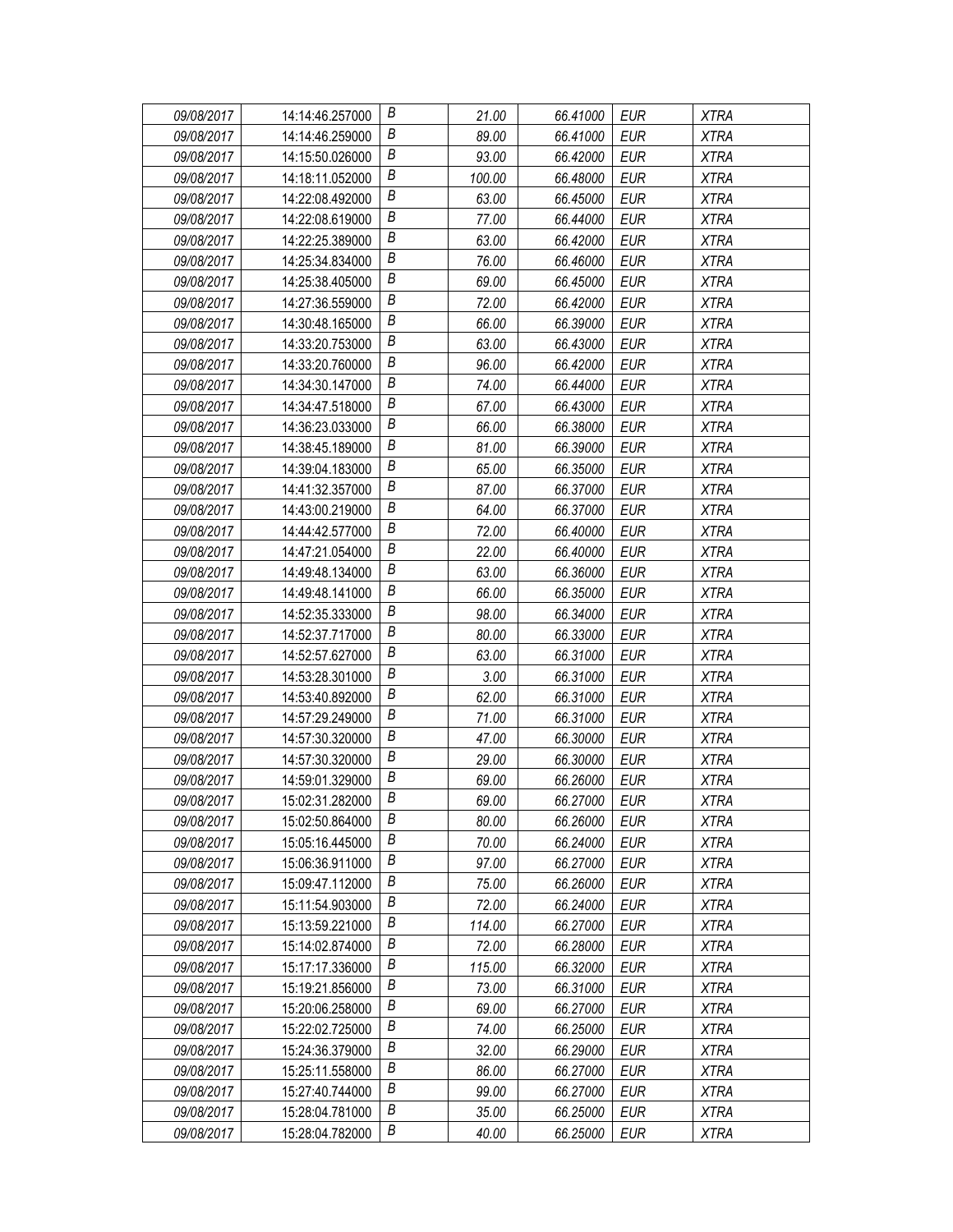| 09/08/2017 | 15:30:00.099000  | В                | 88.00  | 66.28000 | <b>EUR</b> | <b>XTRA</b> |
|------------|------------------|------------------|--------|----------|------------|-------------|
| 09/08/2017 | 15:34:03.912000  | B                | 115.00 | 66.34000 | <b>EUR</b> | <b>XTRA</b> |
| 09/08/2017 | 15:34:13.788000  | В                | 27.00  | 66.34000 | <b>EUR</b> | <b>XTRA</b> |
| 09/08/2017 | 15:34:13.788000  | B                | 97.00  | 66.34000 | EUR        | <b>XTRA</b> |
| 09/08/2017 | 15:34:19.947000  | В                | 16.00  | 66.34000 | <b>EUR</b> | <b>XTRA</b> |
| 09/08/2017 | 15:36:08.931000  | B                | 6.00   | 66.39000 | <b>EUR</b> | <b>XTRA</b> |
| 09/08/2017 | 15:36:59.609000  | Β                | 18.00  | 66.37000 | <b>EUR</b> | <b>XTRA</b> |
| 09/08/2017 | 15:36:59.609000  | B                | 53.00  | 66.37000 | <b>EUR</b> | <b>XTRA</b> |
| 09/08/2017 | 15:36:59.624000  | B                | 110.00 | 66.38000 | <b>EUR</b> | <b>XTRA</b> |
| 09/08/2017 | 15:36:59.916000  | Β                | 36.00  | 66.37000 | EUR        | <b>XTRA</b> |
| 09/08/2017 | 15:37:00.621000  | B                | 60.00  | 66.37000 | <b>EUR</b> | <b>XTRA</b> |
| 09/08/2017 | 15:37:07.448000  | В                | 79.00  | 66.35000 | <b>EUR</b> | <b>XTRA</b> |
| 09/08/2017 | 15:38:09.060000  | B                | 66.00  | 66.29000 | <b>EUR</b> | <b>XTRA</b> |
| 09/08/2017 | 15:39:15.964000  | $\boldsymbol{B}$ | 64.00  | 66.25000 | <b>EUR</b> | <b>XTRA</b> |
| 09/08/2017 | 15:44:04.332000  | B                | 75.00  | 66.30000 | <b>EUR</b> | <b>XTRA</b> |
| 09/08/2017 | 15:45:24.424000  | Β                | 92.00  | 66.31000 | <b>EUR</b> | <b>XTRA</b> |
| 09/08/2017 | 15:45:58.711000  | B                | 57.00  | 66.30000 | <b>EUR</b> | <b>XTRA</b> |
| 09/08/2017 | 15:45:58.711000  | B                | 43.00  | 66.30000 | <b>EUR</b> | <b>XTRA</b> |
| 09/08/2017 | 15:48:29.359000  | Β                | 45.00  | 66.42000 | EUR        | <b>XTRA</b> |
| 09/08/2017 | 15:49:12.908000  | В                | 123.00 | 66.45000 | <b>EUR</b> | <b>XTRA</b> |
| 09/08/2017 | 15:49:15.181000  | В                | 83.00  | 66.44000 | <b>EUR</b> | <b>XTRA</b> |
| 09/08/2017 | 15:50:23.362000  | В                | 79.00  | 66.43000 | <b>EUR</b> | <b>XTRA</b> |
| 09/08/2017 | 15:51:41.186000  | В                | 96.00  | 66.41000 | <b>EUR</b> | <b>XTRA</b> |
| 09/08/2017 | 15:53:49.592000  | В                | 73.00  | 66.44000 | EUR        | <b>XTRA</b> |
| 09/08/2017 | 15:53:49.592000  | В                | 26.00  | 66.44000 | <b>EUR</b> | <b>XTRA</b> |
| 09/08/2017 | 15:53:49.616000  | В                | 18.00  | 66.44000 | <b>EUR</b> | <b>XTRA</b> |
| 09/08/2017 | 15:53:49.616000  | B                | 7.00   | 66.44000 | <b>EUR</b> | <b>XTRA</b> |
| 09/08/2017 | 15:53:49.616000  | В                | 66.00  | 66.44000 | <b>EUR</b> | <b>XTRA</b> |
| 09/08/2017 | 15:53:54.539000  | В                | 1.00   | 66.42000 | <b>EUR</b> | <b>XTRA</b> |
| 09/08/2017 | 15:55:22.895000  | В                | 87.00  | 66.44000 | <b>EUR</b> | <b>XTRA</b> |
| 09/08/2017 | 15:56:42.704000  | В                | 44.00  | 66.42000 | <b>EUR</b> | <b>XTRA</b> |
| 09/08/2017 | 15:56:42.709000  | B                | 50.00  | 66.42000 | EUR        | <b>XTRA</b> |
| 09/08/2017 | 15:58:15.972000  | В                | 74.00  | 66.47000 | <b>EUR</b> | <b>XTRA</b> |
| 09/08/2017 | 16:00:41.738000  | Β                | 73.00  | 66.51000 | <b>EUR</b> | <b>XTRA</b> |
| 09/08/2017 | 16:00:41.750000  | B                | 69.00  | 66.50000 | EUR        | <b>XTRA</b> |
| 09/08/2017 | 16:02:59.921000  | Β                | 35.00  | 66.51000 | <b>EUR</b> | <b>XTRA</b> |
| 09/08/2017 | 16:04:46.868000  | Β                | 141.00 | 66.52000 | EUR        | XTRA        |
| 09/08/2017 | 16:07:15.462000  | Β                | 436.00 | 66.55000 | <b>EUR</b> | <b>XTRA</b> |
| 09/08/2017 | 16:09:28.160000  | В                | 152.00 | 66.60000 | <b>EUR</b> | <b>XTRA</b> |
| 09/08/2017 | 16:12:43.309000  | B                | 82.00  | 66.62000 | <b>EUR</b> | <b>XTRA</b> |
| 09/08/2017 | 16:12:43.372000  | B                | 73.00  | 66.60000 | <b>EUR</b> | <b>XTRA</b> |
| 09/08/2017 | 16:15:30.007000  | В                | 105.00 | 66.66000 | EUR        | <b>XTRA</b> |
| 09/08/2017 | 16:15:32.256000  | В                | 27.00  | 66.65000 | <b>EUR</b> | <b>XTRA</b> |
| 09/08/2017 | 16:15:32.485000  | В                | 63.00  | 66.65000 | <b>EUR</b> | <b>XTRA</b> |
| 09/08/2017 | 16:17:25.414000  | Β                | 96.00  | 66.68000 | <b>EUR</b> | <b>XTRA</b> |
| 09/08/2017 | 16:17:59.600000  | В                | 110.00 | 66.66000 | <b>EUR</b> | <b>XTRA</b> |
| 09/08/2017 | 16:18:466.577718 | Β                | 200.00 | 66.69000 | <b>EUR</b> | <b>XTRA</b> |
| 09/08/2017 | 16:20:25.634000  | В                | 73.00  | 66.69000 | <b>EUR</b> | <b>XTRA</b> |
| 09/08/2017 | 16:21:02.711000  | B                | 74.00  | 66.66000 | <b>EUR</b> | <b>XTRA</b> |
| 09/08/2017 | 16:21:02.726000  | В                | 158.00 | 66.66000 | <b>EUR</b> | <b>XTRA</b> |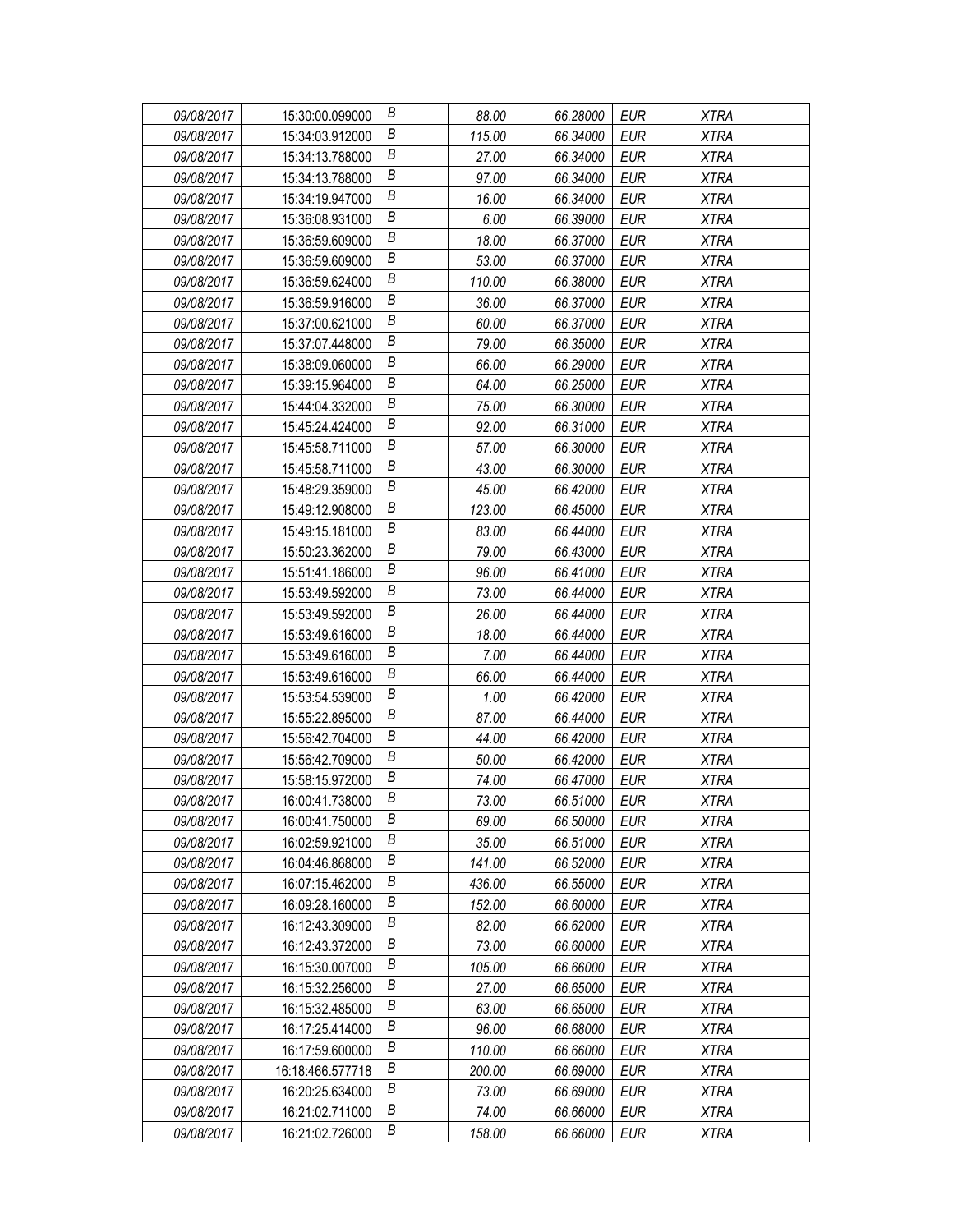| 09/08/2017 | 16:21:111.981815 | В | 70.00  | 66.68000 | EUR        | <b>XTRA</b> |
|------------|------------------|---|--------|----------|------------|-------------|
| 09/08/2017 | 16:22:422.858031 | Β | 8.00   | 66.60000 | EUR        | <b>XTRA</b> |
| 09/08/2017 | 16:23:01.431000  | Β | 70.00  | 66.63000 | <b>EUR</b> | <b>XTRA</b> |
| 09/08/2017 | 16:24:29.959000  | B | 26.00  | 66.64000 | <b>EUR</b> | <b>XTRA</b> |
| 09/08/2017 | 16:24:46.943000  | В | 87.00  | 66.63000 | <b>EUR</b> | <b>XTRA</b> |
| 09/08/2017 | 16:25:25.745000  | Β | 79.00  | 66.59000 | <b>EUR</b> | <b>XTRA</b> |
| 09/08/2017 | 16:26:46.934000  | В | 14.00  | 66.61000 | <b>EUR</b> | <b>XTRA</b> |
| 09/08/2017 | 16:27:10.217000  | Β | 99.00  | 66.59000 | <b>EUR</b> | <b>XTRA</b> |
| 09/08/2017 | 16:28:57.374000  | B | 3.00   | 66.62000 | <b>EUR</b> | <b>XTRA</b> |
| 09/08/2017 | 16:29:27.531000  | B | 100.00 | 66.60000 | <b>EUR</b> | <b>XTRA</b> |
| 09/08/2017 | 16:35:05.948000  | В | 100.00 | 66.70000 | <b>EUR</b> | <b>XTRA</b> |
| 09/08/2017 | 16:36:38.763000  | В | 120.00 | 66.76000 | <b>EUR</b> | <b>XTRA</b> |
| 09/08/2017 | 16:37:24.056000  | B | 6.00   | 66.76000 | <b>EUR</b> | <b>XTRA</b> |
| 09/08/2017 | 16:37:24.056000  | B | 21.00  | 66.76000 | <b>EUR</b> | <b>XTRA</b> |
| 09/08/2017 | 16:37:24.056000  | В | 98.00  | 66.76000 | <b>EUR</b> | <b>XTRA</b> |
| 09/08/2017 | 16:37:24.082000  | В | 110.00 | 66.76000 | <b>EUR</b> | <b>XTRA</b> |
| 09/08/2017 | 16:40:33.009000  | Β | 22.00  | 66.88000 | <b>EUR</b> | <b>XTRA</b> |
| 09/08/2017 | 16:40:33.009000  | B | 88.00  | 66.88000 | <b>EUR</b> | <b>XTRA</b> |
| 09/08/2017 | 16:40:34.148000  | B | 140.00 | 66.87000 | <b>EUR</b> | <b>XTRA</b> |
| 09/08/2017 | 16:40:38.746000  | В | 185.00 | 66.86000 | EUR        | <b>XTRA</b> |
| 09/08/2017 | 16:40:43.548000  | Β | 10.00  | 66.84000 | <b>EUR</b> | <b>XTRA</b> |
| 09/08/2017 | 16:40:44.660000  | B | 41.00  | 66.84000 | <b>EUR</b> | <b>XTRA</b> |
| 09/08/2017 | 16:40:44.955000  | B | 22.00  | 66.84000 | <b>EUR</b> | <b>XTRA</b> |
| 09/08/2017 | 16:40:44.971000  | Β | 41.00  | 66.83000 | <b>EUR</b> | <b>XTRA</b> |
| 09/08/2017 | 16:40:44.976000  | Β | 30.00  | 66.83000 | <b>EUR</b> | <b>XTRA</b> |
| 09/08/2017 | 16:41:37.918000  | В | 69.00  | 66.76000 | <b>EUR</b> | <b>XTRA</b> |
| 09/08/2017 | 16:43:12.917000  | B | 69.00  | 66.76000 | <b>EUR</b> | <b>XTRA</b> |
| 09/08/2017 | 16:43:53.521000  | B | 69.00  | 66.72000 | EUR        | <b>XTRA</b> |
| 09/08/2017 | 16:45:26.832000  | B | 18.00  | 66.73000 | <b>EUR</b> | <b>XTRA</b> |
| 09/08/2017 | 16:47:03.485000  | Β | 28.00  | 66.75000 | <b>EUR</b> | <b>XTRA</b> |
| 09/08/2017 | 16:47:03.485000  | B | 52.00  | 66.75000 | <b>EUR</b> | <b>XTRA</b> |
| 09/08/2017 | 16:48:06.814000  | B | 50.00  | 66.73000 | <b>EUR</b> | <b>XTRA</b> |
| 09/08/2017 | 16:48:06.814000  | B | 22.00  | 66.73000 | <b>EUR</b> | <b>XTRA</b> |
| 09/08/2017 | 16:48:06.824000  | B | 20.00  | 66.73000 | <b>EUR</b> | <b>XTRA</b> |
| 09/08/2017 | 16:48:14.576000  | В | 89.00  | 66.71000 | EUR        | <b>XTRA</b> |
| 09/08/2017 | 16:51:04.865000  | B | 23.00  | 66.77000 | <b>EUR</b> | <b>XTRA</b> |
| 09/08/2017 | 16:51:04.865000  | Β | 56.00  | 66.77000 | EUR        | XTRA        |
| 09/08/2017 | 16:51:13.838000  | В | 38.00  | 66.76000 | EUR        | <b>XTRA</b> |
| 09/08/2017 | 16:51:14.645000  | Β | 8.00   | 66.76000 | <b>EUR</b> | <b>XTRA</b> |
| 09/08/2017 | 16:51:14.645000  | Β | 54.00  | 66.76000 | EUR        | <b>XTRA</b> |
| 09/08/2017 | 16:58:59.936000  | B | 59.00  | 66.85000 | <b>EUR</b> | XTRA        |
| 09/08/2017 | 17:00:00.100000  | В | 71.00  | 66.86000 | <b>EUR</b> | <b>XTRA</b> |
| 09/08/2017 | 17:00:00.408000  | Β | 29.00  | 66.86000 | <b>EUR</b> | <b>XTRA</b> |
| 09/08/2017 | 17:00:05.824000  | B | 73.00  | 66.86000 | <b>EUR</b> | <b>XTRA</b> |
| 09/08/2017 | 17:00:15.045000  | B | 115.00 | 66.86000 | <b>EUR</b> | <b>XTRA</b> |
| 09/08/2017 | 17:00:28.773000  | Β | 60.00  | 66.86000 | EUR        | <b>XTRA</b> |
| 09/08/2017 | 17:00:29.662000  | Β | 107.00 | 66.86000 | EUR        | <b>XTRA</b> |
| 09/08/2017 | 17:00:59.028000  | В | 170.00 | 66.83000 | <b>EUR</b> | <b>XTRA</b> |
| 09/08/2017 | 17:00:59.028000  | B | 100.00 | 66.84000 | <b>EUR</b> | <b>XTRA</b> |
| 09/08/2017 | 17:00:59.179000  | В | 97.00  | 66.82000 | <b>EUR</b> | <b>XTRA</b> |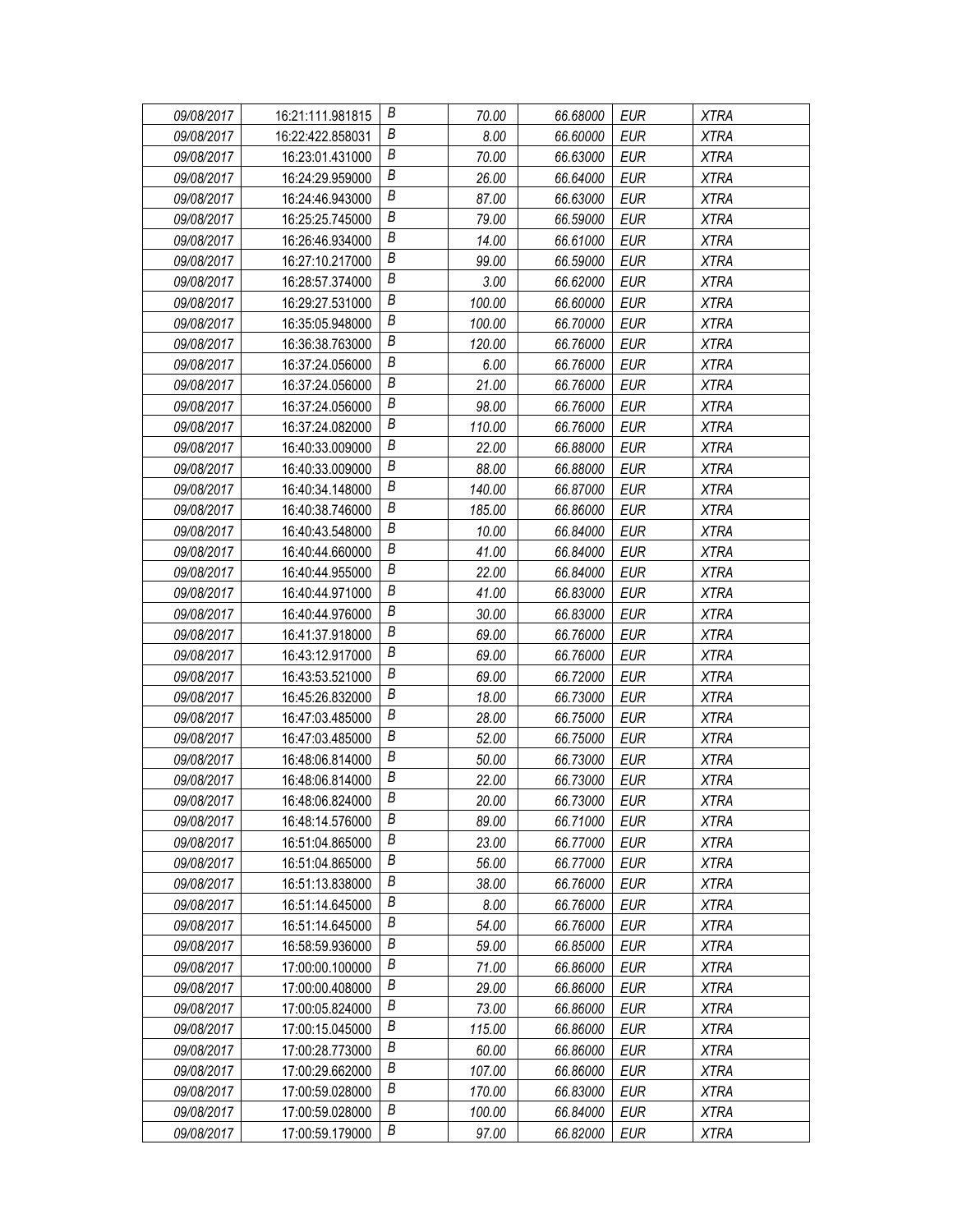| 09/08/2017 | 17:00:59.179000 | В | 18.00  | 66.82000 | EUR        | <b>XTRA</b> |
|------------|-----------------|---|--------|----------|------------|-------------|
| 09/08/2017 | 17:00:59.227000 | Β | 125.00 | 66.81000 | EUR        | <b>XTRA</b> |
| 09/08/2017 | 17:02:27.434000 | Β | 5.00   | 66.71000 | <b>EUR</b> | <b>XTRA</b> |
| 09/08/2017 | 17:03:09.901000 | В | 94.00  | 66.72000 | <b>EUR</b> | <b>XTRA</b> |
| 09/08/2017 | 17:03:46.009000 | B | 80.00  | 66.70000 | <b>EUR</b> | <b>XTRA</b> |
| 09/08/2017 | 17:04:02.051000 | Β | 82.00  | 66.68000 | <b>EUR</b> | <b>XTRA</b> |
| 09/08/2017 | 17:06:11.106000 | Β | 21.00  | 66.74000 | <b>EUR</b> | <b>XTRA</b> |
| 09/08/2017 | 17:06:11.106000 | Β | 149.00 | 66.74000 | <b>EUR</b> | <b>XTRA</b> |
| 09/08/2017 | 17:07:27.072000 | B | 67.00  | 66.72000 | <b>EUR</b> | <b>XTRA</b> |
| 09/08/2017 | 17:07:45.834000 | Β | 133.00 | 66.75000 | <b>EUR</b> | <b>XTRA</b> |
| 09/08/2017 | 17:07:51.833000 | В | 70.00  | 66.76000 | <b>EUR</b> | <b>XTRA</b> |
| 09/08/2017 | 17:08:32.898000 | Β | 72.00  | 66.75000 | <b>EUR</b> | <b>XTRA</b> |
| 09/08/2017 | 17:11:27.008000 | B | 71.00  | 66.74000 | <b>EUR</b> | <b>XTRA</b> |
| 09/08/2017 | 17:11:27.063000 | B | 66.00  | 66.73000 | <b>EUR</b> | <b>XTRA</b> |
| 09/08/2017 | 17:11:35.212000 | В | 70.00  | 66.71000 | <b>EUR</b> | <b>XTRA</b> |
| 09/08/2017 | 17:11:35.241000 | В | 100.00 | 66.70000 | <b>EUR</b> | <b>XTRA</b> |
| 09/08/2017 | 17:12:30.823000 | Β | 114.00 | 66.69000 | <b>EUR</b> | <b>XTRA</b> |
| 09/08/2017 | 17:16:26.462000 | B | 22.00  | 66.73000 | <b>EUR</b> | <b>XTRA</b> |
| 09/08/2017 | 17:16:55.799000 | B | 120.00 | 66.72000 | <b>EUR</b> | <b>XTRA</b> |
| 09/08/2017 | 17:16:55.806000 | В | 96.00  | 66.71000 | <b>EUR</b> | <b>XTRA</b> |
| 09/08/2017 | 17:16:55.891000 | Β | 100.00 | 66.71000 | <b>EUR</b> | <b>XTRA</b> |
| 09/08/2017 | 17:18:46.577000 | B | 120.00 | 66.69000 | <b>EUR</b> | <b>XTRA</b> |
| 09/08/2017 | 17:18:57.846000 | B | 127.00 | 66.68000 | <b>EUR</b> | <b>XTRA</b> |
| 09/08/2017 | 17:18:57.869000 | В | 68.00  | 66.68000 | <b>EUR</b> | <b>XTRA</b> |
| 09/08/2017 | 17:19:09.418000 | Β | 18.00  | 66.69000 | <b>EUR</b> | <b>XTRA</b> |
| 09/08/2017 | 17:19:09.420000 | Β | 50.00  | 66.69000 | <b>EUR</b> | <b>XTRA</b> |
| 09/08/2017 | 17:19:09.421000 | В | 34.00  | 66.69000 | <b>EUR</b> | <b>XTRA</b> |
| 09/08/2017 | 17:19:15.421000 | B | 67.00  | 66.69000 | EUR        | <b>XTRA</b> |
| 09/08/2017 | 17:19:17.420000 | В | 15.00  | 66.69000 | <b>EUR</b> | <b>XTRA</b> |
| 10/08/2017 | 09:03:19.498000 | Β | 67.00  | 66.67000 | <b>EUR</b> | <b>XTRA</b> |
| 10/08/2017 | 09:03:19.509000 | B | 76.00  | 66.68000 | <b>EUR</b> | <b>XTRA</b> |
| 10/08/2017 | 09:05:32.689000 | B | 61.00  | 66.52000 | <b>EUR</b> | <b>XTRA</b> |
| 10/08/2017 | 09:05:51.369000 | В | 84.00  | 66.52000 | <b>EUR</b> | <b>XTRA</b> |
| 10/08/2017 | 09:05:51.383000 | В | 76.00  | 66.51000 | <b>EUR</b> | <b>XTRA</b> |
| 10/08/2017 | 09:08:28.060000 | В | 71.00  | 66.51000 | EUR        | <b>XTRA</b> |
| 10/08/2017 | 09:08:28.060000 | Β | 83.00  | 66.50000 | <b>EUR</b> | <b>XTRA</b> |
| 10/08/2017 | 09:08:28.075000 | Β | 45.00  | 66.46000 | EUR        | XTRA        |
| 10/08/2017 | 09:10:11.002000 | В | 65.00  | 66.41000 | EUR        | <b>XTRA</b> |
| 10/08/2017 | 09:10:11.002000 | Β | 7.00   | 66.41000 | <b>EUR</b> | <b>XTRA</b> |
| 10/08/2017 | 09:10:11.018000 | В | 67.00  | 66.40000 | EUR        | <b>XTRA</b> |
| 10/08/2017 | 09:16:16.065000 | B | 85.00  | 66.48000 | <b>EUR</b> | XTRA        |
| 10/08/2017 | 09:16:16.072000 | В | 63.00  | 66.47000 | <b>EUR</b> | <b>XTRA</b> |
| 10/08/2017 | 09:16:16.080000 | Β | 60.00  | 66.49000 | <b>EUR</b> | <b>XTRA</b> |
| 10/08/2017 | 09:16:16.080000 | В | 22.00  | 66.49000 | <b>EUR</b> | <b>XTRA</b> |
| 10/08/2017 | 09:16:46.815000 | B | 88.00  | 66.47000 | <b>EUR</b> | <b>XTRA</b> |
| 10/08/2017 | 09:17:48.765000 | Β | 92.00  | 66.46000 | EUR        | <b>XTRA</b> |
| 10/08/2017 | 09:21:06.529000 | Β | 80.00  | 66.44000 | EUR        | <b>XTRA</b> |
| 10/08/2017 | 09:21:06.529000 | Β | 38.00  | 66.43000 | <b>EUR</b> | <b>XTRA</b> |
| 10/08/2017 | 09:21:06.529000 | B | 34.00  | 66.43000 | <b>EUR</b> | <b>XTRA</b> |
| 10/08/2017 | 09:22:39.032000 | В | 85.00  | 66.42000 | <b>EUR</b> | <b>XTRA</b> |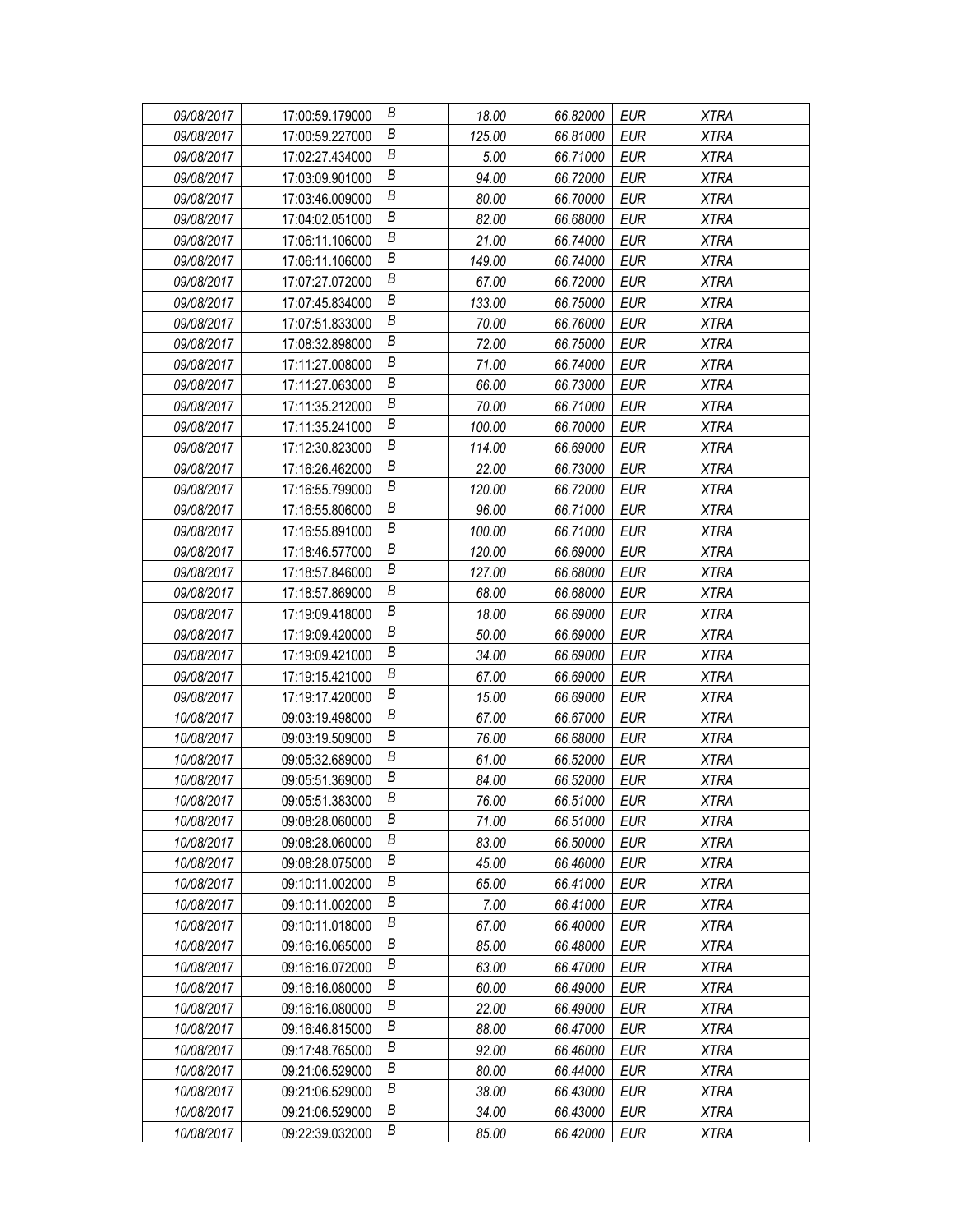| 10/08/2017 | 09:22:39.033000 | В                | 50.00  | 66.41000 | <b>EUR</b> | <b>XTRA</b> |
|------------|-----------------|------------------|--------|----------|------------|-------------|
| 10/08/2017 | 09:22:39.033000 | В                | 28.00  | 66.41000 | EUR        | <b>XTRA</b> |
| 10/08/2017 | 09:25:41.717000 | Β                | 71.00  | 66.41000 | <b>EUR</b> | <b>XTRA</b> |
| 10/08/2017 | 09:25:41.749000 | $\boldsymbol{B}$ | 89.00  | 66.40000 | EUR        | <b>XTRA</b> |
| 10/08/2017 | 09:29:27.036000 | B                | 25.00  | 66.48000 | <b>EUR</b> | <b>XTRA</b> |
| 10/08/2017 | 09:31:33.052000 | B                | 22.00  | 66.53000 | <b>EUR</b> | <b>XTRA</b> |
| 10/08/2017 | 09:31:33.052000 | B                | 78.00  | 66.53000 | <b>EUR</b> | <b>XTRA</b> |
| 10/08/2017 | 09:31:48.214000 | $\boldsymbol{B}$ | 72.00  | 66.53000 | <b>EUR</b> | <b>XTRA</b> |
| 10/08/2017 | 09:31:56.157000 | $\boldsymbol{B}$ | 12.00  | 66.52000 | <b>EUR</b> | <b>XTRA</b> |
| 10/08/2017 | 09:31:56.157000 | B                | 76.00  | 66.52000 | <b>EUR</b> | <b>XTRA</b> |
| 10/08/2017 | 09:32:11.129000 | B                | 31.00  | 66.51000 | <b>EUR</b> | <b>XTRA</b> |
| 10/08/2017 | 09:32:11.130000 | В                | 31.00  | 66.51000 | <b>EUR</b> | <b>XTRA</b> |
| 10/08/2017 | 09:32:49.434000 | $\boldsymbol{B}$ | 60.00  | 66.43000 | <b>EUR</b> | <b>XTRA</b> |
| 10/08/2017 | 09:34:58.403000 | B                | 75.00  | 66.44000 | <b>EUR</b> | <b>XTRA</b> |
| 10/08/2017 | 09:36:33.675000 | B                | 2.00   | 66.47000 | <b>EUR</b> | <b>XTRA</b> |
| 10/08/2017 | 09:37:45.090000 | B                | 73.00  | 66.43000 | <b>EUR</b> | <b>XTRA</b> |
| 10/08/2017 | 09:37:45.090000 | $\boldsymbol{B}$ | 25.00  | 66.42000 | <b>EUR</b> | <b>XTRA</b> |
| 10/08/2017 | 09:44:29.016000 | $\boldsymbol{B}$ | 79.00  | 66.43000 | <b>EUR</b> | <b>XTRA</b> |
| 10/08/2017 | 09:49:07.435000 | B                | 120.00 | 66.53000 | <b>EUR</b> | <b>XTRA</b> |
| 10/08/2017 | 09:49:07.449000 | B                | 59.00  | 66.50000 | EUR        | <b>XTRA</b> |
| 10/08/2017 | 09:49:07.449000 | В                | 41.00  | 66.51000 | <b>EUR</b> | <b>XTRA</b> |
| 10/08/2017 | 09:49:07.449000 | $\boldsymbol{B}$ | 65.00  | 66.52000 | <b>EUR</b> | <b>XTRA</b> |
| 10/08/2017 | 09:50:00.099000 | B                | 18.00  | 66.51000 | <b>EUR</b> | <b>XTRA</b> |
| 10/08/2017 | 09:50:00.101000 | B                | 87.00  | 66.51000 | EUR        | <b>XTRA</b> |
| 10/08/2017 | 09:50:00.101000 | Β                | 67.00  | 66.50000 | <b>EUR</b> | <b>XTRA</b> |
| 10/08/2017 | 09:50:00.101000 | В                | 19.00  | 66.50000 | <b>EUR</b> | <b>XTRA</b> |
| 10/08/2017 | 09:50:00.115000 | $\boldsymbol{B}$ | 75.00  | 66.51000 | <b>EUR</b> | <b>XTRA</b> |
| 10/08/2017 | 09:50:08.155000 | $\boldsymbol{B}$ | 65.00  | 66.49000 | EUR        | <b>XTRA</b> |
| 10/08/2017 | 09:54:27.493000 | B                | 84.00  | 66.57000 | <b>EUR</b> | <b>XTRA</b> |
| 10/08/2017 | 09:54:27.493000 | В                | 75.00  | 66.56000 | <b>EUR</b> | <b>XTRA</b> |
| 10/08/2017 | 09:54:58.442000 | B                | 1.00   | 66.53000 | <b>EUR</b> | <b>XTRA</b> |
| 10/08/2017 | 09:54:58.442000 | B                | 31.00  | 66.53000 | EUR        | <b>XTRA</b> |
| 10/08/2017 | 09:54:58.442000 | $\boldsymbol{B}$ | 39.00  | 66.53000 | EUR        | <b>XTRA</b> |
| 10/08/2017 | 10:03:43.294000 | B                | 90.00  | 66.48000 | <b>EUR</b> | <b>XTRA</b> |
| 10/08/2017 | 10:03:43.294000 | B                | 66.00  | 66.49000 | EUR        | XTRA        |
| 10/08/2017 | 10:03:43.295000 | B                | 79.00  | 66.47000 | <b>EUR</b> | <b>XTRA</b> |
| 10/08/2017 | 10:03:43.295000 | Β                | 46.00  | 66.47000 | EUR        | <b>XTRA</b> |
| 10/08/2017 | 10:03:43.309000 | B                | 84.00  | 66.49000 | EUR        | <b>XTRA</b> |
| 10/08/2017 | 10:03:43.391000 | B                | 66.00  | 66.47000 | <b>EUR</b> | <b>XTRA</b> |
| 10/08/2017 | 10:06:52.255000 | B                | 41.00  | 66.52000 | EUR        | XTRA        |
| 10/08/2017 | 10:09:07.497000 | B                | 34.00  | 66.50000 | <b>EUR</b> | XTRA        |
| 10/08/2017 | 10:09:07.497000 | B                | 47.00  | 66.50000 | <b>EUR</b> | <b>XTRA</b> |
| 10/08/2017 | 10:09:07.505000 | Β                | 25.00  | 66.49000 | <b>EUR</b> | <b>XTRA</b> |
| 10/08/2017 | 10:09:07.505000 | B                | 45.00  | 66.49000 | <b>EUR</b> | <b>XTRA</b> |
| 10/08/2017 | 10:09:07.505000 | B                | 7.00   | 66.49000 | <b>EUR</b> | <b>XTRA</b> |
| 10/08/2017 | 10:09:07.506000 | B                | 1.00   | 66.49000 | EUR        | <b>XTRA</b> |
| 10/08/2017 | 10:09:07.511000 | B                | 60.00  | 66.50000 | EUR        | <b>XTRA</b> |
| 10/08/2017 | 10:10:52.230000 | B                | 59.00  | 66.46000 | <b>EUR</b> | <b>XTRA</b> |
| 10/08/2017 | 10:10:54.172000 | B                | 72.00  | 66.45000 | <b>EUR</b> | XTRA        |
| 10/08/2017 | 10:14:40.467000 | В                | 62.00  | 66.50000 | EUR        | XTRA        |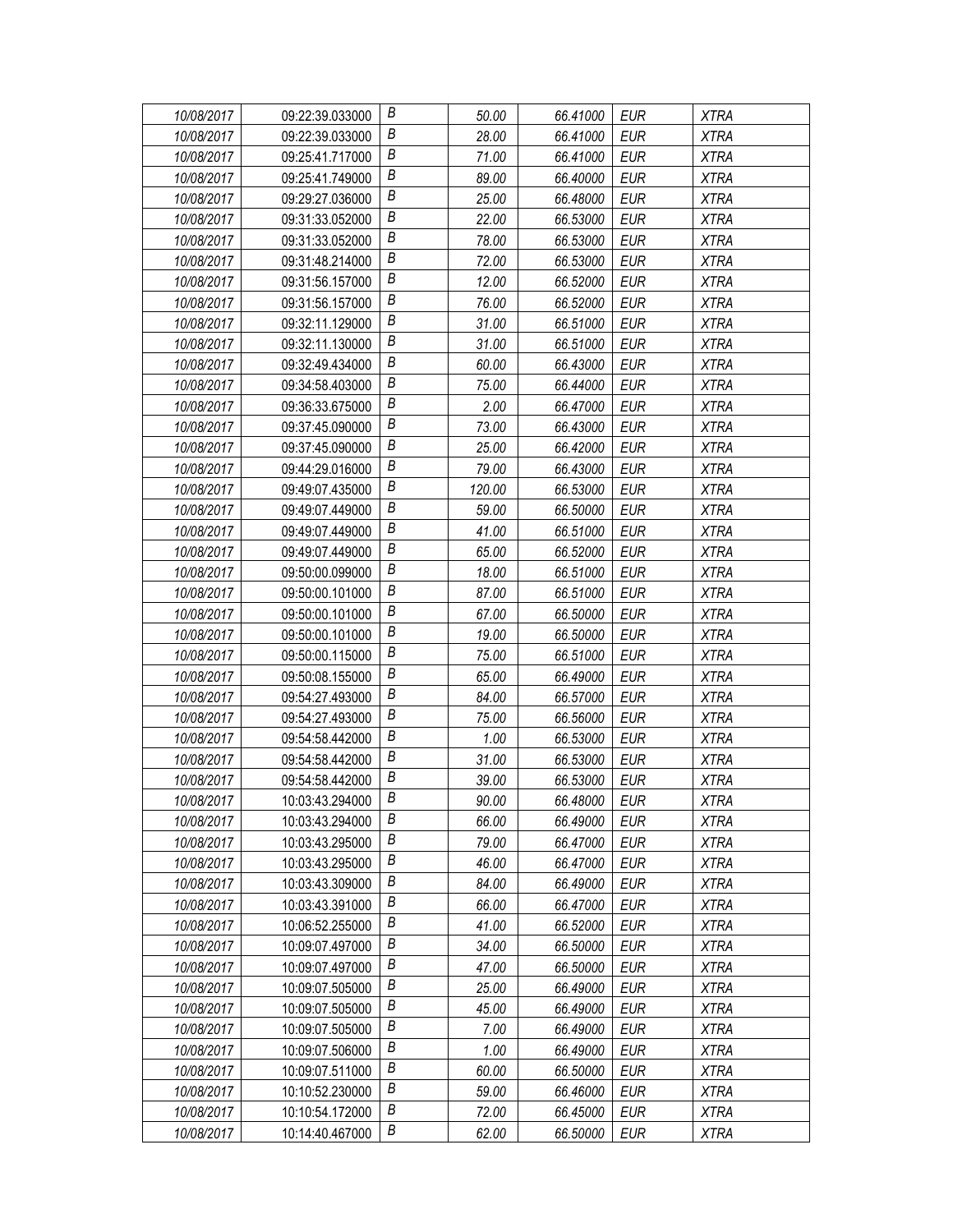| 10/08/2017 | 10:14:40.478000 | В                | 64.00  | 66.49000 | <b>EUR</b> | <b>XTRA</b> |
|------------|-----------------|------------------|--------|----------|------------|-------------|
| 10/08/2017 | 10:14:48.001000 | В                | 59.00  | 66.47000 | EUR        | <b>XTRA</b> |
| 10/08/2017 | 10:18:36.362000 | Β                | 29.00  | 66.47000 | <b>EUR</b> | <b>XTRA</b> |
| 10/08/2017 | 10:18:45.579000 | $\boldsymbol{B}$ | 37.00  | 66.47000 | EUR        | <b>XTRA</b> |
| 10/08/2017 | 10:19:02.861000 | B                | 62.00  | 66.45000 | <b>EUR</b> | <b>XTRA</b> |
| 10/08/2017 | 10:29:41.704000 | B                | 110.00 | 66.60000 | <b>EUR</b> | <b>XTRA</b> |
| 10/08/2017 | 10:30:45.072000 | B                | 103.00 | 66.62000 | <b>EUR</b> | <b>XTRA</b> |
| 10/08/2017 | 10:30:45.072000 | $\boldsymbol{B}$ | 22.00  | 66.62000 | <b>EUR</b> | <b>XTRA</b> |
| 10/08/2017 | 10:30:49.766000 | $\boldsymbol{B}$ | 128.00 | 66.61000 | <b>EUR</b> | <b>XTRA</b> |
| 10/08/2017 | 10:30:49.766000 | B                | 22.00  | 66.61000 | <b>EUR</b> | <b>XTRA</b> |
| 10/08/2017 | 10:30:49.869000 | B                | 120.00 | 66.60000 | <b>EUR</b> | <b>XTRA</b> |
| 10/08/2017 | 10:30:53.989000 | В                | 83.00  | 66.59000 | <b>EUR</b> | <b>XTRA</b> |
| 10/08/2017 | 10:30:53.989000 | $\boldsymbol{B}$ | 27.00  | 66.59000 | <b>EUR</b> | <b>XTRA</b> |
| 10/08/2017 | 10:30:59.168000 | B                | 67.00  | 66.58000 | <b>EUR</b> | <b>XTRA</b> |
| 10/08/2017 | 10:36:41.315000 | B                | 72.00  | 66.63000 | <b>EUR</b> | <b>XTRA</b> |
| 10/08/2017 | 10:36:51.090000 | B                | 65.00  | 66.63000 | <b>EUR</b> | <b>XTRA</b> |
| 10/08/2017 | 10:36:51.091000 | $\boldsymbol{B}$ | 21.00  | 66.63000 | <b>EUR</b> | <b>XTRA</b> |
| 10/08/2017 | 10:37:10.271000 | $\boldsymbol{B}$ | 94.00  | 66.62000 | <b>EUR</b> | <b>XTRA</b> |
| 10/08/2017 | 10:41:30.170000 | B                | 59.00  | 66.58000 | <b>EUR</b> | <b>XTRA</b> |
| 10/08/2017 | 10:42:37.869000 | B                | 70.00  | 66.57000 | EUR        | <b>XTRA</b> |
| 10/08/2017 | 10:42:41.630000 | В                | 94.00  | 66.56000 | <b>EUR</b> | <b>XTRA</b> |
| 10/08/2017 | 10:44:19.962000 | $\boldsymbol{B}$ | 92.00  | 66.60000 | <b>EUR</b> | <b>XTRA</b> |
| 10/08/2017 | 10:44:54.829000 | B                | 83.00  | 66.57000 | <b>EUR</b> | <b>XTRA</b> |
| 10/08/2017 | 10:46:58.106000 | B                | 65.00  | 66.52000 | EUR        | <b>XTRA</b> |
| 10/08/2017 | 10:47:43.739000 | Β                | 75.00  | 66.50000 | <b>EUR</b> | <b>XTRA</b> |
| 10/08/2017 | 10:49:42.730000 | В                | 60.00  | 66.48000 | <b>EUR</b> | <b>XTRA</b> |
| 10/08/2017 | 10:52:51.973000 | $\boldsymbol{B}$ | 67.00  | 66.48000 | <b>EUR</b> | <b>XTRA</b> |
| 10/08/2017 | 10:52:51.973000 | $\boldsymbol{B}$ | 6.00   | 66.48000 | EUR        | <b>XTRA</b> |
| 10/08/2017 | 10:56:10.037000 | B                | 67.00  | 66.45000 | <b>EUR</b> | <b>XTRA</b> |
| 10/08/2017 | 10:56:22.936000 | В                | 60.00  | 66.44000 | <b>EUR</b> | <b>XTRA</b> |
| 10/08/2017 | 10:56:36.762000 | B                | 57.00  | 66.42000 | <b>EUR</b> | <b>XTRA</b> |
| 10/08/2017 | 10:56:36.762000 | B                | 7.00   | 66.42000 | EUR        | <b>XTRA</b> |
| 10/08/2017 | 10:58:26.911000 | $\boldsymbol{B}$ | 41.00  | 66.41000 | EUR        | <b>XTRA</b> |
| 10/08/2017 | 10:58:26.911000 | B                | 19.00  | 66.41000 | <b>EUR</b> | <b>XTRA</b> |
| 10/08/2017 | 10:58:29.246000 | B                | 74.00  | 66.39000 | EUR        | XTRA        |
| 10/08/2017 | 11:00:00.216000 | B                | 60.00  | 66.21000 | <b>EUR</b> | <b>XTRA</b> |
| 10/08/2017 | 11:00:51.664000 | Β                | 60.00  | 66.13000 | EUR        | <b>XTRA</b> |
| 10/08/2017 | 11:03:02.650000 | B                | 37.00  | 66.04000 | EUR        | <b>XTRA</b> |
| 10/08/2017 | 11:03:02.652000 | B                | 25.00  | 66.04000 | <b>EUR</b> | <b>XTRA</b> |
| 10/08/2017 | 11:06:00.013000 | B                | 66.00  | 66.11000 | EUR        | <b>XTRA</b> |
| 10/08/2017 | 11:06:00.013000 | B                | 65.00  | 66.10000 | <b>EUR</b> | <b>XTRA</b> |
| 10/08/2017 | 11:09:37.995000 | B                | 32.00  | 66.15000 | <b>EUR</b> | <b>XTRA</b> |
| 10/08/2017 | 11:09:37.995000 | Β                | 16.00  | 66.15000 | <b>EUR</b> | <b>XTRA</b> |
| 10/08/2017 | 11:09:37.999000 | B                | 52.00  | 66.15000 | <b>EUR</b> | <b>XTRA</b> |
| 10/08/2017 | 11:11:53.586000 | B                | 95.00  | 66.19000 | <b>EUR</b> | <b>XTRA</b> |
| 10/08/2017 | 11:11:53.587000 | B                | 67.00  | 66.18000 | EUR        | <b>XTRA</b> |
| 10/08/2017 | 11:11:53.602000 | B                | 61.00  | 66.18000 | EUR        | <b>XTRA</b> |
| 10/08/2017 | 11:11:53.602000 | B                | 2.00   | 66.18000 | <b>EUR</b> | <b>XTRA</b> |
| 10/08/2017 | 11:17:14.225000 | B                | 115.00 | 66.17000 | <b>EUR</b> | <b>XTRA</b> |
| 10/08/2017 | 11:18:23.071000 | В                | 87.00  | 66.16000 | EUR        | XTRA        |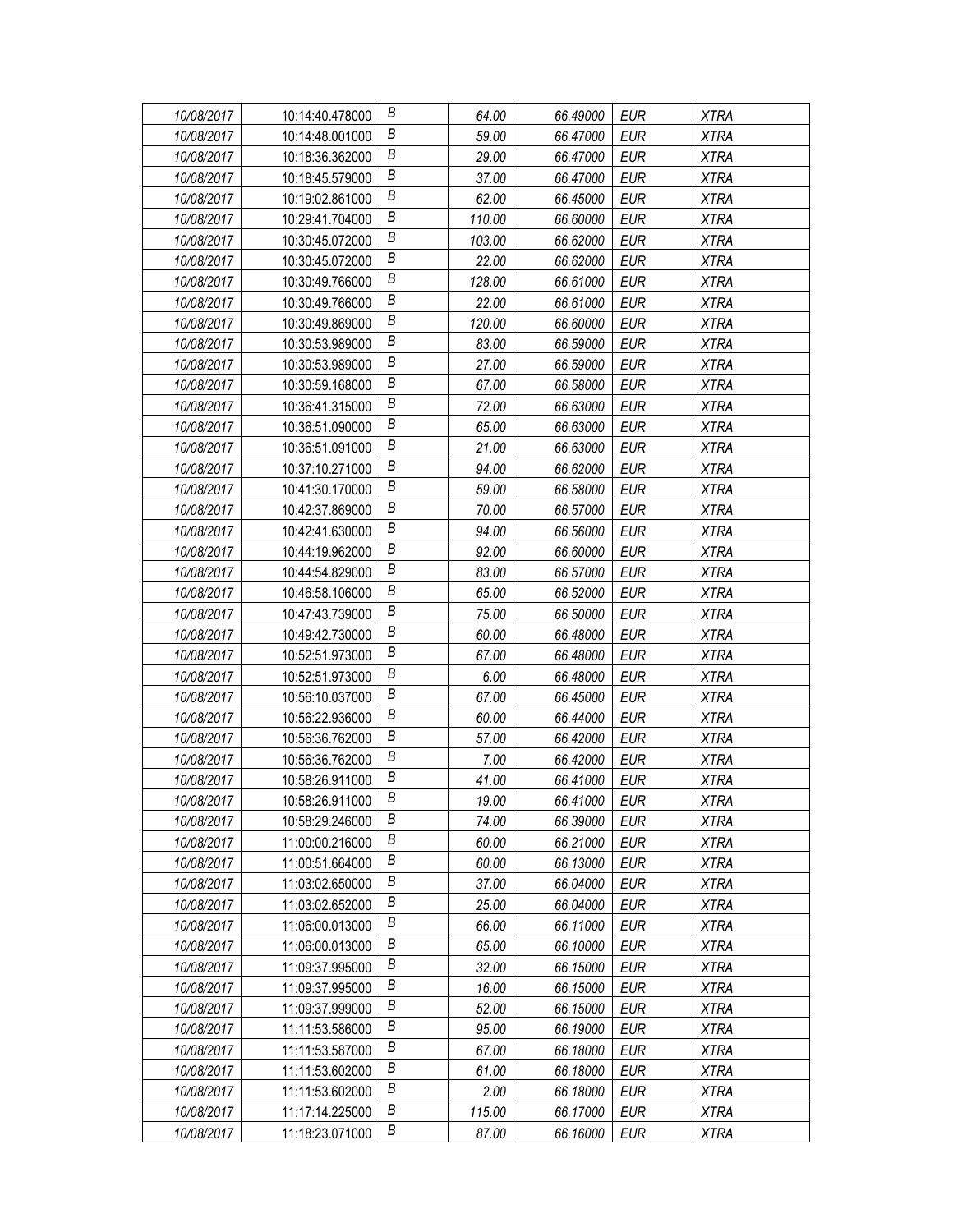| 10/08/2017 | 11:19:04.702000 | В                | 34.00  | 66.14000 | <b>EUR</b> | <b>XTRA</b> |
|------------|-----------------|------------------|--------|----------|------------|-------------|
| 10/08/2017 | 11:19:04.703000 | В                | 34.00  | 66.14000 | EUR        | <b>XTRA</b> |
| 10/08/2017 | 11:19:04.716000 | Β                | 63.00  | 66.12000 | <b>EUR</b> | <b>XTRA</b> |
| 10/08/2017 | 11:20:29.178000 | $\boldsymbol{B}$ | 63.00  | 66.08000 | EUR        | <b>XTRA</b> |
| 10/08/2017 | 11:23:52.610000 | B                | 87.00  | 66.17000 | <b>EUR</b> | <b>XTRA</b> |
| 10/08/2017 | 11:23:52.613000 | B                | 31.00  | 66.18000 | <b>EUR</b> | <b>XTRA</b> |
| 10/08/2017 | 11:23:52.613000 | B                | 31.00  | 66.19000 | <b>EUR</b> | <b>XTRA</b> |
| 10/08/2017 | 11:25:41.964000 | $\boldsymbol{B}$ | 61.00  | 66.09000 | <b>EUR</b> | <b>XTRA</b> |
| 10/08/2017 | 11:26:39.211000 | $\boldsymbol{B}$ | 68.00  | 66.08000 | <b>EUR</b> | <b>XTRA</b> |
| 10/08/2017 | 11:28:55.315000 | B                | 15.00  | 66.05000 | <b>EUR</b> | <b>XTRA</b> |
| 10/08/2017 | 11:31:45.496000 | B                | 69.00  | 66.15000 | <b>EUR</b> | <b>XTRA</b> |
| 10/08/2017 | 11:31:45.927000 | В                | 78.00  | 66.17000 | <b>EUR</b> | <b>XTRA</b> |
| 10/08/2017 | 11:31:46.331000 | $\boldsymbol{B}$ | 66.00  | 66.16000 | <b>EUR</b> | <b>XTRA</b> |
| 10/08/2017 | 11:38:47.834000 | B                | 124.00 | 66.24000 | <b>EUR</b> | <b>XTRA</b> |
| 10/08/2017 | 11:40:38.144000 | B                | 66.00  | 66.19000 | <b>EUR</b> | <b>XTRA</b> |
| 10/08/2017 | 11:40:38.162000 | B                | 75.00  | 66.18000 | <b>EUR</b> | <b>XTRA</b> |
| 10/08/2017 | 11:40:48.196000 | $\boldsymbol{B}$ | 40.00  | 66.17000 | <b>EUR</b> | <b>XTRA</b> |
| 10/08/2017 | 11:40:48.196000 | $\boldsymbol{B}$ | 21.00  | 66.17000 | <b>EUR</b> | <b>XTRA</b> |
| 10/08/2017 | 11:42:37.557000 | B                | 11.00  | 66.15000 | <b>EUR</b> | <b>XTRA</b> |
| 10/08/2017 | 11:42:37.557000 | B                | 45.00  | 66.15000 | EUR        | <b>XTRA</b> |
| 10/08/2017 | 11:42:37.557000 | В                | 5.00   | 66.15000 | <b>EUR</b> | <b>XTRA</b> |
| 10/08/2017 | 11:42:37.557000 | $\boldsymbol{B}$ | 1.00   | 66.15000 | <b>EUR</b> | <b>XTRA</b> |
| 10/08/2017 | 11:42:37.557000 | B                | 4.00   | 66.15000 | <b>EUR</b> | <b>XTRA</b> |
| 10/08/2017 | 11:42:37.570000 | B                | 1.00   | 66.15000 | EUR        | <b>XTRA</b> |
| 10/08/2017 | 11:42:37.570000 | Β                | 68.00  | 66.16000 | <b>EUR</b> | <b>XTRA</b> |
| 10/08/2017 | 11:48:10.877000 | В                | 89.00  | 66.16000 | <b>EUR</b> | <b>XTRA</b> |
| 10/08/2017 | 11:50:50.683000 | $\boldsymbol{B}$ | 50.00  | 66.14000 | <b>EUR</b> | <b>XTRA</b> |
| 10/08/2017 | 11:50:50.683000 | B                | 32.00  | 66.14000 | EUR        | <b>XTRA</b> |
| 10/08/2017 | 11:50:50.698000 | B                | 25.00  | 66.14000 | <b>EUR</b> | <b>XTRA</b> |
| 10/08/2017 | 11:50:50.698000 | В                | 43.00  | 66.14000 | <b>EUR</b> | <b>XTRA</b> |
| 10/08/2017 | 11:51:03.929000 | B                | 50.00  | 66.12000 | <b>EUR</b> | <b>XTRA</b> |
| 10/08/2017 | 11:51:03.929000 | B                | 11.00  | 66.12000 | EUR        | <b>XTRA</b> |
| 10/08/2017 | 11:52:27.609000 | $\boldsymbol{B}$ | 50.00  | 66.10000 | EUR        | <b>XTRA</b> |
| 10/08/2017 | 11:52:27.610000 | B                | 11.00  | 66.10000 | <b>EUR</b> | <b>XTRA</b> |
| 10/08/2017 | 11:52:27.610000 | B                | 7.00   | 66.10000 | EUR        | XTRA        |
| 10/08/2017 | 11:57:31.759000 | B                | 62.00  | 66.09000 | <b>EUR</b> | <b>XTRA</b> |
| 10/08/2017 | 11:59:11.289000 | Β                | 16.00  | 66.08000 | EUR        | <b>XTRA</b> |
| 10/08/2017 | 11:59:11.289000 | B                | 24.00  | 66.08000 | EUR        | <b>XTRA</b> |
| 10/08/2017 | 11:59:11.290000 | B                | 20.00  | 66.08000 | <b>EUR</b> | <b>XTRA</b> |
| 10/08/2017 | 12:04:47.986000 | B                | 32.00  | 66.09000 | EUR        | XTRA        |
| 10/08/2017 | 12:04:47.986000 | B                | 68.00  | 66.09000 | <b>EUR</b> | XTRA        |
| 10/08/2017 | 12:04:47.993000 | B                | 7.00   | 66.08000 | <b>EUR</b> | <b>XTRA</b> |
| 10/08/2017 | 12:04:48.001000 | Β                | 135.00 | 66.09000 | <b>EUR</b> | <b>XTRA</b> |
| 10/08/2017 | 12:04:48.005000 | B                | 95.00  | 66.07000 | <b>EUR</b> | <b>XTRA</b> |
| 10/08/2017 | 12:04:48.136000 | B                | 100.00 | 66.05000 | <b>EUR</b> | <b>XTRA</b> |
| 10/08/2017 | 12:07:38.904000 | Β                | 61.00  | 66.06000 | EUR        | XTRA        |
| 10/08/2017 | 12:08:29.715000 | B                | 67.00  | 66.04000 | EUR        | <b>XTRA</b> |
| 10/08/2017 | 12:13:02.247000 | B                | 68.00  | 66.03000 | <b>EUR</b> | <b>XTRA</b> |
| 10/08/2017 | 12:13:50.290000 | B                | 76.00  | 66.03000 | EUR        | XTRA        |
| 10/08/2017 | 12:16:49.489000 | В                | 68.00  | 66.01000 | EUR        | XTRA        |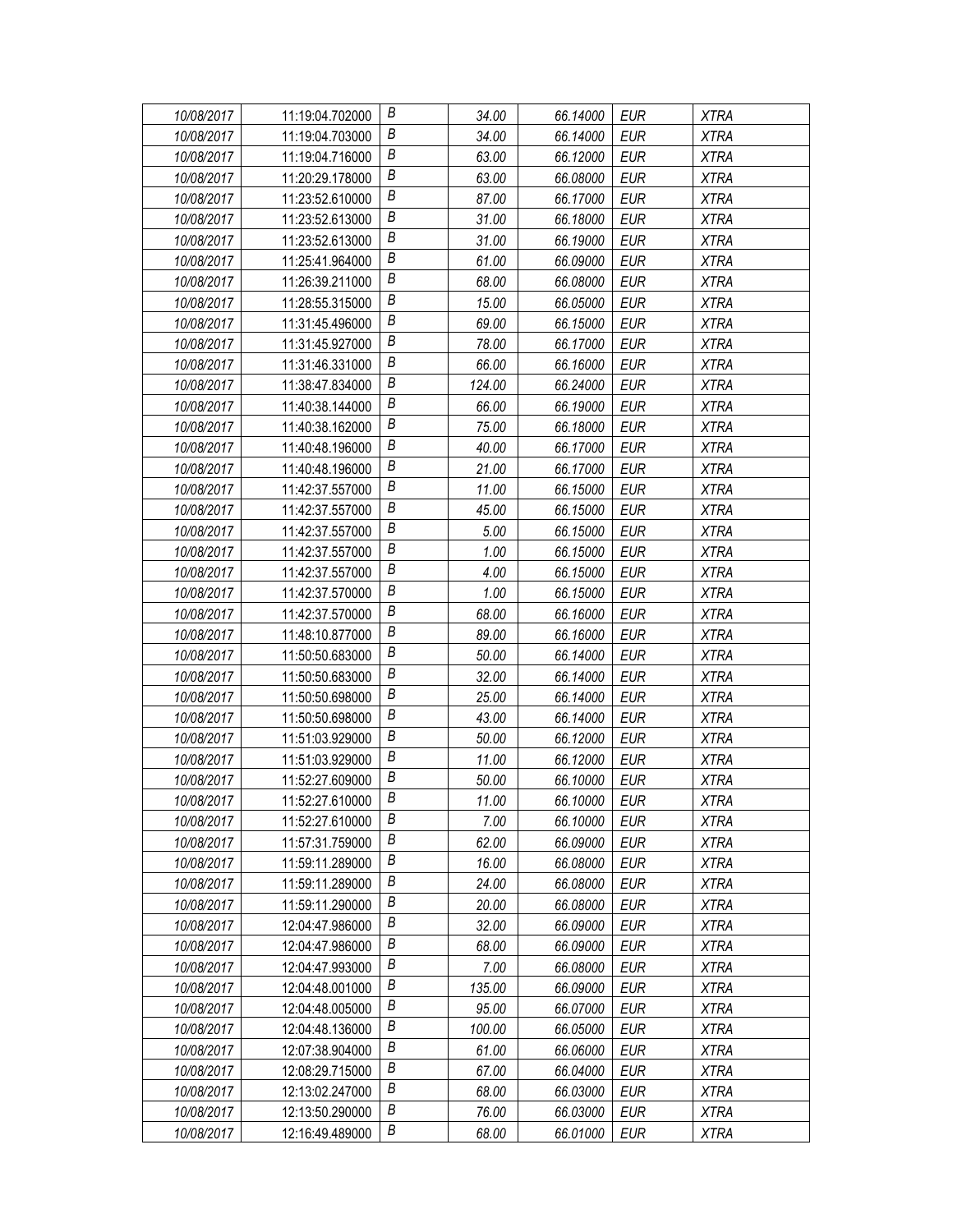| 10/08/2017 | 12:22:10.171000 | В                | 115.00 | 66.13000 | EUR        | <b>XTRA</b> |
|------------|-----------------|------------------|--------|----------|------------|-------------|
| 10/08/2017 | 12:32:38.250000 | Β                | 130.00 | 66.21000 | EUR        | <b>XTRA</b> |
| 10/08/2017 | 12:33:27.034000 | Β                | 205.00 | 66.24000 | <b>EUR</b> | <b>XTRA</b> |
| 10/08/2017 | 12:34:06.903000 | B                | 130.00 | 66.27000 | <b>EUR</b> | <b>XTRA</b> |
| 10/08/2017 | 12:35:38.698000 | В                | 83.00  | 66.29000 | <b>EUR</b> | <b>XTRA</b> |
| 10/08/2017 | 12:35:46.692000 | Β                | 66.00  | 66.28000 | <b>EUR</b> | <b>XTRA</b> |
| 10/08/2017 | 12:35:46.693000 | В                | 43.00  | 66.27000 | <b>EUR</b> | <b>XTRA</b> |
| 10/08/2017 | 12:35:46.693000 | Β                | 49.00  | 66.27000 | <b>EUR</b> | <b>XTRA</b> |
| 10/08/2017 | 12:39:04.362000 | В                | 50.00  | 66.16000 | <b>EUR</b> | <b>XTRA</b> |
| 10/08/2017 | 12:39:04.363000 | В                | 18.00  | 66.16000 | <b>EUR</b> | <b>XTRA</b> |
| 10/08/2017 | 12:39:25.016000 | В                | 63.00  | 66.15000 | <b>EUR</b> | <b>XTRA</b> |
| 10/08/2017 | 12:42:34.670000 | Β                | 26.00  | 66.12000 | <b>EUR</b> | <b>XTRA</b> |
| 10/08/2017 | 12:42:34.670000 | B                | 56.00  | 66.12000 | <b>EUR</b> | <b>XTRA</b> |
| 10/08/2017 | 12:44:14.216000 | В                | 65.00  | 66.06000 | <b>EUR</b> | <b>XTRA</b> |
| 10/08/2017 | 12:46:39.007000 | Β                | 79.00  | 66.12000 | <b>EUR</b> | <b>XTRA</b> |
| 10/08/2017 | 12:51:54.838000 | В                | 100.00 | 66.25000 | <b>EUR</b> | <b>XTRA</b> |
| 10/08/2017 | 12:54:37.308000 | Β                | 57.00  | 66.26000 | <b>EUR</b> | <b>XTRA</b> |
| 10/08/2017 | 12:54:37.308000 | В                | 9.00   | 66.26000 | <b>EUR</b> | <b>XTRA</b> |
| 10/08/2017 | 12:54:37.308000 | В                | 57.00  | 66.27000 | <b>EUR</b> | <b>XTRA</b> |
| 10/08/2017 | 12:54:37.308000 | В                | 27.00  | 66.27000 | EUR        | <b>XTRA</b> |
| 10/08/2017 | 12:54:37.323000 | Β                | 77.00  | 66.26000 | <b>EUR</b> | <b>XTRA</b> |
| 10/08/2017 | 12:56:31.580000 | B                | 33.00  | 66.23000 | <b>EUR</b> | <b>XTRA</b> |
| 10/08/2017 | 12:56:31.580000 | В                | 16.00  | 66.23000 | <b>EUR</b> | <b>XTRA</b> |
| 10/08/2017 | 12:56:31.581000 | Β                | 17.00  | 66.23000 | <b>EUR</b> | <b>XTRA</b> |
| 10/08/2017 | 13:00:48.841000 | Β                | 65.00  | 66.32000 | <b>EUR</b> | <b>XTRA</b> |
| 10/08/2017 | 13:00:48.841000 | В                | 42.00  | 66.32000 | <b>EUR</b> | <b>XTRA</b> |
| 10/08/2017 | 13:02:09.603000 | B                | 64.00  | 66.28000 | <b>EUR</b> | <b>XTRA</b> |
| 10/08/2017 | 13:03:25.269000 | В                | 64.00  | 66.24000 | EUR        | <b>XTRA</b> |
| 10/08/2017 | 13:07:10.472000 | B                | 90.00  | 66.28000 | <b>EUR</b> | <b>XTRA</b> |
| 10/08/2017 | 13:07:10.480000 | Β                | 83.00  | 66.25000 | <b>EUR</b> | <b>XTRA</b> |
| 10/08/2017 | 13:09:09.211000 | B                | 73.00  | 66.21000 | <b>EUR</b> | <b>XTRA</b> |
| 10/08/2017 | 13:11:18.044000 | $\boldsymbol{B}$ | 65.00  | 66.17000 | EUR        | <b>XTRA</b> |
| 10/08/2017 | 13:13:48.984000 | В                | 73.00  | 66.03000 | <b>EUR</b> | <b>XTRA</b> |
| 10/08/2017 | 13:15:25.154000 | B                | 69.00  | 66.11000 | <b>EUR</b> | <b>XTRA</b> |
| 10/08/2017 | 13:18:43.998000 | В                | 85.00  | 66.10000 | EUR        | <b>XTRA</b> |
| 10/08/2017 | 13:27:04.938000 | Β                | 92.00  | 66.07000 | <b>EUR</b> | <b>XTRA</b> |
| 10/08/2017 | 13:27:04.952000 | Β                | 130.00 | 66.07000 | EUR        | XTRA        |
| 10/08/2017 | 13:31:29.788000 | В                | 81.00  | 66.17000 | EUR        | <b>XTRA</b> |
| 10/08/2017 | 13:34:01.933000 | В                | 100.00 | 66.16000 | <b>EUR</b> | <b>XTRA</b> |
| 10/08/2017 | 13:35:36.116000 | Β                | 29.00  | 66.15000 | EUR        | <b>XTRA</b> |
| 10/08/2017 | 13:35:36.116000 | B                | 71.00  | 66.15000 | <b>EUR</b> | XTRA        |
| 10/08/2017 | 13:37:41.789000 | В                | 120.00 | 66.21000 | <b>EUR</b> | <b>XTRA</b> |
| 10/08/2017 | 13:47:18.998000 | Β                | 168.00 | 66.28000 | <b>EUR</b> | <b>XTRA</b> |
| 10/08/2017 | 13:47:46.406000 | B                | 20.00  | 66.30000 | <b>EUR</b> | <b>XTRA</b> |
| 10/08/2017 | 13:47:46.406000 | B                | 64.00  | 66.30000 | <b>EUR</b> | <b>XTRA</b> |
| 10/08/2017 | 13:51:56.166000 | Β                | 5.00   | 66.33000 | EUR        | <b>XTRA</b> |
| 10/08/2017 | 13:51:56.166000 | Β                | 100.00 | 66.33000 | EUR        | <b>XTRA</b> |
| 10/08/2017 | 13:51:56.173000 | В                | 53.00  | 66.32000 | <b>EUR</b> | <b>XTRA</b> |
| 10/08/2017 | 13:51:56.173000 | B                | 62.00  | 66.32000 | <b>EUR</b> | <b>XTRA</b> |
| 10/08/2017 | 13:52:24.821000 | В                | 72.00  | 66.37000 | <b>EUR</b> | <b>XTRA</b> |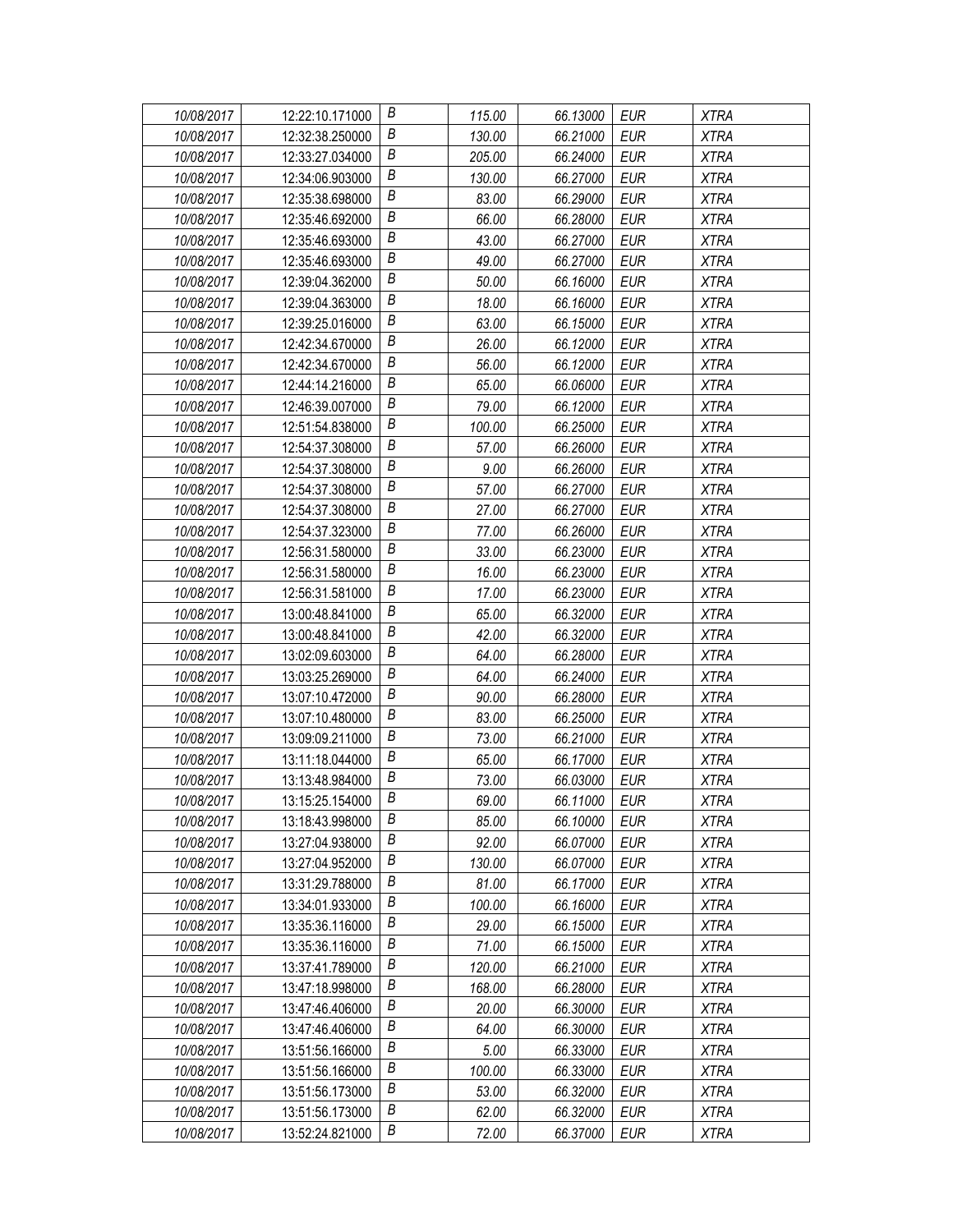| 10/08/2017 | 13:53:24.165000 | В                | 25.00  | 66.35000 | EUR        | <b>XTRA</b> |
|------------|-----------------|------------------|--------|----------|------------|-------------|
| 10/08/2017 | 13:53:24.165000 | В                | 38.00  | 66.35000 | EUR        | <b>XTRA</b> |
| 10/08/2017 | 13:58:32.176000 | Β                | 82.00  | 66.37000 | <b>EUR</b> | <b>XTRA</b> |
| 10/08/2017 | 13:59:16.577000 | $\boldsymbol{B}$ | 62.00  | 66.35000 | <b>EUR</b> | <b>XTRA</b> |
| 10/08/2017 | 13:59:17.729000 | В                | 50.00  | 66.32000 | <b>EUR</b> | <b>XTRA</b> |
| 10/08/2017 | 14:01:23.539000 | Β                | 64.00  | 66.28000 | <b>EUR</b> | <b>XTRA</b> |
| 10/08/2017 | 14:04:03.262000 | В                | 62.00  | 66.26000 | <b>EUR</b> | <b>XTRA</b> |
| 10/08/2017 | 14:07:13.555000 | В                | 79.00  | 66.33000 | <b>EUR</b> | <b>XTRA</b> |
| 10/08/2017 | 14:07:13.555000 | $\boldsymbol{B}$ | 85.00  | 66.32000 | <b>EUR</b> | <b>XTRA</b> |
| 10/08/2017 | 14:08:34.241000 | В                | 26.00  | 66.29000 | <b>EUR</b> | <b>XTRA</b> |
| 10/08/2017 | 14:08:34.241000 | В                | 44.00  | 66.29000 | <b>EUR</b> | <b>XTRA</b> |
| 10/08/2017 | 14:15:09.260000 | В                | 84.00  | 66.29000 | <b>EUR</b> | <b>XTRA</b> |
| 10/08/2017 | 14:16:41.084000 | $\boldsymbol{B}$ | 69.00  | 66.32000 | <b>EUR</b> | <b>XTRA</b> |
| 10/08/2017 | 14:20:38.758000 | В                | 81.00  | 66.36000 | <b>EUR</b> | <b>XTRA</b> |
| 10/08/2017 | 14:20:38.758000 | В                | 105.00 | 66.34000 | <b>EUR</b> | <b>XTRA</b> |
| 10/08/2017 | 14:24:47.211000 | В                | 40.00  | 66.40000 | <b>EUR</b> | <b>XTRA</b> |
| 10/08/2017 | 14:24:47.213000 | В                | 34.00  | 66.40000 | <b>EUR</b> | <b>XTRA</b> |
| 10/08/2017 | 14:25:01.002000 | $\boldsymbol{B}$ | 48.00  | 66.39000 | <b>EUR</b> | <b>XTRA</b> |
| 10/08/2017 | 14:25:01.003000 | B                | 37.00  | 66.39000 | <b>EUR</b> | <b>XTRA</b> |
| 10/08/2017 | 14:27:19.520000 | В                | 70.00  | 66.40000 | EUR        | <b>XTRA</b> |
| 10/08/2017 | 14:27:27.241000 | Β                | 110.00 | 66.37000 | <b>EUR</b> | <b>XTRA</b> |
| 10/08/2017 | 14:30:30.752000 | B                | 76.00  | 66.39000 | <b>EUR</b> | <b>XTRA</b> |
| 10/08/2017 | 14:30:30.753000 | В                | 74.00  | 66.38000 | <b>EUR</b> | <b>XTRA</b> |
| 10/08/2017 | 14:30:39.310000 | В                | 74.00  | 66.37000 | <b>EUR</b> | <b>XTRA</b> |
| 10/08/2017 | 14:31:58.270000 | Β                | 63.00  | 66.25000 | <b>EUR</b> | <b>XTRA</b> |
| 10/08/2017 | 14:37:45.181000 | В                | 100.00 | 66.19000 | <b>EUR</b> | <b>XTRA</b> |
| 10/08/2017 | 14:40:00.437000 | B                | 87.00  | 66.25000 | <b>EUR</b> | <b>XTRA</b> |
| 10/08/2017 | 14:40:08.620000 | В                | 76.00  | 66.24000 | EUR        | <b>XTRA</b> |
| 10/08/2017 | 14:40:08.627000 | B                | 116.00 | 66.22000 | <b>EUR</b> | <b>XTRA</b> |
| 10/08/2017 | 14:42:21.132000 | Β                | 63.00  | 66.17000 | <b>EUR</b> | <b>XTRA</b> |
| 10/08/2017 | 14:50:31.160000 | B                | 96.00  | 66.20000 | <b>EUR</b> | <b>XTRA</b> |
| 10/08/2017 | 14:51:58.714000 | $\boldsymbol{B}$ | 88.00  | 66.18000 | <b>EUR</b> | <b>XTRA</b> |
| 10/08/2017 | 14:51:58.714000 | В                | 72.00  | 66.19000 | <b>EUR</b> | <b>XTRA</b> |
| 10/08/2017 | 14:51:58.717000 | B                | 130.00 | 66.17000 | <b>EUR</b> | <b>XTRA</b> |
| 10/08/2017 | 14:53:07.047000 | В                | 50.00  | 66.19000 | EUR        | <b>XTRA</b> |
| 10/08/2017 | 14:53:07.047000 | Β                | 32.00  | 66.19000 | <b>EUR</b> | <b>XTRA</b> |
| 10/08/2017 | 14:53:17.056000 | Β                | 2.00   | 66.16000 | EUR        | XTRA        |
| 10/08/2017 | 14:53:17.058000 | В                | 50.00  | 66.16000 | EUR        | <b>XTRA</b> |
| 10/08/2017 | 14:53:17.058000 | Β                | 33.00  | 66.16000 | <b>EUR</b> | <b>XTRA</b> |
| 10/08/2017 | 14:57:27.333000 | Β                | 93.00  | 66.16000 | EUR        | <b>XTRA</b> |
| 10/08/2017 | 14:57:28.838000 | B                | 90.00  | 66.15000 | <b>EUR</b> | XTRA        |
| 10/08/2017 | 14:59:36.374000 | В                | 67.00  | 66.12000 | <b>EUR</b> | <b>XTRA</b> |
| 10/08/2017 | 14:59:36.374000 | Β                | 33.00  | 66.11000 | <b>EUR</b> | <b>XTRA</b> |
| 10/08/2017 | 14:59:36.378000 | В                | 33.00  | 66.11000 | <b>EUR</b> | <b>XTRA</b> |
| 10/08/2017 | 15:01:44.185000 | B                | 65.00  | 66.10000 | <b>EUR</b> | <b>XTRA</b> |
| 10/08/2017 | 15:06:50.627000 | Β                | 71.00  | 66.07000 | EUR        | <b>XTRA</b> |
| 10/08/2017 | 15:06:55.364000 | Β                | 63.00  | 66.05000 | EUR        | <b>XTRA</b> |
| 10/08/2017 | 15:06:55.382000 | Β                | 76.00  | 66.04000 | <b>EUR</b> | <b>XTRA</b> |
| 10/08/2017 | 15:06:55.382000 | B                | 39.00  | 66.04000 | EUR        | <b>XTRA</b> |
| 10/08/2017 | 15:09:55.198000 | В                | 74.00  | 65.94000 | <b>EUR</b> | <b>XTRA</b> |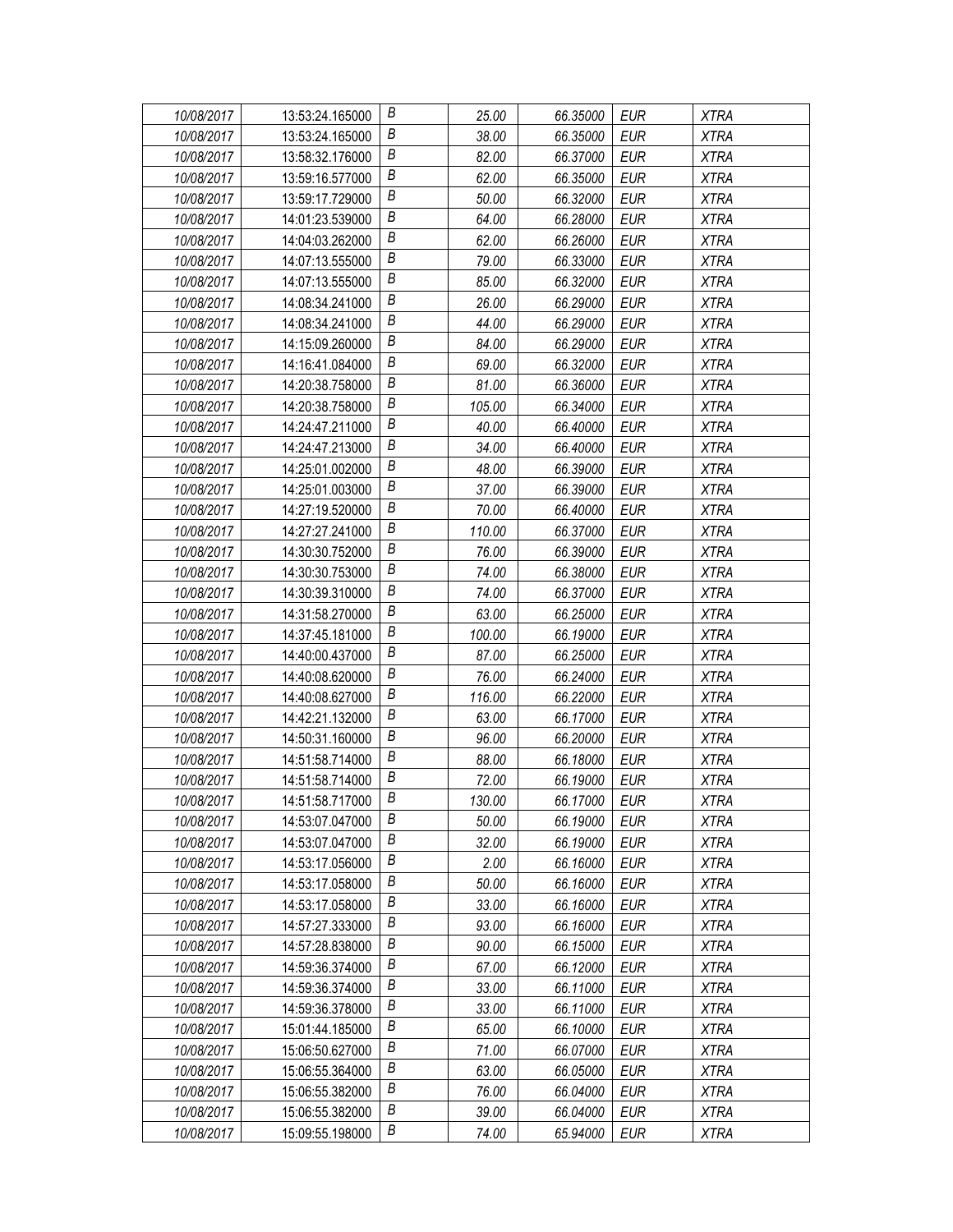| 10/08/2017 | 15:10:21.107000 | В                | 54.00  | 65.92000 | EUR        | <b>XTRA</b> |
|------------|-----------------|------------------|--------|----------|------------|-------------|
| 10/08/2017 | 15:10:21.107000 | В                | 20.00  | 65.92000 | EUR        | <b>XTRA</b> |
| 10/08/2017 | 15:16:51.611000 | Β                | 89.00  | 66.05000 | <b>EUR</b> | <b>XTRA</b> |
| 10/08/2017 | 15:16:51.626000 | $\boldsymbol{B}$ | 64.00  | 66.05000 | <b>EUR</b> | <b>XTRA</b> |
| 10/08/2017 | 15:18:39.095000 | B                | 100.00 | 66.04000 | <b>EUR</b> | <b>XTRA</b> |
| 10/08/2017 | 15:18:39.095000 | Β                | 10.00  | 66.04000 | <b>EUR</b> | <b>XTRA</b> |
| 10/08/2017 | 15:19:50.001000 | В                | 10.00  | 66.02000 | <b>EUR</b> | <b>XTRA</b> |
| 10/08/2017 | 15:19:50.001000 | В                | 47.00  | 66.02000 | <b>EUR</b> | <b>XTRA</b> |
| 10/08/2017 | 15:19:50.001000 | $\boldsymbol{B}$ | 31.00  | 66.02000 | <b>EUR</b> | <b>XTRA</b> |
| 10/08/2017 | 15:20:03.518000 | B                | 30.00  | 66.00000 | <b>EUR</b> | <b>XTRA</b> |
| 10/08/2017 | 15:20:03.518000 | В                | 44.00  | 66.00000 | <b>EUR</b> | <b>XTRA</b> |
| 10/08/2017 | 15:24:04.904000 | В                | 142.00 | 66.03000 | <b>EUR</b> | <b>XTRA</b> |
| 10/08/2017 | 15:28:21.045000 | $\boldsymbol{B}$ | 94.00  | 66.08000 | <b>EUR</b> | <b>XTRA</b> |
| 10/08/2017 | 15:28:21.055000 | В                | 1.00   | 66.07000 | <b>EUR</b> | <b>XTRA</b> |
| 10/08/2017 | 15:28:21.062000 | Β                | 62.00  | 66.07000 | <b>EUR</b> | <b>XTRA</b> |
| 10/08/2017 | 15:28:22.671000 | В                | 86.00  | 66.06000 | <b>EUR</b> | <b>XTRA</b> |
| 10/08/2017 | 15:29:20.175000 | В                | 67.00  | 66.04000 | <b>EUR</b> | <b>XTRA</b> |
| 10/08/2017 | 15:30:08.571000 | $\boldsymbol{B}$ | 63.00  | 65.98000 | <b>EUR</b> | <b>XTRA</b> |
| 10/08/2017 | 15:33:12.010000 | B                | 84.00  | 66.03000 | <b>EUR</b> | <b>XTRA</b> |
| 10/08/2017 | 15:33:12.014000 | Β                | 99.00  | 66.02000 | EUR        | <b>XTRA</b> |
| 10/08/2017 | 15:34:32.613000 | Β                | 68.00  | 66.06000 | <b>EUR</b> | <b>XTRA</b> |
| 10/08/2017 | 15:35:17.888000 | B                | 28.00  | 66.06000 | <b>EUR</b> | <b>XTRA</b> |
| 10/08/2017 | 15:35:17.888000 | В                | 36.00  | 66.06000 | <b>EUR</b> | <b>XTRA</b> |
| 10/08/2017 | 15:35:17.908000 | В                | 32.00  | 66.05000 | <b>EUR</b> | <b>XTRA</b> |
| 10/08/2017 | 15:35:17.908000 | Β                | 33.00  | 66.05000 | <b>EUR</b> | <b>XTRA</b> |
| 10/08/2017 | 15:38:22.480000 | В                | 71.00  | 65.97000 | <b>EUR</b> | <b>XTRA</b> |
| 10/08/2017 | 15:38:32.559000 | B                | 50.00  | 65.95000 | <b>EUR</b> | <b>XTRA</b> |
| 10/08/2017 | 15:38:32.559000 | B                | 22.00  | 65.95000 | EUR        | <b>XTRA</b> |
| 10/08/2017 | 15:38:32.559000 | B                | 22.00  | 65.95000 | <b>EUR</b> | <b>XTRA</b> |
| 10/08/2017 | 15:39:04.973000 | В                | 67.00  | 65.90000 | <b>EUR</b> | <b>XTRA</b> |
| 10/08/2017 | 15:39:04.973000 | B                | 1.00   | 65.90000 | <b>EUR</b> | <b>XTRA</b> |
| 10/08/2017 | 15:40:25.756000 | B                | 63.00  | 65.88000 | <b>EUR</b> | <b>XTRA</b> |
| 10/08/2017 | 15:41:51.996000 | В                | 75.00  | 65.83000 | <b>EUR</b> | <b>XTRA</b> |
| 10/08/2017 | 15:44:17.384000 | B                | 82.00  | 65.86000 | <b>EUR</b> | <b>XTRA</b> |
| 10/08/2017 | 15:45:00.037000 | В                | 86.00  | 65.88000 | EUR        | <b>XTRA</b> |
| 10/08/2017 | 15:45:24.407000 | Β                | 23.00  | 65.85000 | <b>EUR</b> | <b>XTRA</b> |
| 10/08/2017 | 15:45:24.407000 | Β                | 35.00  | 65.85000 | EUR        | XTRA        |
| 10/08/2017 | 15:45:24.407000 | В                | 30.00  | 65.85000 | EUR        | <b>XTRA</b> |
| 10/08/2017 | 15:48:31.943000 | Β                | 69.00  | 65.82000 | <b>EUR</b> | <b>XTRA</b> |
| 10/08/2017 | 15:48:31.943000 | Β                | 27.00  | 65.82000 | EUR        | <b>XTRA</b> |
| 10/08/2017 | 15:48:59.458000 | B                | 50.00  | 65.81000 | <b>EUR</b> | XTRA        |
| 10/08/2017 | 15:48:59.458000 | В                | 32.00  | 65.81000 | <b>EUR</b> | <b>XTRA</b> |
| 10/08/2017 | 15:48:59.474000 | Β                | 8.00   | 65.80000 | <b>EUR</b> | <b>XTRA</b> |
| 10/08/2017 | 15:48:59.475000 | Β                | 50.00  | 65.80000 | <b>EUR</b> | XTRA        |
| 10/08/2017 | 15:48:59.475000 | B                | 4.00   | 65.80000 | <b>EUR</b> | <b>XTRA</b> |
| 10/08/2017 | 15:50:21.775000 | Β                | 10.00  | 65.80000 | EUR        | <b>XTRA</b> |
| 10/08/2017 | 15:50:21.776000 | Β                | 50.00  | 65.80000 | EUR        | <b>XTRA</b> |
| 10/08/2017 | 15:50:21.776000 | В                | 20.00  | 65.80000 | <b>EUR</b> | <b>XTRA</b> |
| 10/08/2017 | 15:51:44.105000 | B                | 73.00  | 65.82000 | <b>EUR</b> | <b>XTRA</b> |
| 10/08/2017 | 15:54:03.220000 | В                | 64.00  | 65.79000 | <b>EUR</b> | <b>XTRA</b> |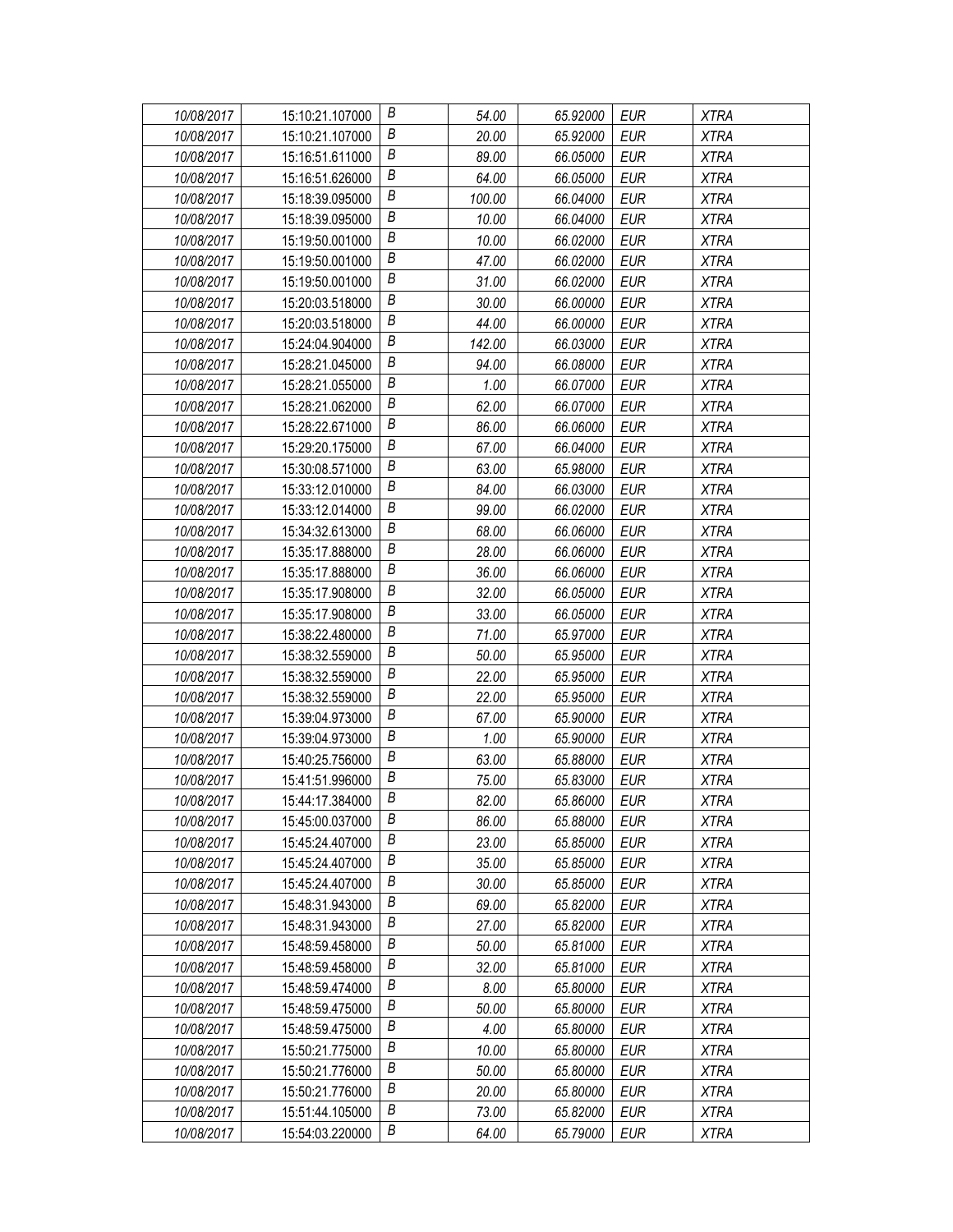| 10/08/2017 | 15:54:31.466000  | В                | 61.00  | 65.77000 | EUR        | <b>XTRA</b> |
|------------|------------------|------------------|--------|----------|------------|-------------|
| 10/08/2017 | 15:54:31.466000  | В                | 17.00  | 65.77000 | EUR        | <b>XTRA</b> |
| 10/08/2017 | 15:54:42.936000  | Β                | 78.00  | 65.75000 | <b>EUR</b> | <b>XTRA</b> |
| 10/08/2017 | 15:57:06.729000  | $\boldsymbol{B}$ | 77.00  | 65.76000 | EUR        | <b>XTRA</b> |
| 10/08/2017 | 15:57:06.729000  | B                | 2.00   | 65.76000 | <b>EUR</b> | <b>XTRA</b> |
| 10/08/2017 | 15:57:33.741000  | B                | 38.00  | 65.75000 | <b>EUR</b> | <b>XTRA</b> |
| 10/08/2017 | 15:57:33.741000  | B                | 26.00  | 65.75000 | <b>EUR</b> | <b>XTRA</b> |
| 10/08/2017 | 15:58:26.894000  | $\boldsymbol{B}$ | 50.00  | 65.74000 | <b>EUR</b> | <b>XTRA</b> |
| 10/08/2017 | 15:58:26.894000  | $\boldsymbol{B}$ | 22.00  | 65.74000 | <b>EUR</b> | <b>XTRA</b> |
| 10/08/2017 | 15:58:58.036000  | B                | 64.00  | 65.73000 | <b>EUR</b> | <b>XTRA</b> |
| 10/08/2017 | 16:00:50.715000  | B                | 50.00  | 65.69000 | <b>EUR</b> | <b>XTRA</b> |
| 10/08/2017 | 16:00:50.715000  | В                | 31.00  | 65.69000 | <b>EUR</b> | <b>XTRA</b> |
| 10/08/2017 | 16:00:50.718000  | $\boldsymbol{B}$ | 28.00  | 65.68000 | <b>EUR</b> | <b>XTRA</b> |
| 10/08/2017 | 16:00:50.718000  | B                | 27.00  | 65.68000 | <b>EUR</b> | <b>XTRA</b> |
| 10/08/2017 | 16:00:50.718000  | B                | 17.00  | 65.68000 | <b>EUR</b> | <b>XTRA</b> |
| 10/08/2017 | 16:01:04.365000  | B                | 63.00  | 65.67000 | <b>EUR</b> | <b>XTRA</b> |
| 10/08/2017 | 16:01:45.212000  | $\boldsymbol{B}$ | 22.00  | 65.55000 | <b>EUR</b> | <b>XTRA</b> |
| 10/08/2017 | 16:01:45.212000  | $\boldsymbol{B}$ | 19.00  | 65.55000 | <b>EUR</b> | <b>XTRA</b> |
| 10/08/2017 | 16:01:45.212000  | B                | 3.00   | 65.55000 | <b>EUR</b> | <b>XTRA</b> |
| 10/08/2017 | 16:01:45.212000  | B                | 19.00  | 65.55000 | EUR        | <b>XTRA</b> |
| 10/08/2017 | 16:03:38.754000  | В                | 68.00  | 65.56000 | <b>EUR</b> | <b>XTRA</b> |
| 10/08/2017 | 16:04:30.326000  | $\boldsymbol{B}$ | 71.00  | 65.53000 | <b>EUR</b> | <b>XTRA</b> |
| 10/08/2017 | 16:04:57.304000  | B                | 65.00  | 65.51000 | <b>EUR</b> | <b>XTRA</b> |
| 10/08/2017 | 16:05:47.124000  | B                | 75.00  | 65.48000 | EUR        | <b>XTRA</b> |
| 10/08/2017 | 16:07:12.174000  | Β                | 66.00  | 65.49000 | <b>EUR</b> | <b>XTRA</b> |
| 10/08/2017 | 16:07:37.277000  | В                | 67.00  | 65.46000 | <b>EUR</b> | <b>XTRA</b> |
| 10/08/2017 | 16:10:00.298000  | $\boldsymbol{B}$ | 77.00  | 65.60000 | <b>EUR</b> | <b>XTRA</b> |
| 10/08/2017 | 16:10:00.298000  | B                | 23.00  | 65.59000 | EUR        | <b>XTRA</b> |
| 10/08/2017 | 16:10:01.438000  | B                | 49.00  | 65.59000 | <b>EUR</b> | <b>XTRA</b> |
| 10/08/2017 | 16:13:16.187000  | В                | 85.00  | 65.63000 | <b>EUR</b> | <b>XTRA</b> |
| 10/08/2017 | 16:13:17.376000  | B                | 110.00 | 65.63000 | <b>EUR</b> | <b>XTRA</b> |
| 10/08/2017 | 16:13:40.444000  | B                | 64.00  | 65.61000 | EUR        | <b>XTRA</b> |
| 10/08/2017 | 16:14:04.653000  | $\boldsymbol{B}$ | 1.00   | 65.57000 | EUR        | <b>XTRA</b> |
| 10/08/2017 | 16:14:04.653000  | B                | 64.00  | 65.57000 | <b>EUR</b> | <b>XTRA</b> |
| 10/08/2017 | 16:14:04.657000  | B                | 1.00   | 65.57000 | EUR        | <b>XTRA</b> |
| 10/08/2017 | 16:15:05.513000  | B                | 66.00  | 65.50000 | <b>EUR</b> | XTRA        |
| 10/08/2017 | 16:16:15.183000  | В                | 1.00   | 65.43000 | EUR        | <b>XTRA</b> |
| 10/08/2017 | 16:16:15.183000  | B                | 33.00  | 65.43000 | EUR        | <b>XTRA</b> |
| 10/08/2017 | 16:16:15.183000  | В                | 32.00  | 65.43000 | <b>EUR</b> | <b>XTRA</b> |
| 10/08/2017 | 16:17:57.103000  | В                | 63.00  | 65.38000 | EUR        | XTRA        |
| 10/08/2017 | 16:18:22.162000  | B                | 72.00  | 65.40000 | <b>EUR</b> | XTRA        |
| 10/08/2017 | 16:20:18.741000  | B                | 5.00   | 65.40000 | <b>EUR</b> | <b>XTRA</b> |
| 10/08/2017 | 16:20:18.742000  | В                | 63.00  | 65.40000 | <b>EUR</b> | <b>XTRA</b> |
| 10/08/2017 | 16:20:18.749000  | B                | 84.00  | 65.39000 | <b>EUR</b> | XTRA        |
| 10/08/2017 | 16:22:255.371611 | B                | 25.00  | 65.41000 | <b>EUR</b> | <b>XTRA</b> |
| 10/08/2017 | 16:22:255.371651 | В                | 138.00 | 65.41000 | EUR        | XTRA        |
| 10/08/2017 | 16:23:20.257000  | B                | 90.00  | 65.56000 | EUR        | <b>XTRA</b> |
| 10/08/2017 | 16:23:26.994000  | В                | 77.00  | 65.53000 | <b>EUR</b> | <b>XTRA</b> |
| 10/08/2017 | 16:23:27.012000  | B                | 66.00  | 65.52000 | EUR        | <b>XTRA</b> |
| 10/08/2017 | 16:24:29.006000  | В                | 50.00  | 65.40000 | EUR        | XTRA        |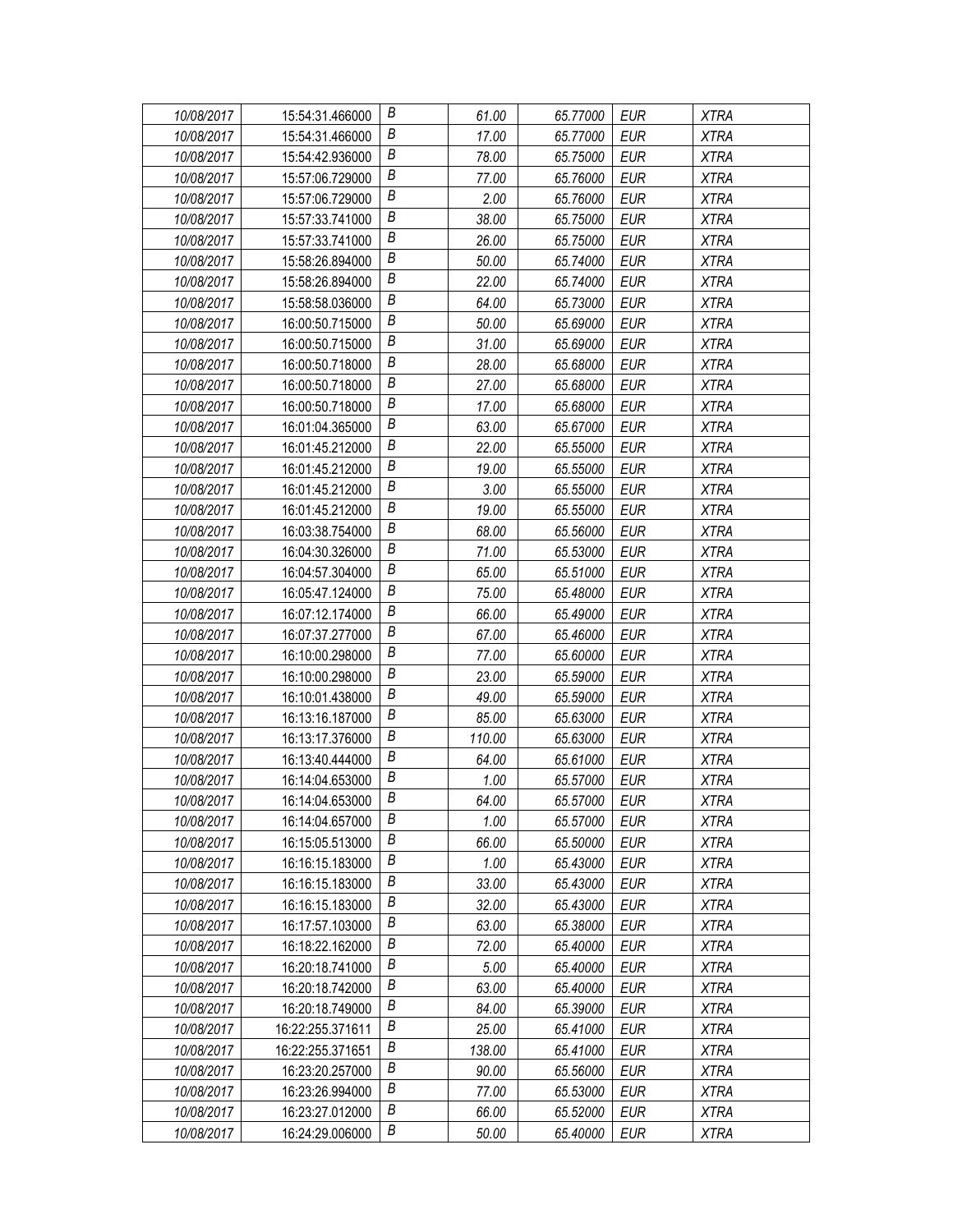| 10/08/2017 | 16:24:29.007000 | В                | 15.00  | 65.40000 | EUR        | <b>XTRA</b> |
|------------|-----------------|------------------|--------|----------|------------|-------------|
| 10/08/2017 | 16:25:13.334000 | В                | 63.00  | 65.39000 | EUR        | <b>XTRA</b> |
| 10/08/2017 | 16:26:39.568000 | Β                | 65.00  | 65.37000 | <b>EUR</b> | <b>XTRA</b> |
| 10/08/2017 | 16:30:07.169000 | $\boldsymbol{B}$ | 69.00  | 65.45000 | EUR        | <b>XTRA</b> |
| 10/08/2017 | 16:30:12.555000 | B                | 105.00 | 65.43000 | <b>EUR</b> | <b>XTRA</b> |
| 10/08/2017 | 16:30:12.585000 | B                | 110.00 | 65.42000 | <b>EUR</b> | <b>XTRA</b> |
| 10/08/2017 | 16:30:34.988000 | B                | 70.00  | 65.42000 | <b>EUR</b> | <b>XTRA</b> |
| 10/08/2017 | 16:31:23.255000 | $\boldsymbol{B}$ | 65.00  | 65.32000 | <b>EUR</b> | <b>XTRA</b> |
| 10/08/2017 | 16:32:36.552000 | $\boldsymbol{B}$ | 64.00  | 65.30000 | <b>EUR</b> | <b>XTRA</b> |
| 10/08/2017 | 16:33:43.333000 | B                | 19.00  | 65.29000 | <b>EUR</b> | <b>XTRA</b> |
| 10/08/2017 | 16:33:43.333000 | B                | 45.00  | 65.29000 | <b>EUR</b> | <b>XTRA</b> |
| 10/08/2017 | 16:34:28.663000 | В                | 72.00  | 65.32000 | <b>EUR</b> | <b>XTRA</b> |
| 10/08/2017 | 16:36:06.455000 | B                | 73.00  | 65.32000 | <b>EUR</b> | <b>XTRA</b> |
| 10/08/2017 | 16:39:28.395000 | B                | 82.00  | 65.52000 | <b>EUR</b> | <b>XTRA</b> |
| 10/08/2017 | 16:39:37.719000 | B                | 90.00  | 65.50000 | <b>EUR</b> | <b>XTRA</b> |
| 10/08/2017 | 16:40:04.593000 | B                | 100.00 | 65.49000 | <b>EUR</b> | <b>XTRA</b> |
| 10/08/2017 | 16:40:04.601000 | $\boldsymbol{B}$ | 63.00  | 65.48000 | <b>EUR</b> | <b>XTRA</b> |
| 10/08/2017 | 16:40:04.608000 | $\boldsymbol{B}$ | 6.00   | 65.48000 | <b>EUR</b> | <b>XTRA</b> |
| 10/08/2017 | 16:40:20.350000 | B                | 68.00  | 65.47000 | EUR        | <b>XTRA</b> |
| 10/08/2017 | 16:41:15.337000 | B                | 50.00  | 65.44000 | EUR        | <b>XTRA</b> |
| 10/08/2017 | 16:41:15.337000 | В                | 21.00  | 65.44000 | <b>EUR</b> | <b>XTRA</b> |
| 10/08/2017 | 16:43:56.146000 | $\boldsymbol{B}$ | 80.00  | 65.51000 | <b>EUR</b> | <b>XTRA</b> |
| 10/08/2017 | 16:44:08.228000 | B                | 72.00  | 65.50000 | <b>EUR</b> | <b>XTRA</b> |
| 10/08/2017 | 16:44:22.614000 | B                | 67.00  | 65.49000 | EUR        | <b>XTRA</b> |
| 10/08/2017 | 16:46:15.716000 | Β                | 64.00  | 65.47000 | <b>EUR</b> | <b>XTRA</b> |
| 10/08/2017 | 16:46:53.355000 | В                | 12.00  | 65.45000 | <b>EUR</b> | <b>XTRA</b> |
| 10/08/2017 | 16:46:53.356000 | $\boldsymbol{B}$ | 55.00  | 65.45000 | <b>EUR</b> | <b>XTRA</b> |
| 10/08/2017 | 16:46:55.290000 | B                | 70.00  | 65.44000 | EUR        | <b>XTRA</b> |
| 10/08/2017 | 16:49:00.675000 | B                | 80.00  | 65.45000 | EUR        | <b>XTRA</b> |
| 10/08/2017 | 16:49:00.675000 | В                | 27.00  | 65.45000 | <b>EUR</b> | <b>XTRA</b> |
| 10/08/2017 | 16:49:03.388000 | B                | 70.00  | 65.44000 | <b>EUR</b> | <b>XTRA</b> |
| 10/08/2017 | 16:50:23.985000 | B                | 17.00  | 65.37000 | EUR        | <b>XTRA</b> |
| 10/08/2017 | 16:50:26.399000 | $\boldsymbol{B}$ | 48.00  | 65.37000 | EUR        | <b>XTRA</b> |
| 10/08/2017 | 16:52:39.167000 | B                | 62.00  | 65.38000 | <b>EUR</b> | <b>XTRA</b> |
| 10/08/2017 | 16:53:13.747000 | B                | 3.00   | 65.39000 | EUR        | XTRA        |
| 10/08/2017 | 16:53:17.886000 | B                | 5.00   | 65.38000 | <b>EUR</b> | <b>XTRA</b> |
| 10/08/2017 | 16:53:25.715000 | В                | 78.00  | 65.39000 | EUR        | <b>XTRA</b> |
| 10/08/2017 | 16:53:56.198000 | В                | 36.00  | 65.36000 | EUR        | <b>XTRA</b> |
| 10/08/2017 | 16:53:56.198000 | B                | 28.00  | 65.36000 | <b>EUR</b> | <b>XTRA</b> |
| 10/08/2017 | 16:54:42.872000 | B                | 75.00  | 65.35000 | EUR        | XTRA        |
| 10/08/2017 | 16:58:04.045000 | B                | 81.00  | 65.37000 | <b>EUR</b> | XTRA        |
| 10/08/2017 | 16:58:18.298000 | B                | 17.00  | 65.37000 | <b>EUR</b> | <b>XTRA</b> |
| 10/08/2017 | 16:58:32.992000 | В                | 80.00  | 65.36000 | <b>EUR</b> | <b>XTRA</b> |
| 10/08/2017 | 17:00:00.025000 | B                | 110.00 | 65.38000 | <b>EUR</b> | XTRA        |
| 10/08/2017 | 17:00:01.377000 | B                | 54.00  | 65.37000 | <b>EUR</b> | <b>XTRA</b> |
| 10/08/2017 | 17:00:01.377000 | В                | 42.00  | 65.37000 | EUR        | XTRA        |
| 10/08/2017 | 17:00:36.482000 | B                | 16.00  | 65.39000 | EUR        | <b>XTRA</b> |
| 10/08/2017 | 17:00:36.510000 | B                | 19.00  | 65.39000 | <b>EUR</b> | <b>XTRA</b> |
| 10/08/2017 | 17:00:36.555000 | B                | 33.00  | 65.39000 | EUR        | <b>XTRA</b> |
| 10/08/2017 | 17:00:37.003000 | В                | 229.00 | 65.39000 | EUR        | XTRA        |